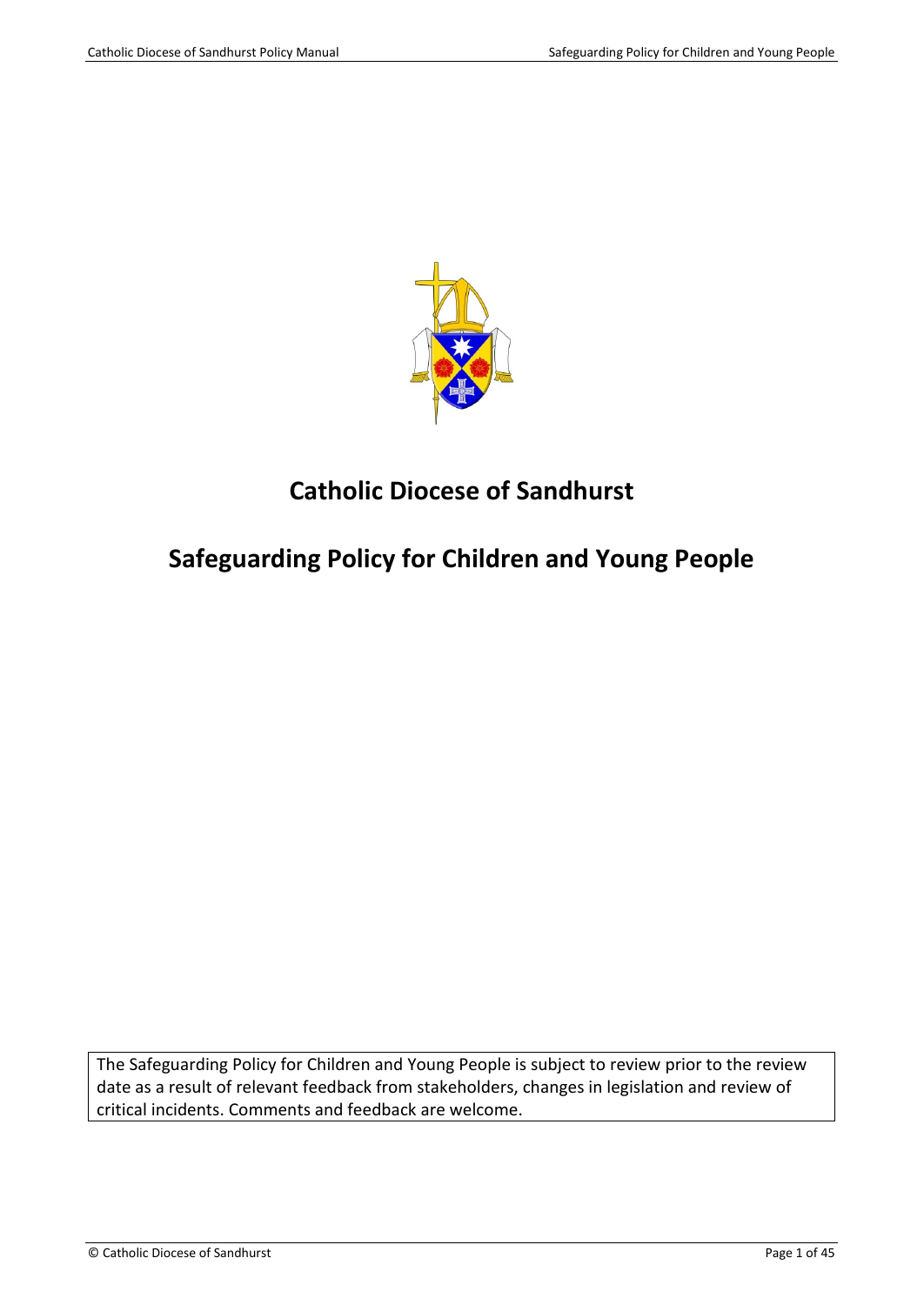# **Index of Appendices**

| APPENDIX B: CODE OF CONDUCT FOR EMPLOYEES, VOLUNTEERS, CONTRACTORS, CLERGY SEMINARIANS AND |
|--------------------------------------------------------------------------------------------|
|                                                                                            |
| APPENDIX D: RISK MANAGEMENT, PROVIDING A SAFE ENVIRONMENT FOR CHILDREN AND YOUNG PEOPLE 20 |
|                                                                                            |
|                                                                                            |
|                                                                                            |
|                                                                                            |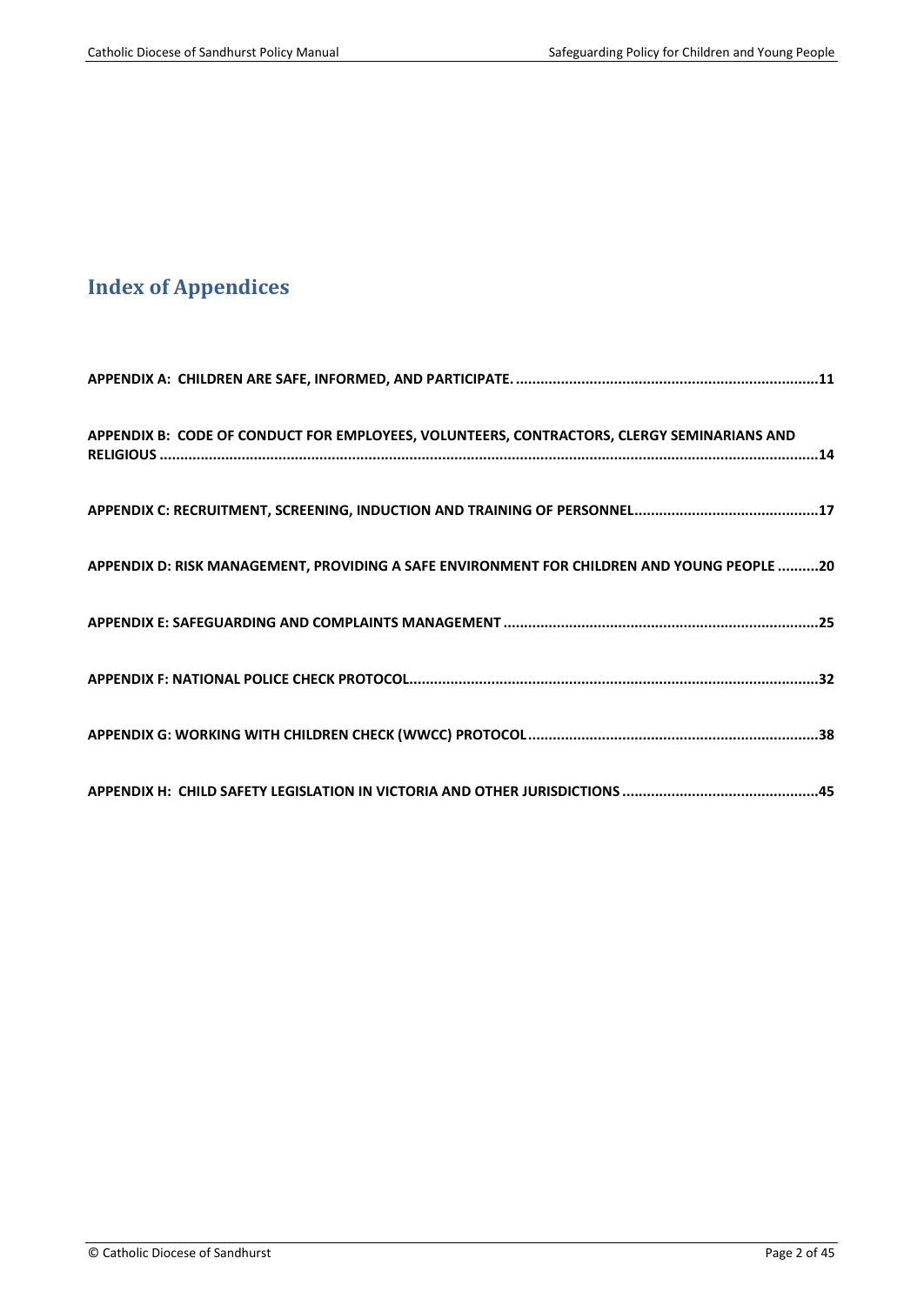#### **1. Introduction**

- 1.1. The Catholic Diocese of Sandhurst (the Diocese) holds the care, safety and wellbeing of children and young people as a central and fundamental responsibility of our organisation. Our commitment is drawn from, and inherent in, the teaching and mission of Jesus Christ, with love, justice and the sanctity of each human person at the heart of the gospel.
- 1.2. The Church's social doctrine constantly points out the need to respect the dignity of children. In the family, which is a community of persons, special attention must be devoted to the children by developing a profound esteem for their personal dignity. The Diocese values children as an important part of its life. The Diocese recognises the need for empowerment of all children especially those who are more vulnerable. Their involvement in decision-making can be a significant factor in preventing abuse within Church organisations. It also values and respects parents and guardians as the first teachers of the faith to their own children and young people and will seek to engage parents and guardians in promoting the safety of children and young people. We provide:
	- information to parents and guardians about child safety practices, policies and procedures including reporting processes (via website, information sheets, resources for parents and guardians.) refer to **Attachment A - Doc No.1.**
- 1.3. The Diocese is committed to the protection of all children and young people and has a zero tolerance of child abuse. We value diversity and do not tolerate discriminatory practices in the Diocese. To achieve this, we:
	- promote the safety, participation and empowerment of Aboriginal and Torres Strait Islander children and their families.
	- promote the cultural safety, participation and empowerment of children from culturally and/or linguistically diverse backgrounds and their families.
	- welcome children with a disability and their families to promote their participation.
	- welcome all children and their families, without discriminating on the basis of sexual orientation, intersex status or gender identity.

# **2. Definitions**

The following definitions apply to this Policy:

- **Child** Children and young people who are under the age of 18 years. Throughout this policy, any reference to either 'child' or 'children' is a reference to children and young people under the age of 18.
- **Child Abuse**  Refer to section 3 for definition and explanation.
- **Child related role/direct contact with children**  Child related role (having direct contact), engaging in activities or providing services directed mainly towards children. Direct contact can refer to physical, face-to-face, written, oral or electronic contact which takes place as part of the regular duties of the individual's role.
- **Parent/guardian/carer** has its ordinary meaning, that is, a person who has the authority and responsibility for the day-to-day care of a child.
- **Parish or diocesan activities involving children** includes any activity involving children that is conducted or organised by, or under the auspices of, a parish or agency (which includes diocesan agencies and auspiced bodies) of the Diocese.
- **Use of parish or diocesan facilities/land/property** includes any activities conducted by other persons or groups using parish or diocesan name or property. This includes third parties using premises on a regular or on a one-off-basis.
- **Child protection:** Statutory services (such as DHHS) designed to protect children who are at risk of serious harm.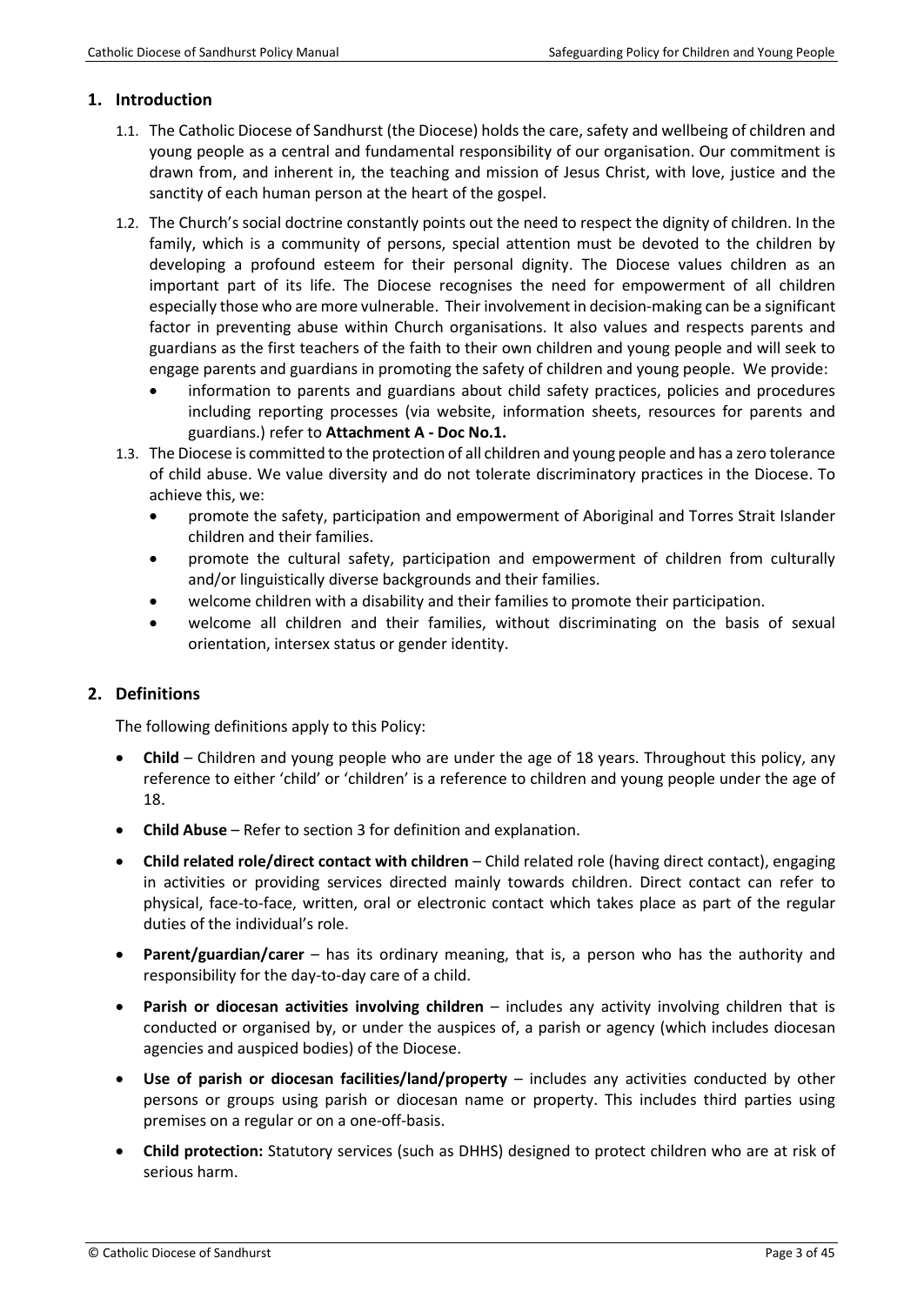- **Safeguarding:** Includes measures to protect the safety, human rights and well-being of individuals, which allow people - in this context children - to live free from abuse, harm and neglect.
- **Safeguarding Committee:** a committee entrusted with delegated authority to develop, oversee and monitor policies, procedures and practices which safeguard children engaging with the Diocese and to ensure safeguarding functions are embedded in the governance structures and practices of the Diocese.
- **Safeguarding Co-ordinator of the Diocese:** an individual who champions Safeguarding and to ensure that the policies and procedures approved by the Safeguarding Committee are communicated to relevant staff members including clergy, religious, paid and volunteer staff. Also, to provide or coordinate training and education, both induction and ongoing professional development, to clergy, religious, employees and volunteer staff.
- **Parish Child Safety Officers:** Personnel appointed within the parish by the canonical administrator to assist and support him in the implementation of the requirements of this policy and to liaise with the Diocesan Safeguarding Coordinator.
- **Clergy:** means those ordained in sacred ministry in the Catholic Church. Including bishops, priests, and deacons.
- **Religious:** Professed members of male and female Religious Orders.
- **Seminarian:** a student in training for ministerial priesthood in the Catholic Church, normally residing in a Seminary.
- **Employer:** The entity that pays the employee "name on the payslip".
- **Employee:** A person that is hired to provide a service to a company either on a full time, part-time, or casual basis in exchange for payment.
- **Volunteer:** is an individual who willingly gives their time for the common good and without financial gain. (This can include online volunteering, spontaneous volunteering, and social entrepreneurship)
- **Contractor:** A person who is self-employed and provides services to clients. They operate differently to employees and are seen as owners and run their own business.

# **3. Child abuse**

- 3.1. Child abuse or maltreatment is defined as an act (or series of acts) that endangers a child 's physical or emotional health or development and/ or a failure to provide conditions to the extent that the health and development of the child or young person is significantly impaired or placed at risk.
- 3.2. Categories of abuse and maltreatment include:
	- physical abuse refers to any non-accidental physically aggressive act towards a child. Physical abuse may be intentional or may be the inadvertent result of physical punishment. Physically abusive behaviours include shoving, hitting, slapping, shaking, throwing, punching, biting, burning, and kicking.
	- sexual abuse refers to a person who uses power, force, or authority to involve a child in any form of unwanted or illegal sexual activity. This can involve touching or no contact at all. This may take the form of taking sexually explicit photographs or videos of children, forcing children to watch or take part in sexual acts and forcing or coercing children to have sex or engage in sexual acts with other children or adults.
	- grooming refers to a pattern of behaviour aimed at engaging a child as a precursor to sexual abuse. It includes establishing a 'special' friendship/relationship with the child. Grooming can include the conditioning of parents and other adults to think that the relationship with the child is 'normal' and positive. The process can take as little as a few days or as long as months or even years.
	- neglect refers to a failure by a caregiver to provide the basic requirements for meeting the physical and emotional developmental needs of a child. Physically neglectful behaviours include a failure to provide adequate food, shelter, clothing, supervision, hygiene or medical attention.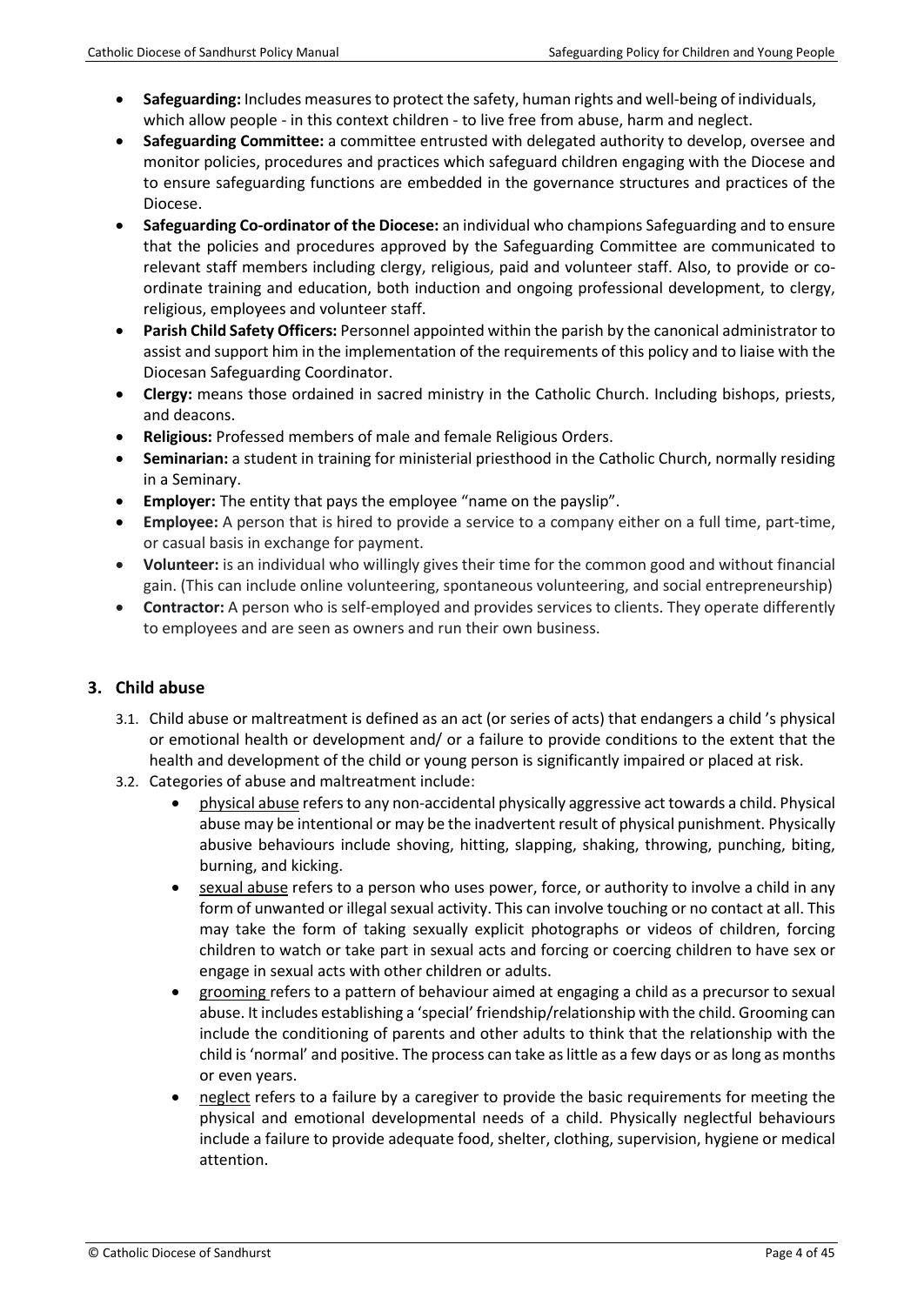- psychological abuse refers to inappropriate verbal or symbolic acts and a failure to provide adequate non-physical nurture or emotional availability. Psychologically abusive behaviours include rejecting, ignoring, isolating, terrorising, corrupting, verbal abuse and belittlement.
- Spiritual abuse refers to the abuse of a child that is perpetrated by an individual in a position of authority and trust within the Church, supposedly in the name of God. It can cause a child to have lifelong loss of faith and/or feel distanced from the Church.
- exposure to family violence is generally considered to be a form of psychologically abusive behaviour, where a child is present (hearing or seeing) while a parent or sibling is subjected to physical abuse, sexual abuse or psychological maltreatment, or is visually exposed to the damage caused to persons or property by a family member's violent behaviour.
- discrimination and bullying Discrimination and bullying are examples of other forms of mistreatment that may impact a person physically and/or emotionally. Some examples of discrimination/bullying include a person or group of people repeatedly acting unreasonably towards another person; the behaviour creates a risk to health and safety. Unreasonable behaviour includes victimising, humiliating, intimidating or threatening.

# **4. Scope**

- 4.1. The scope of this Policy is intentionally broad. It applies throughout the Diocese to all persons who engages in any roles or activities undertaken by the Diocese, its parishes, agencies and entities. This may include parishioners, parents/guardians, visitors and includes employees, volunteers, contractors, clergy, seminarians and Religious. It does not apply to Catholic Education Office Sandhurst or any Catholic Systemic School to which the policies of the Catholic Education Office Sandhurst apply. CatholicCare Victoria is subject to its own range of policies in accordance with requirements for mandatory reporting of abuse and registration at the Commonwealth and State Government levels as an accredited Community Service Organisation. These policies are available from Catholic Education Sandhurst and CatholicCare Victoria on request. This Policy applies in addition to existing policies of the Diocese, including:
	- Australian Catholic Bishops Conference (ACBC)-Social Networking Policy **(refer to Attachment A - Doc No.2**)

#### **5. Purpose**

5.1. This Policy is designed to:

- Promote the wellbeing and safety of children involved in Church activities with the aim of preventing abuse and empowering children.
- Assist people who arrange and participate in children's activities (and those who engage them), to plan and carry out their work with confidence; and
- Provide a framework for clergy, seminarians, Religious, employees, volunteers, contractors, parents and guardians by which they may have confidence in the conduct of their children's activities.
- 5.2. This Policy is intended to be broad in scope, but it cannot hope to explicitly treat the endless variety of activities, settings and situations that might occur in parishes, agencies and entities across the Diocese. A prudent approach is required to apply it to particular circumstances and given the broad variety of activities and people in the Diocese, what is appropriate in one set of circumstances may not be appropriate in others. Parishes may need to supplement this Policy to encompass their specific circumstances.
- 5.3. This Policy is not intended to cover those activities where the child is under the direct care and supervision of a parent or guardian, for example, when children are attending a social gathering after Mass with a parent or guardian.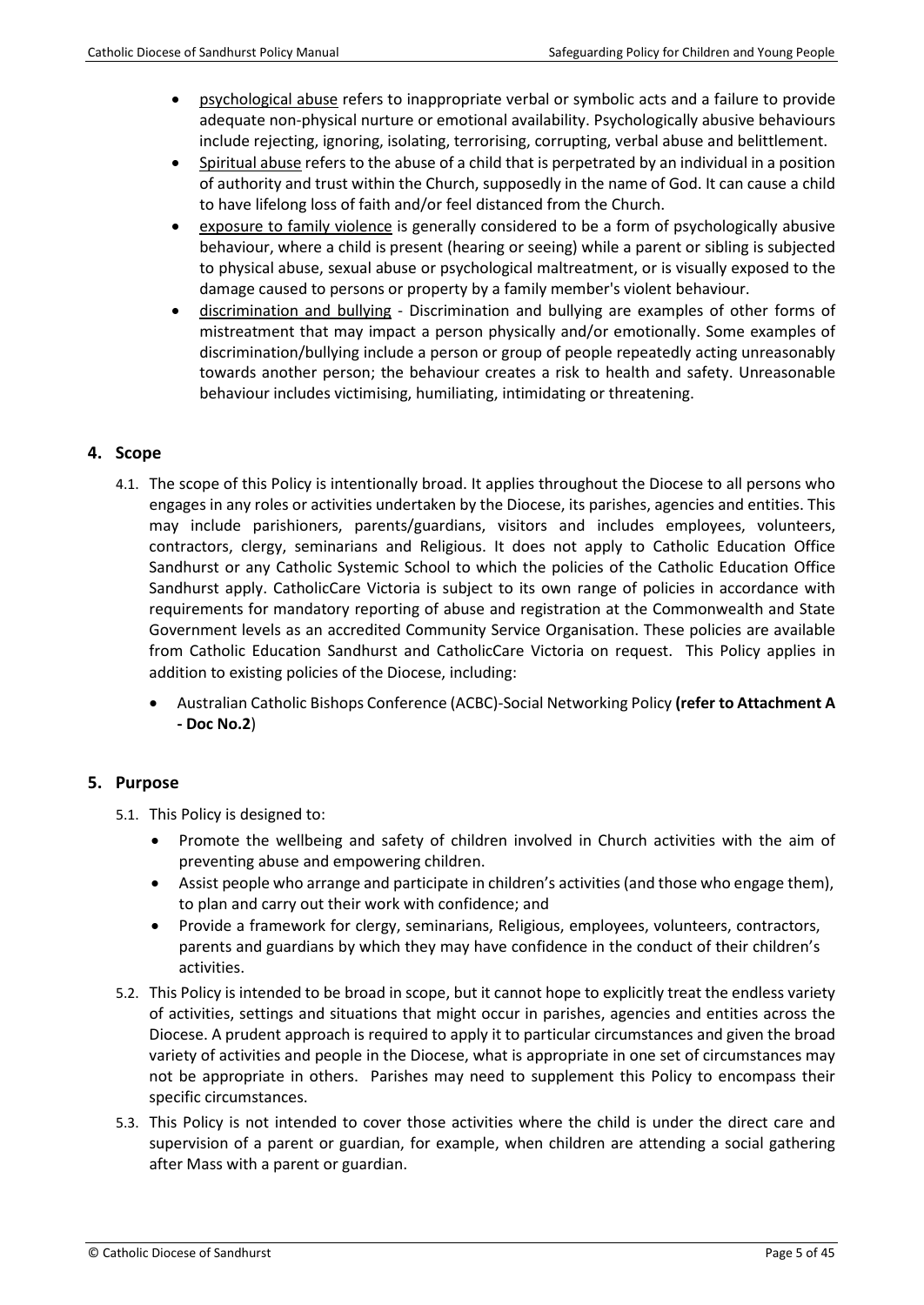5.4. It is expected that all persons who participate in (or could reasonably be expected to participate in) parish or diocesan activities involving children will read this Policy, seek further information regarding anything that is not understood, and comply with it.

# **6. Policy Commitments**

- 6.1. The Diocese acknowledges that we have a responsibility to prevent child abuse. This requires proactive approaches across policies, procedures, and practices consistent with the requirements of the:
	- Child Safe Standards and the reportable Conduct Scheme (Commission for Children and Young People) CCYP (refer to **Attachment A - Doc No.3**)
	- National Principles for Child Safe Organisations (refer to **Attachment A - Doc No.4**)
	- National Catholic Safeguarding Standards (NCSS). For a summary of the NCSS see Australian Catholic Safeguarding Limited (ACSL) safeguarding standards (refer to **Attachment A - Doc No.5**)
- 6.2. In fulfilling this responsibility, the Diocese has developed this policy to guide the implementation of Child Safety Policies, procedures and practices within parishes, agencies, and entities in the Diocese with the aim of preventing child abuse, empowering children, responding to concerns and disclosures or allegations of child abuse of child-related misconduct. The policy should be read in conjunction with the attachments and Appendices of this policy. The Statement of Commitment to Child Safety is available on the website (refer to **Attachment A - Doc No.6**).

# **7. Safeguarding responsibilities – Diocesan Leadership**

- 7.1. The bishop has appointed the Safeguarding Committee at the highest level of leadership to oversee the effective ongoing implementation of child safeguarding practices. (For the Safeguarding Committee terms of reference refer to **Attachment A - Doc No.7**). This committee is advisory to the bishop.
- 7.2. The Diocese has appointed a Safeguarding Co-ordinator who is responsible for co-ordinating, overseeing and monitoring the duty of the Diocese to ensure the proper safeguarding of children.
- 7.3. Through the Diocese Safeguarding Committee and the Safeguarding Co-ordinator of the Diocese, the Bishop supports and assists parishes, agencies, and entities to: -
	- Implement safeguarding practices and processes outlined in this policy.
	- Coordinate the response to allegations and reports of child safety related misconduct and child abuse in relation to clergy, seminarians, Religious, employees, volunteers, and contractors across the Diocese.
	- Monitor and continually improve safeguarding practices and processes.
	- Ensuring thorough rigorous practices are applied in the recruitment, screening and ongoing professional learning of employees and volunteers.
	- Ensuring that employees and volunteers of the Diocese have access to appropriate learning material to develop their knowledge, openness to, and ability to address, child safety matters.
	- Ensuring the Diocese meets the specific requirements of the National Catholic Safeguarding Standards (NCSS).

# **8. Safeguarding responsibilities – Parish, agency, and entity Leadership**

8.1. Parishes, agencies, and entity leadership are responsible for ensuring compliance with this policy to protect children from abuse. The Safeguarding Co-ordinator of the Diocese visits each parish, agency, and entity regularly to assist in complying with the NCSS. Each parish, agency and entities Child Safety Officer, parish priest or leader is required to summarise its compliance on an annual basis to the Safeguarding Co-ordinator of the Diocese.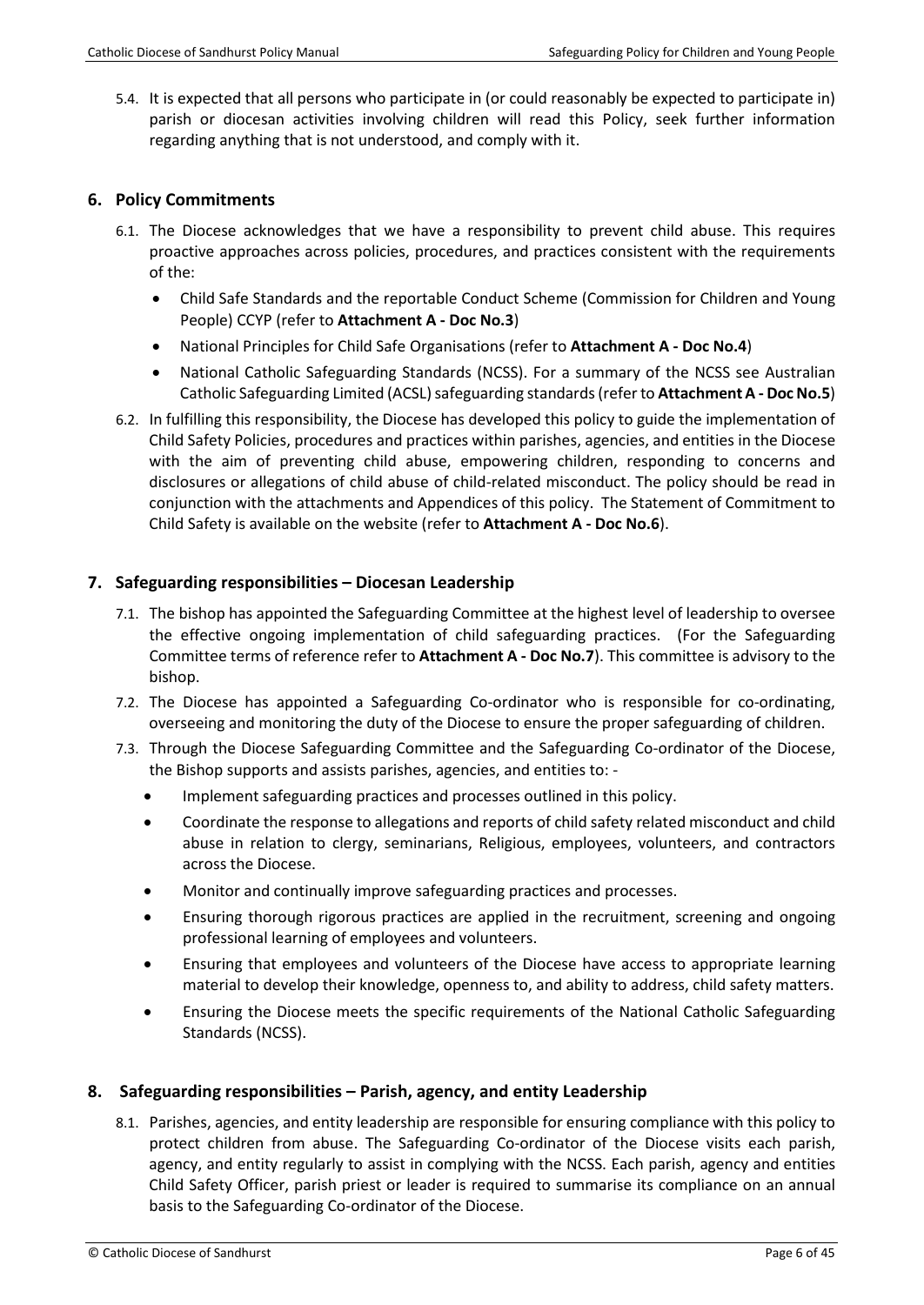8.2. Parish Child Safety Officers are appointed within each parish by the canonical administrator to assist and support him in the implementation of the requirements of this policy and to liaise with the Safeguarding Coordinator of the Diocese (refer to **Attachment A - Doc No.8** volunteer role description of child safe team member which includes a Parish Child Safety Officer).

# **9. Children are safe, informed and participate**

9.1. Ensure children are informed about their rights and promote appropriate behaviour by children (refer to **Appendix A – Consulting with Children and Young People / Children's Code of Conduct)**.

# **10. Safe Personnel - Screening and Recruitment of employees, volunteers and contractors**

- 10.1. The Diocese applies thorough and rigorous screening processes in the recruitment of employees, volunteers and contractors when engaging in child-related roles, having direct contact, engaging in activities, or providing services directed mainly towards children. Our commitment to child safety and our screening requirements are included in all advertisements for employees, volunteers, and contractors' positions, and all applicants are provided with copies of the Safeguarding Children and Young People Policy or a summary of the policy.
- 10.2. Parishes, agencies, and entity leadership groups are responsible for ensuring compliance with this policy to ensure that children are protected from abuse. A flowchart to assist Parishes engaging new employees/volunteers is available (refer to **Appendix C – Recruitment and Screening, Education and Training of Personnel.**
- 10.3. For further information on who is required to undergo a National Police Check refer to **Appendix F**.
- 10.4. For further information on Working with Children Checks and who is required to pass a check refer to **Appendix G.**

# **11. Australian Catholic Ministry Register (ACMR)**

11.1.All clergy and Religious of the Diocese have an ACMR number. Clergy and Religious from another Diocese undertaking religious duties are required to provide their ACMR number to the Chancery office, this supplies a testimony of suitability to work in the Diocese, or until gaining the ACMR providesthe standard warranty documentation. The Diocese maintains records of all ACMRs. (**Refer to Appendix G**).

# **12. Code of Conduct**

- 12.1. Safeguarding children is everyone's responsibility. Employees, volunteers, contractors, clergy, seminarians and Religious, acknowledge their individual responsibility to comply with the Code of Conduct. (Refer to **Appendix B – Code of Conduct**).
- 12.2. This Policy is intended to complement the principles and standards that apply to clergy, religious brothers, and sisters such as those set out in *Integrity in Ministry: A Document of Principles and Standards for Catholic Clergy & Religious in Australia and Integrity in Service of the Church* which may apply to employees, volunteers, or contractors (refer to **Attachment A - Doc No.9**).

# **13. Professional Supervision**

13.1. For clergy and Religious, professional supervision assists in the maintenance of boundaries of the pastoral relationship and enhances the quality of their ministry. A member of the clergy and Religious commitment to conscious and critical reflection on their ministry and ministry experiences is recognised as being important for the wellbeing of the member of clergy and Religious, the people with whom they exercise ministry, the wider Church and the community. There is a requirement for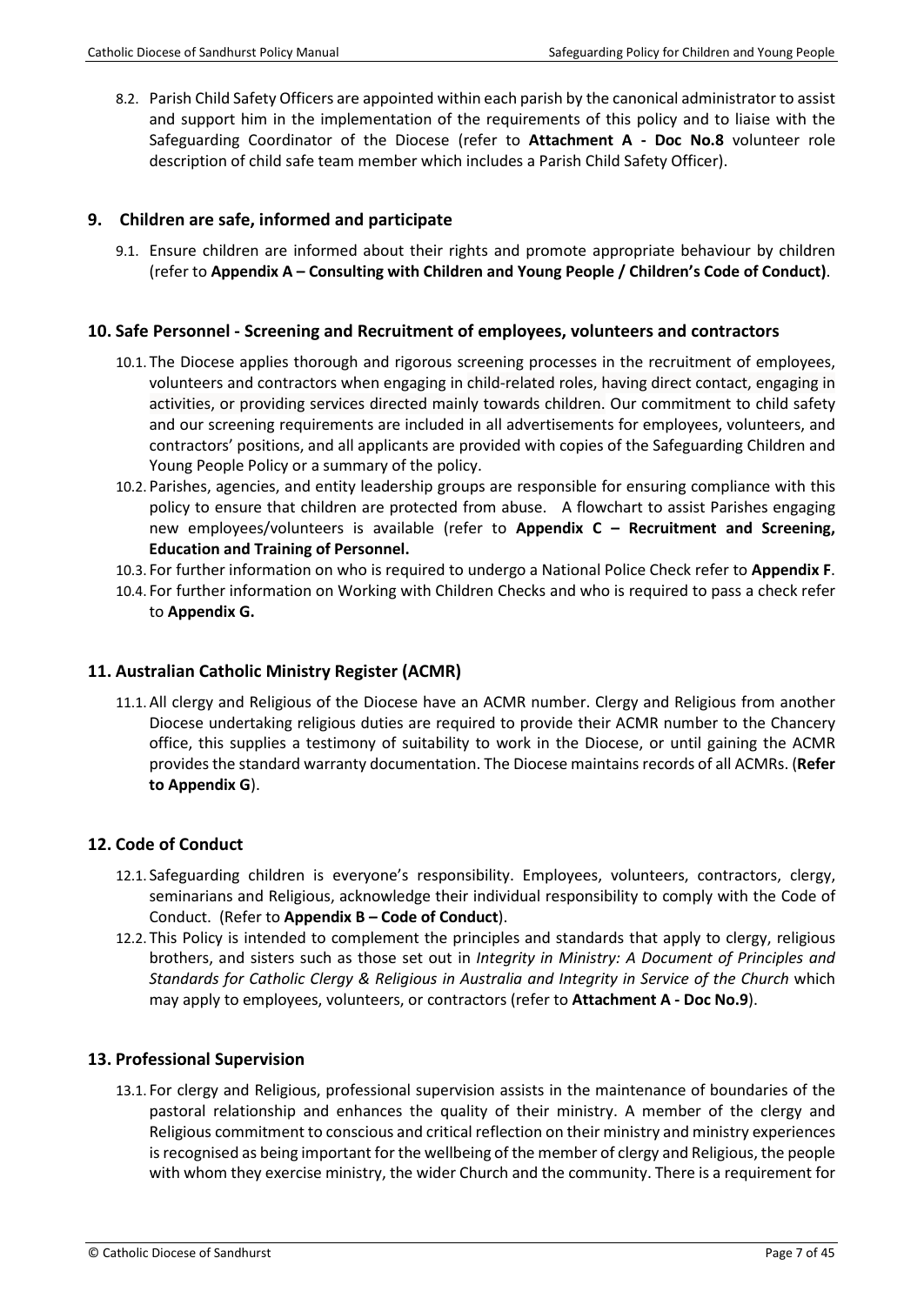every pastorally active priest to participate in no less than 6 hours of supervision or reflection practice per year either individual or as a group.

- 13.2. The Director of Clergy Life and Ministry maintains a register of qualified and approved supervisors who are available to clergy and others for pastoral Supervision.
- 13.3. The Diocese maintains records of professional in-service and supervision for members of the clergy and Religious.

#### **14. Providing a Safe environment – Risk Management**

- 14.1. The Diocese is committed to proactively and systematically identifying and assessing risks to child safety across the whole environment (physical and online) and reducing or eliminating (where possible) all potential sources of harm. The Diocese documents, implements, monitors, and reviews its risk management strategies annually for child safety and ensures that the strategies change as needed and as new risks arise.
- 14.2. People in parishes agencies or entities of the Diocese who is involved in child related roles/direct contact with children or whose regular responsibilities include visiting schools or parishes are required to review their risk management strategies annually for child safety and effect any changes in behaviour deemed necessary.
- 14.3.Appropriate preparation and planning for activities will enable parishes, agencies, and entities to act in accord with this policy and assist them to manage any unexpected circumstances should they arise. (Refer to **Appendix D – Providing a Safe Environment for Children and Young People**).

#### **15. Responding to and reporting child safety related misconduct and/or child abuse**

- 15.1. The safety of children is paramount. All concerns, allegations or complaints of child abuse will be taken seriously and acted upon consistent with the Diocese moral, ethical and legal obligations to safeguard children. When an adult is concerned about the safety and wellbeing of a child, they must assess that concern to determine if a report should be made to the relevant agency. This process of considering all relevant information and observations is known as forming a 'reasonable belief'. A 'reasonable belief 'or a 'belief on reasonable ground' is not the same as having proof but is more than a mere rumour or speculation. A 'reasonable belief' is formed if a reasonable person in the same position would have formed the belief on the same grounds. (Refer **to Appendix E – Safeguarding and Complaints Management**).
- 15.2.Mandatory Reporting is the legal requirement to report suspected cases of child abuse and neglect to the Department of Family, Fairness and Housing (Child Protection). For a list of mandatory reporters and further information regarding Mandatory reporting (refer to **Appendix H – Child Safety Legislation**).
- 15.3.Reportable Conduct Scheme (RCS) requires organisations to respond to allegations of child abuse made against their workers and volunteers, and to notify the Commission for Children and Young People (CCYP) of any allegations which will enable the CCYP to oversee those responses. (Refer to **Appendix E – Safeguarding and Complaints Management**).
- 15.4.Vos Estis Lux Mundi (VELM) is a universal reporting process of the catholic church to be used by all members of the clergy and all Religious (male and female) who are obliged to report on crimes of abuse towards children and vulnerable adults committed by other clergy and Religious. (Refer to **Appendix E – Safeguarding and Complaints Management**).
- 15.5. The following are now offences under the Crimes act 1958 (revisions)
	- Failure to Disclose offence: any adult who forms a reasonable belief that a sexual offence has been committed by an adult against a child under 16 years of age has an obligation to report that information to police. Failure to disclose the information to the police is a criminal offence.
	- Failure to Protect offence: the offence will apply where there is a substantial risk that a child under the age of 16 years or age under the care, supervision or authority of a relevant organisation will become a victim of a sexual offence committed by an adult associated with that organisation. A person in a position of authority in the organisation will commit an offence if they know of the risk, but negligently fail to reduce or remove it.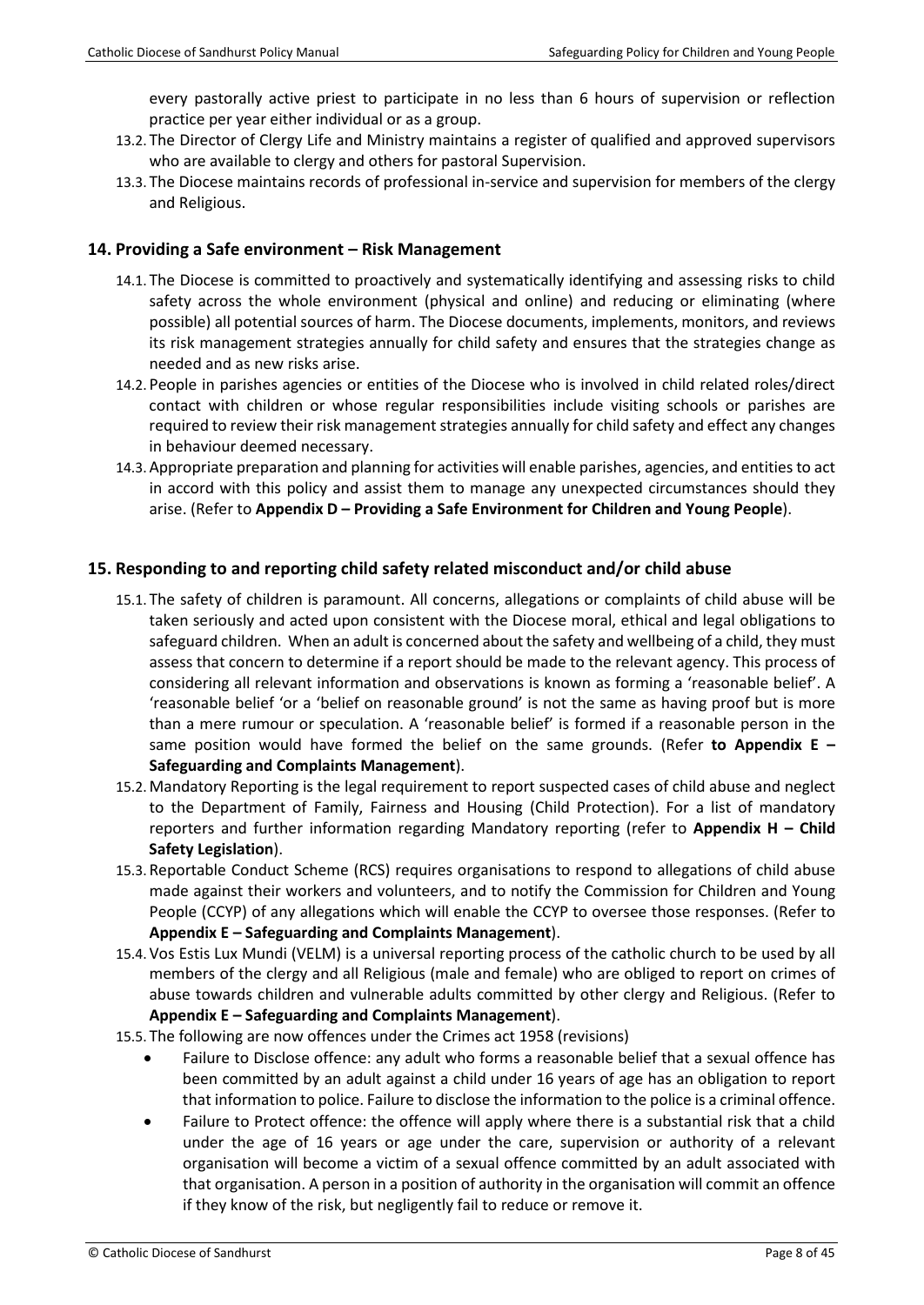• Grooming offence targets predatory conduct designed to facilitate later sexual activity with a child. Many perpetrators of sexual offences against children purposely create relationships with victims, their families, or carers to create a situation where abuse could occur. For this reason, parents, carers, or other family members who have been targeted by perpetrators to gain access to a child are also victims. (Refer to **Appendix H – Child Safety legislation in Victoria**).

# **16. Review of this Policy**

16.1. The Diocese will review this policy every two years and when required. The Diocese welcomes any comments or suggestions for improvement. Any suggestions may be forwarded to the Safeguarding Co-ordinator of the Diocese.

# **17. Approval**

| Approved by                   | <b>Signature</b>                                                       | Date           |
|-------------------------------|------------------------------------------------------------------------|----------------|
| <b>Bishop Shane Mackinlay</b> | Bishop Shane Mackinlay (signed copy on file at the<br>Chancery Office) | 20 / 09 / 2021 |

# **18. Revision History**

| <b>Policy - Version</b>                                                  | <b>Date</b> | <b>Revised By</b>                             | <b>Description of Revision</b>                                                                                                             | <b>Next Review</b> |
|--------------------------------------------------------------------------|-------------|-----------------------------------------------|--------------------------------------------------------------------------------------------------------------------------------------------|--------------------|
| Child safety Policy V 1.0                                                | 7/09/2020   | Child Safety<br><b>Officer</b>                | Child Safety Policy - cancelled<br>and replaced with Safeguarding<br>Policy for Children and Young<br>People                               | N/R                |
| Code of Conduct for Caring<br>for Children V 1.1                         | 7/09/2020   | Child Safety<br>Officer                       | Code of Conduct for Caring for<br>Children Policy - cancelled and<br>replaced with Safeguarding<br>policy for Children and Young<br>People | N/R                |
| Safeguarding Policy for<br>Children and Young People<br>V <sub>1.0</sub> | 7/09/2020   | Professional<br><b>Standards</b><br>Committee | New Policy - Replaces the Child<br>Safety Policy and the Code of<br>Conduct for Caring for Children<br>Policy                              | 7/09/2022          |
| Safeguarding Policy for<br>Children and Young People<br>V <sub>2.0</sub> | 13/08/2021  | Safeguarding<br>Committee                     | Amendments to Policy<br>including Appendices C, D, E<br>and added Appendix F & G                                                           | 13/08/2023         |

# **19. Attachment A: Resources and Further Information**

| Reporting | The Bishop                                                      | Telephone: (03) 5445 3600                    |  |
|-----------|-----------------------------------------------------------------|----------------------------------------------|--|
|           |                                                                 | Email: bishop@sandhurst.catholic.org.au      |  |
|           | Safeguarding Co-ordinator                                       | Telephone: 0438 951 010                      |  |
|           |                                                                 | Email: childsafety@sandhurst.catholic.org.au |  |
|           | Diocesan Archivist and Professional<br><b>Standards Officer</b> | Telephone: (03) 5445 3611                    |  |
|           |                                                                 | Email: archivist@sandhurst.catholic.org.au   |  |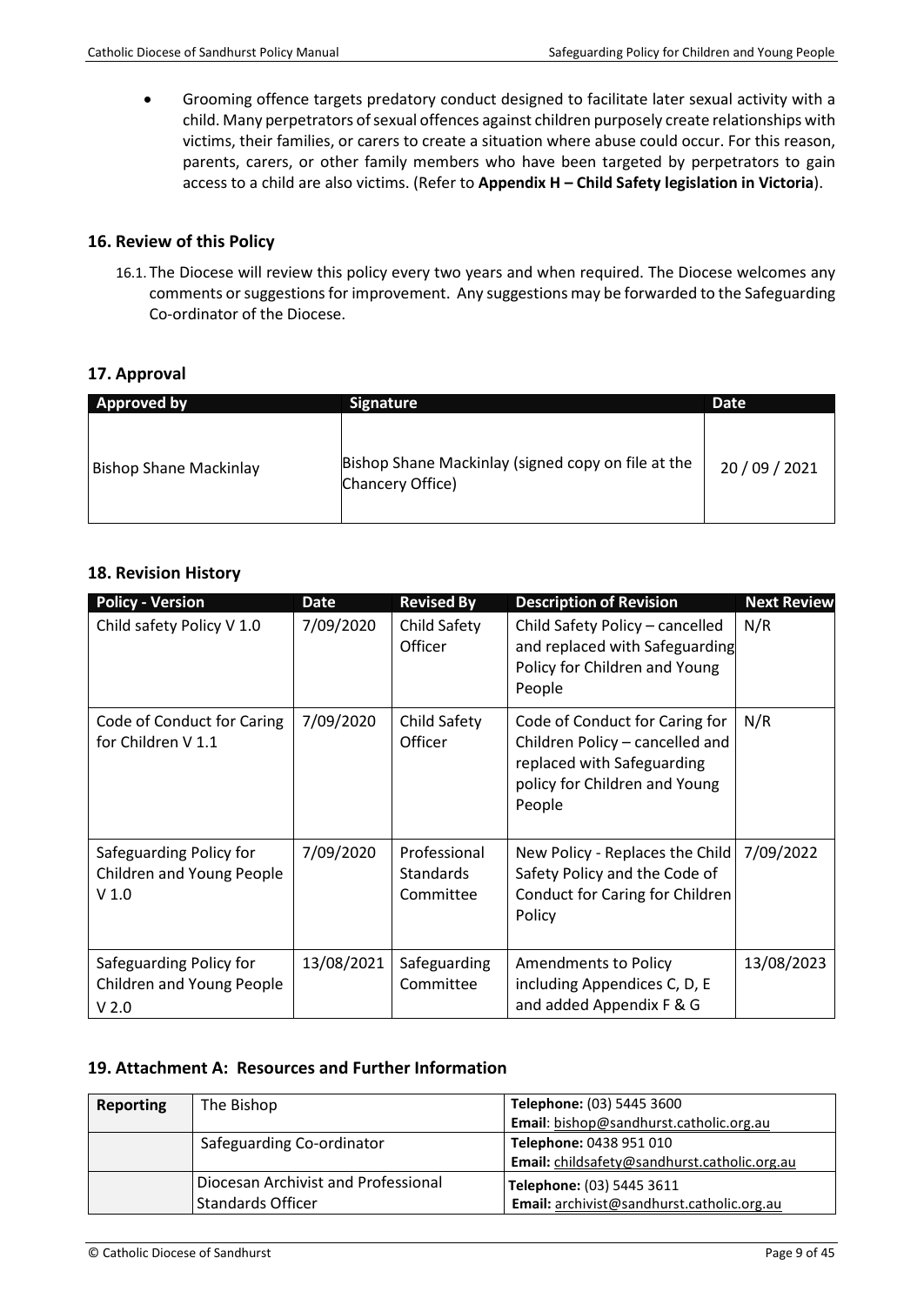|                   | Chair of Safeguarding Committee                | Telephone: 0400 505 464                                                           |  |
|-------------------|------------------------------------------------|-----------------------------------------------------------------------------------|--|
|                   |                                                | Email: fbrowne@ceosand.catholic.edu.au                                            |  |
|                   | Commission for Children and Young People       | Telephone: (03) 8601 5281                                                         |  |
|                   |                                                | Email: childsafestandards@ccyp.vic.gov.au                                         |  |
|                   |                                                |                                                                                   |  |
| <b>Documents</b>  |                                                | <b>Website:</b>                                                                   |  |
| Doc No.1          | Guide for parents and carers                   | https://www.sandhurst.catholic.org.au/safeguardin                                 |  |
|                   |                                                | g-and-professional-standards                                                      |  |
| Doc No.2          | <b>ACBC</b> - Social Networking Policy         | https://www.sandhurst.catholic.org.au/safeguardi<br>ng-and-professional-standards |  |
|                   |                                                | https://ccyp.vic.gov.au/reportable-conduct-                                       |  |
| Doc No.3          | Victorian Child Safe Standards (CCYP) and      | scheme/                                                                           |  |
|                   | reportable conduct.                            |                                                                                   |  |
| Doc No.4          | National Principles for Child Safe             | National Principles for Child Safe Organisations                                  |  |
|                   | Organisations                                  |                                                                                   |  |
| Doc No.5          | <b>National Catholic Safeguarding</b>          | https://www.cpsltd.org.au/                                                        |  |
|                   | Standards/NCSS (Australian Catholic            |                                                                                   |  |
|                   | Safeguarding Ltd.)                             |                                                                                   |  |
| Doc No.6          | <b>Statement of Commitment to Child Safety</b> | https://www.sandhurst.catholic.org.au/safeguardin                                 |  |
|                   |                                                | g-and-professional-standards                                                      |  |
| Doc No.7          | Terms of Reference for Safeguarding            | <b>Safeguarding Terms of Reference</b>                                            |  |
|                   | Committee                                      |                                                                                   |  |
| Doc No.8          | Child Safety Team Member - role                | https://www.sandhurst.catholic.org.au/login                                       |  |
|                   | description                                    |                                                                                   |  |
| Doc No.9          | Link to Code of Conduct - Integrity in         | https://www.sandhurst.catholic.org.au/safeguardin                                 |  |
|                   | Ministry and Integrity in Service of the       | g-and-professional-standards                                                      |  |
|                   | Church                                         |                                                                                   |  |
|                   |                                                |                                                                                   |  |
| <b>Appendix A</b> | Children are safe informed and participate.    | https://www.sandhurst.catholic.org.au/safeguardin                                 |  |
|                   | (Policy - Safeguarding Children and Young      | g-and-professional-standards                                                      |  |
|                   | People)                                        |                                                                                   |  |
| <b>Appendix B</b> | Code of Conduct.                               | https://www.sandhurst.catholic.org.au/safeguardin                                 |  |
|                   | (Policy - Safeguarding Children and Young      | g-and-professional-standards                                                      |  |
|                   | People)                                        |                                                                                   |  |
| <b>Appendix C</b> | Recruitment, screening, Induction and          | https://www.sandhurst.catholic.org.au/safeguardin                                 |  |
|                   | training of personnel.                         | g-and-professional-standards                                                      |  |
|                   | (Policy - Safeguarding Children and Young      |                                                                                   |  |
|                   | People)                                        |                                                                                   |  |
| <b>Appendix D</b> | Risk Management - Providing a safe             | https://www.sandhurst.catholic.org.au/safeguardin                                 |  |
|                   | environment for children.                      | g-and-professional-standards                                                      |  |
|                   | (Policy - Safeguarding Children and Young      |                                                                                   |  |
|                   | People)                                        |                                                                                   |  |
| <b>Appendix E</b> | Safeguarding and Complaints                    | https://www.sandhurst.catholic.org.au/safeguardin                                 |  |
|                   | Management.                                    | g-and-professional-standards                                                      |  |
|                   | (Policy - Safeguarding Children and Young      |                                                                                   |  |
|                   | People)                                        |                                                                                   |  |
| <b>Appendix F</b> | National Police Check (Policy -                | https://www.sandhurst.catholic.org.au/safeguardin                                 |  |
|                   | Safeguarding Children and Young People)        | g-and-professional-standards                                                      |  |
| <b>Appendix G</b> | Working with Children Protocol (Policy -       | https://www.sandhurst.catholic.org.au/safeguardin                                 |  |
|                   | Safeguarding Children and Young People)        | g-and-professional-standards                                                      |  |
| <b>Appendix H</b> | Child Safety legislation in Victoria           | https://www.sandhurst.catholic.org.au/safeguardin                                 |  |
|                   | (Policy - Safeguarding Children and Young      | g-and-professional-standards                                                      |  |
|                   |                                                |                                                                                   |  |
|                   | People)                                        |                                                                                   |  |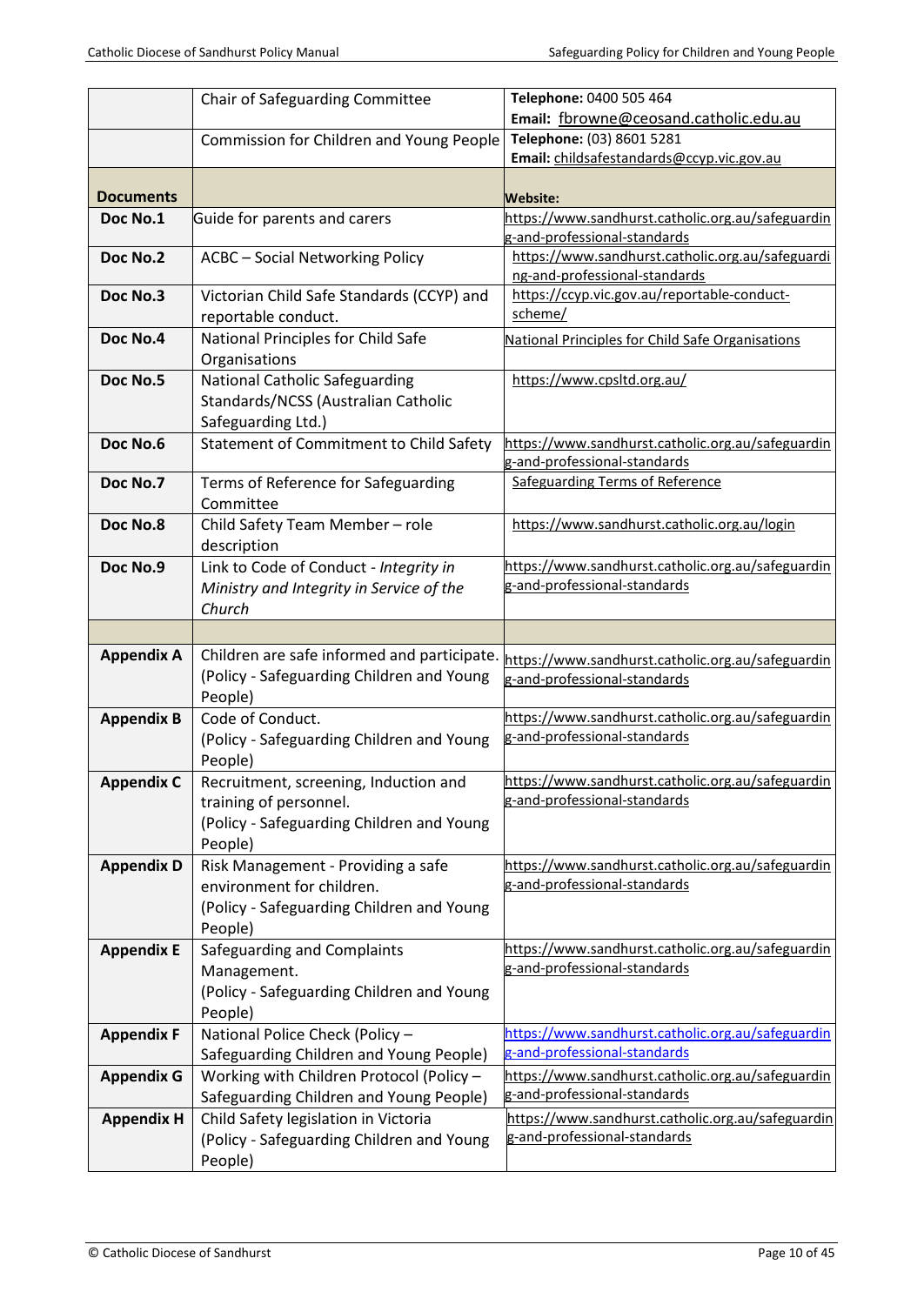# <span id="page-10-0"></span>**Appendix A: Children are safe, informed, and participate.**

# **1. Introduction**

Involving children in programs, activities and events enables them to have input and to contribute to the development of child safe practices that reflect their needs. While it would be appropriate to engage children and young people attending youth group in discussing their safety needs and concerns, the approach with younger children may need to be creative, visual, and supportive such as using art activities. Some of the ways in which this may be done include:

- 1.1. Consult with children in a tour of the location to decide which spaces are safe and which are not.
- 1.2. Encourage participation through:
	- Feedback forms
	- Group discussions
	- Suggestion box
	- Discuss the right to feel safe
	- Who can children talk to and how to speak up if something is wrong with them?
- 1.3. Provide children with guidance about what constitutes acceptable behaviour. This will vary with the age group and developmental level of the children in your activity.
- 1.4. Display and discuss the Children's code of conduct, acceptable and unacceptable behaviours appropriate for their age group.
- 1.5. Provide training and resources to personnel to ensure they are attuned to signs of harm and facilitate child-friendly ways for children to express their views and raise their concerns.
- 1.6. A child's behaviour (whether verbal, physical, psychological, or sexual) which could be construed as bullying is not acceptable.
- 1.7. Where a child's behaviour is disruptive to the group activity, unsafe or otherwise breaches the Children's Code of Conduct, you will need to take steps to manage the behaviour. The steps you take should be appropriate having regard to the circumstances, behaviour and age of the child. Appropriate steps may include:
	- Directing other children away from a dangerous or disruptive situation.
	- Discussing with the child and asking him or her to stop.
	- Giving the child an opportunity to explain his or her behaviour.
	- Discussing the consequences of the behaviour with the child.
	- Removing the child from the activity to another supervised environment.
	- If the behaviour continues, calling the child's parent/guardian and asking them to remove the child from the activity.
- 1.8. If a child's behaviour is causing immediate danger to those around them you should ask for assistance and if necessary, contact the police (phone 000).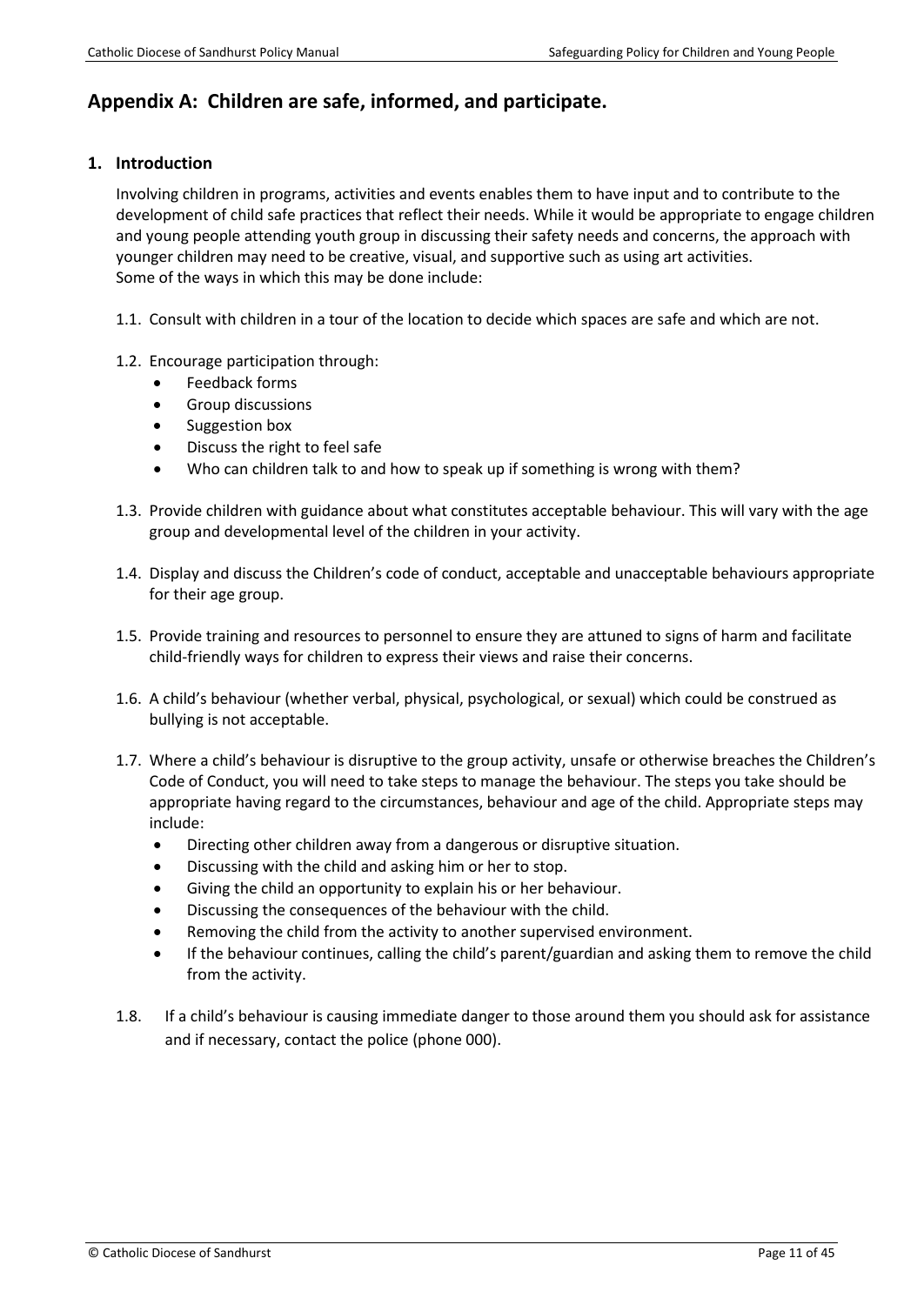# **2. Useful resources for organisations, parents and carers promoting empowerment of children and engaging with children.**

- 2.1. Tip sheets for child safe organisations include:
	- Cultural Safety for Aboriginal Children
	- Safety of Children with a Disability
	- Safety of Children from Culturally and Linguistically diverse background
	- Introductory self-assessment tool 10 National Principles
	- Empowerment and Participation of Children
	- "[How to Guide" for engaging children and young people](https://www.cpsltd.org.au/news-and-media/cpsl-publishes-how-to-guide-for-engaging-children-young-people-in-conversations-about-safeguarding/)

These tip sheets can be located at: [https://www.sandhurst.catholic.org.au/safeguarding-and](https://www.sandhurst.catholic.org.au/safeguarding-and-professional-standards)[professional-standards](https://www.sandhurst.catholic.org.au/safeguarding-and-professional-standards)

- 2.2. Resources for Parents and Carers:
	- Charter for Children in Out-of-home Care
	- What to look for in a child safe organisation
	- Older children home alone
	- Other People looking after your child babysitters
	- Teach your child how to keep themselves safe
	- [Listening to Children](https://www.sandhurst.catholic.org.au/index.php?option=com_docman&view=document&alias=1218-listening-to-children&category_slug=secretaries-day&Itemid=845)
	- Guide for parents and carers

These resources for parents and carers can be located at <https://www.sandhurst.catholic.org.au/safeguarding-and-professional-standards>

2.3. Creating Child Safe Parishes:

Posters for display in parish buildings

- Parish Strategy Poster
- All children have the right to feel safe and be safe
- Children's rights
- National Principles Child Safe Organisations
- Child Safety reporting process

These child safe posters can be located at [https://www.sandhurst.catholic.org.au/login:](https://www.sandhurst.catholic.org.au/login) to be displayed in all parish buildings.

Authorised personnel can contact the Safeguarding Co-ordinator of the Diocese for information regarding login details.

Contacts: Safeguarding Co-ordinator of the Diocese Phone: 0438 951 010 Email[: childsafety@sandhurst.catholic.org.au](mailto:childsafety@sandhurst.catholic.org.au)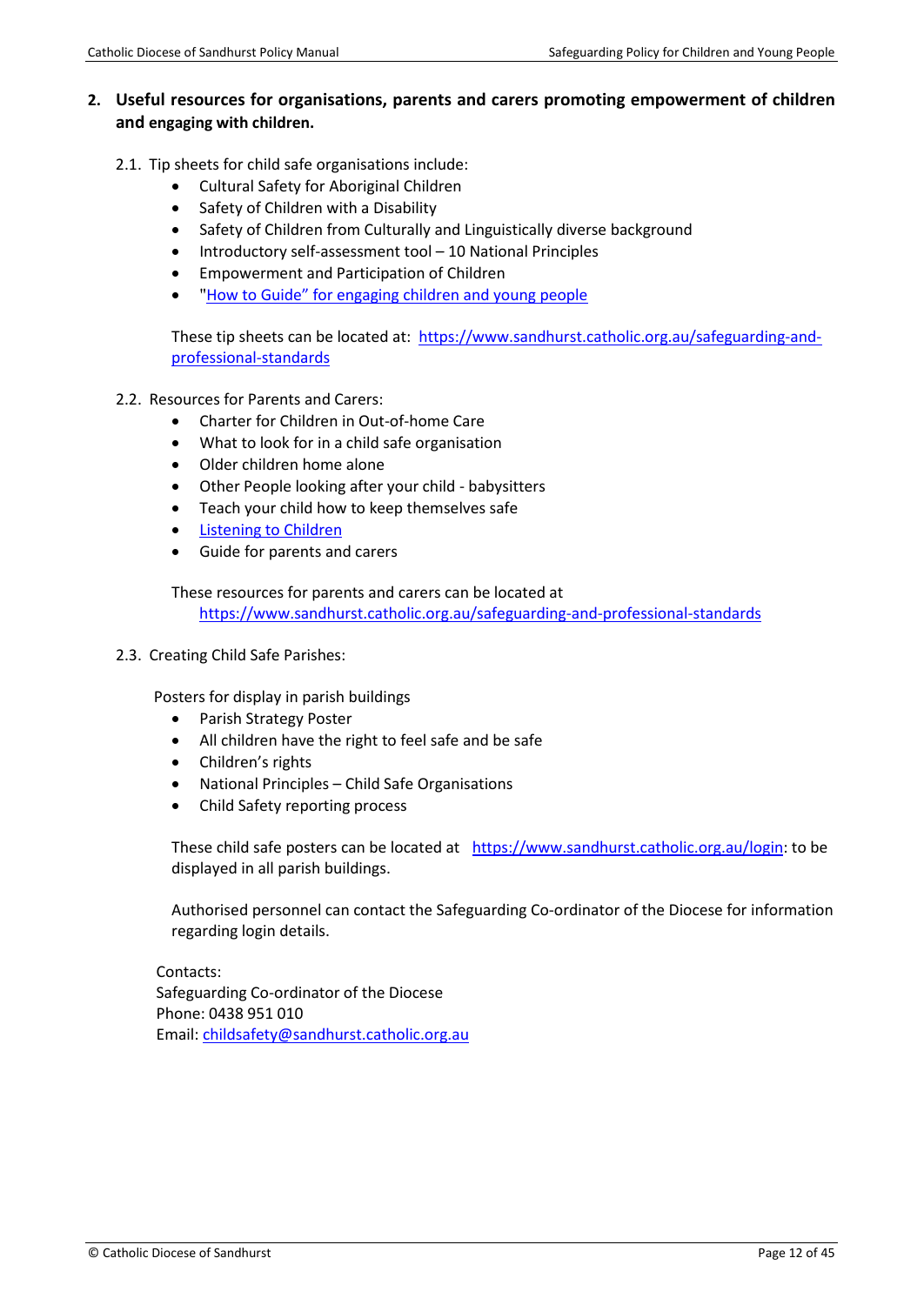# **CHILDRENS CODE OF CONDUCT**

Relevant parts of this Code of Conduct also apply (with any necessary modifications/age appropriate) to children who are involved in parish or diocesan activities. Parish priests, agency heads and those leading activities should make children aware of the standards in the Children's Code of Conduct and should display a copy of the Children's Code of Conduct at prominent places within parishes and diocesan agencies and, if practical, in venues where children's activities are conducted.

#### **Sample Children's Code of Conduct**

#### **Children's Code of Conduct**

I will:

- 1. Treat all others with respect and kindness.
- 2. Listen to what other people have to say.
- 3. Listen to all instructions given by an adult leading my activity and obey any rules.
- 4. Make sure that an adult leading my activity knows my whereabouts at all times.
- 5. Treat other people's property with respect.
- 6. Always try my best to participate.
- 7. Not use rude or offensive language.
- 8. Not hurt, abuse, bully, tease anyone else.
- 9. Not have or use tobacco, alcohol or banned drugs, or misuse other medication.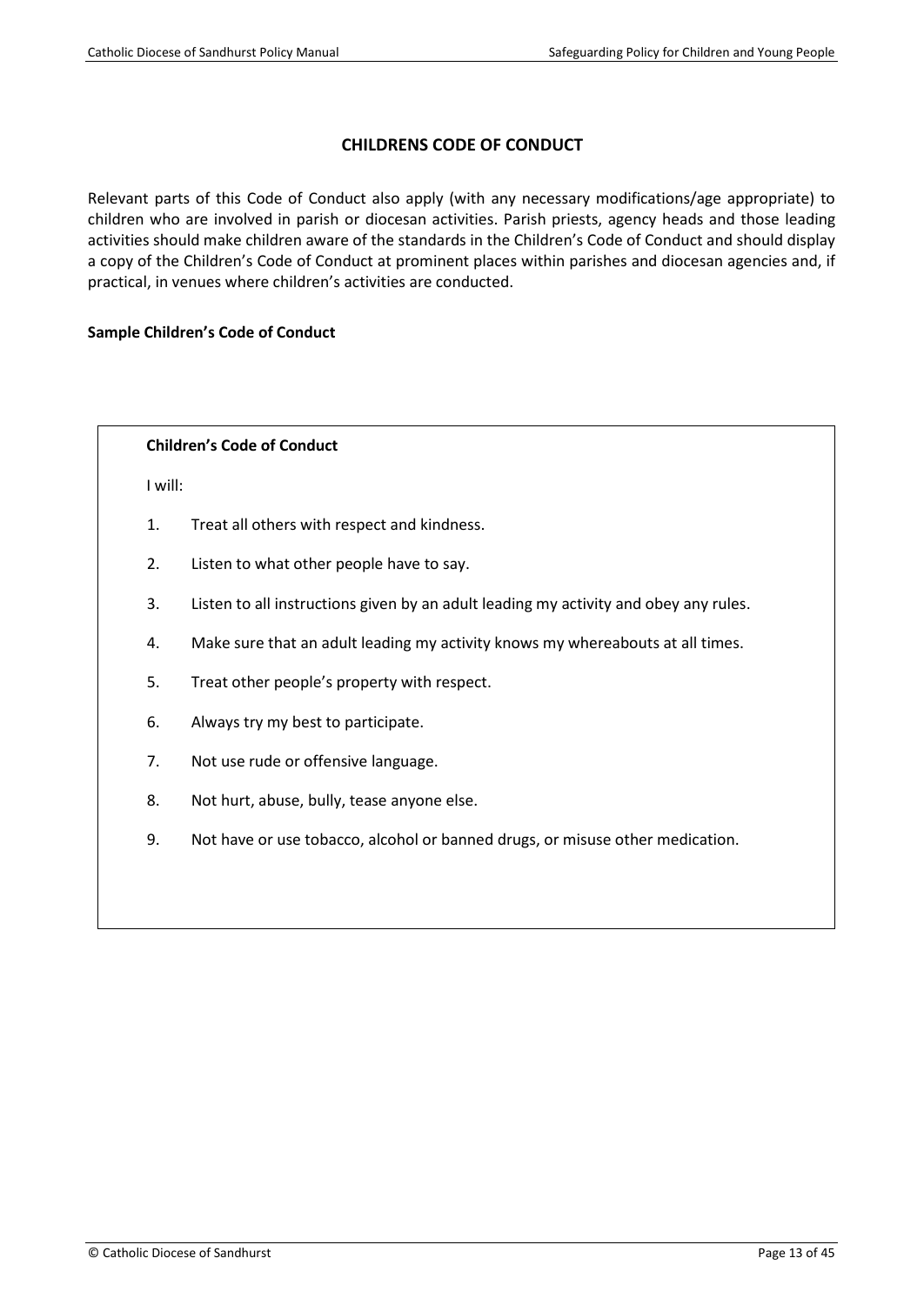# <span id="page-13-0"></span>**Appendix B: Code of Conduct for Employees, Volunteers, Contractors, Clergy Seminarians and Religious**

# **1. Introduction:**

Safeguarding children is everyone's responsibility. Employees, volunteers, contractors, clergy, seminarians and Religious, acknowledge their individual responsibility to comply with the Code of Conduct.

While the welfare of children is a fundamental priority for our community, it is incumbent on all adults to be vigilant about keeping children safe from harm. An aware culture where adults and children alike feel able to raise their concerns, and can see that those concerns are acted upon, is the best protection for children. Likewise, an environment in which parents and guardians are encouraged to be involved in their children's activities affords a level of openness and accountability that makes harmful conduct less likely.

**Employees, volunteers, contractors, clergy, seminarians, and Religious are required to sign this code of conduct upon their commencement and biennially, to coincide with child safety training requirements.**

# **2. Acceptable Behaviours**

All employees, volunteers, contractors, clergy, seminarians and Religious are responsible for supporting the safety of children by:

- 2.1. Adhering to the Catholic Diocese of Sandhurst (the Diocese) Safeguarding Policy for Children and Young People and upholding the Commitment Statement to Child Safety at all times.
- 2.2. Taking all reasonable steps to protect children from abuse and harm.
- 2.3. Treating everyone in the organisation with respect (modelling positive and respectful relationships and acting in a manner that sustains a safe pastoral environment).
- 2.4. Promoting the cultural safety, participation, and empowerment of Aboriginal and Torres Strait Islander children (for example, by never questioning an Aboriginal and Torres Strait Islander child's self-identification).
- 2.5. Promoting the cultural safety, participation, and empowerment of children with culturally and/or linguistically diverse backgrounds (for example, by having a zero-tolerance policy towards discrimination).
- 2.6. Promoting the safety, participation, and empowerment of children with a disability (for example, by ensuring reasonable care is taken to cater for any additional needs as required).
- 2.7. Ensuring as far as practicable that an adult is not alone with a child but if unavoidable, then ensuring an open and supervised environment can be maintained.
- 2.8. Ensuring activities which by their very nature give rise to one-on-one encounters such as the sacrament of reconciliation, are conducted in a manner and space in clear view of other people.
- 2.9. Listening and responding to the views and concerns of children, particularly if they are telling you that they or another child have been abused or that they are worried about their safety/the safety of another child.
- 2.10.Reporting any allegations of child abuse to the police.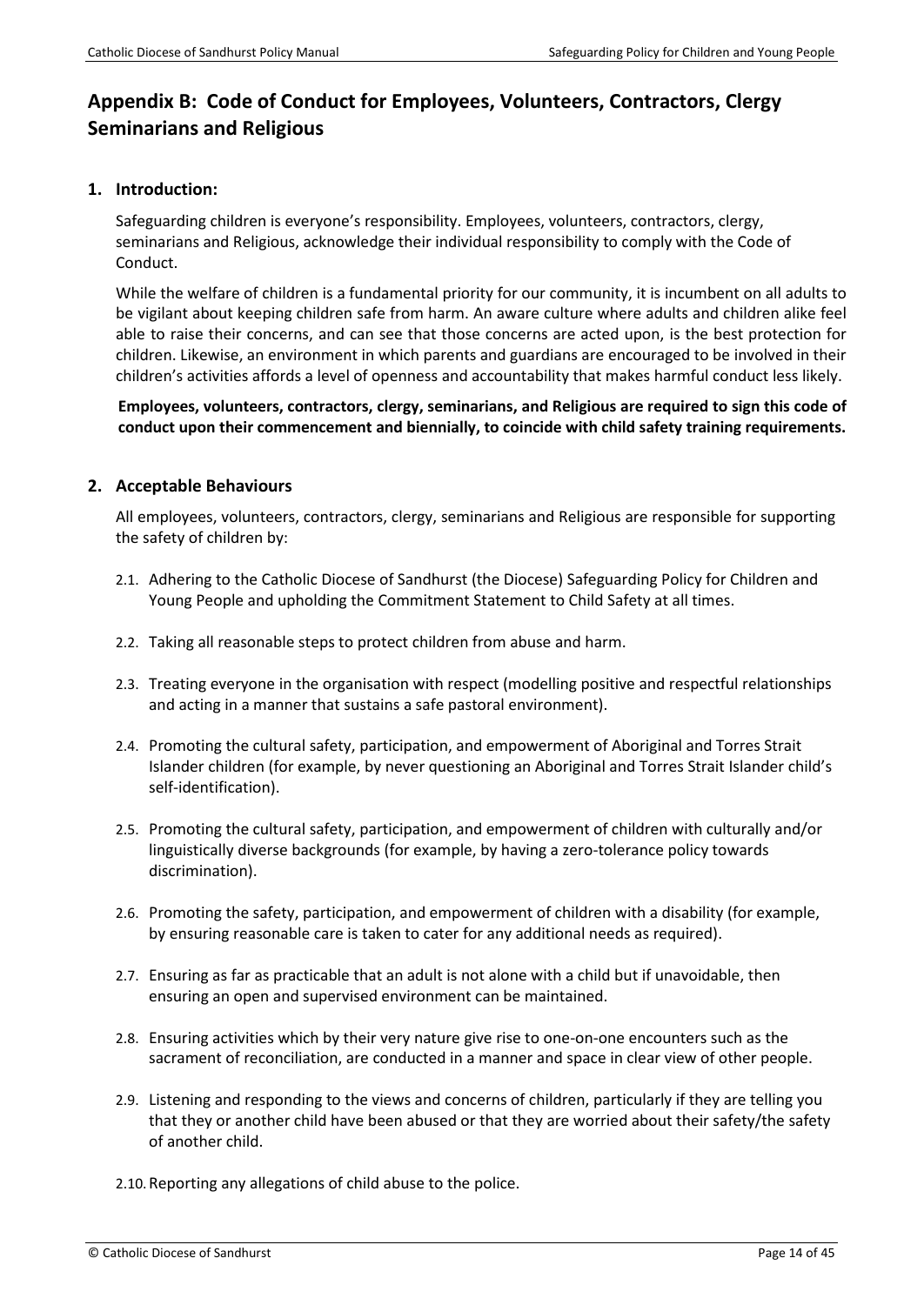- 2.11.Understanding and complying with all reporting obligations as they relate to mandatory reporting and reporting under the Crimes Act 1958 (Vic). (Refer to Appendix H).
- 2.12.Understanding and complying with all reporting obligations to the 'Head of Entity' in relation to the Reportable Conduct Scheme. (Refer to Appendix H).
- 2.13.Reporting any child safety concerns to your immediate manager, parish priest, bishop, Religious leader or to the Safeguarding Co-ordinator of the Diocese.
- 2.14. If an allegation of child abuse is made, ensuring as quickly as possible that no child is at any further risk.

#### **3. Unacceptable behaviours**

All employees, volunteers, contractors, clergy, seminarians and Religious must not:

- 3.1. Ignore or disregard any suspected or disclosed child abuse.
- 3.2. Develop any 'special' relationships with children that could be perceived as favouritism (for example, the offering of gifts or special treatment for specific children) or too dependent (for example by attempting to act as a surrogate parent).
- 3.3. Exhibit behaviours with children which may be construed as sexual or unnecessarily physical such as touching a child in an inappropriate or unnecessary fashion.
- 3.4. Put children at risk of abuse for example, by locking doors or being alone with a child.
- 3.5. Initiate unnecessary physical contact with children or do things of a personal nature that a child can do for themselves, such as toileting or changing clothes, except where a child's developmental level or incapacity is such that he or she requires assistance and ensure the presence of another adult in such circumstances.
- 3.6. Manage disruptive or unsafe behaviour by degrading or isolating a child; corporal punishment is never acceptable.
- 3.7. Engage in open discussions of a mature or adult nature in the presence of children (for example, personal details or social activities).
- 3.8. Use inappropriate language in the presence of children.
- 3.9. Express personal views on cultures, race or sexuality in the presence of children.
- 3.10.Discriminate against any child because of age, gender, race, culture, vulnerability, sexuality, ethnicity or disability.
- 3.11. Initiate contact with a child or their family outside of the duties associated with being an employee, volunteer, contractor, clergy, seminarian or Religious, other than when there is an appropriate social relationship with that child or family.
- 3.12.Have any online contact (including by social media, email, instant messaging etc.) with a child or their family outside of the duties associated with being an employee, volunteer, contractor, clergy, seminarian or Religious, other than when there is an appropriate social relationship with that child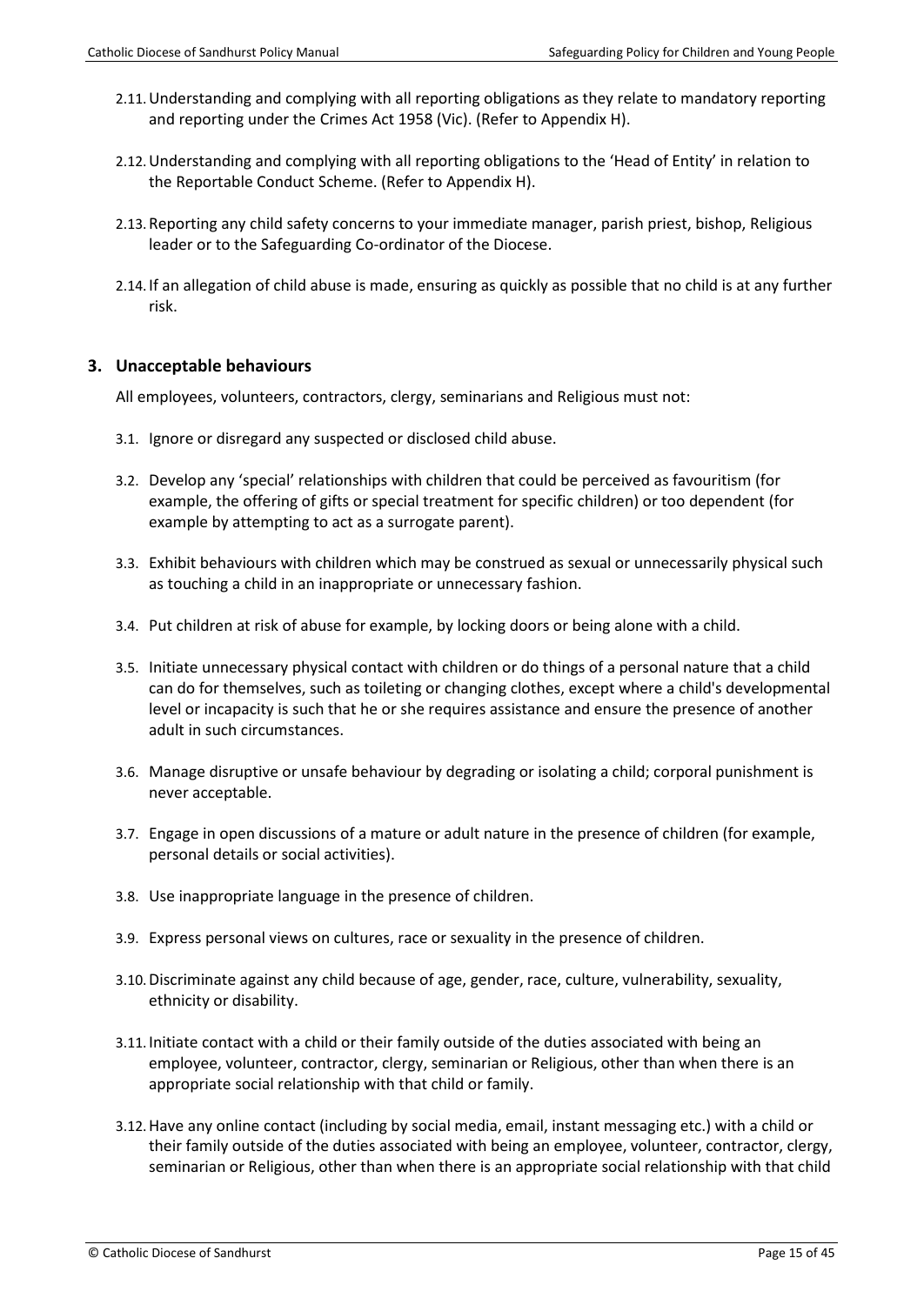or family.

- 3.13.Use any personal communication channels/device such as a personal email account to conduct Diocesan/parish communications.
- 3.14.Exchange personal contact details such as phone number, social networking sites or email addresses with a child or their family who is not socially related without notifying your immediate manager, parish priest, bishop, or Religious leader.
- 3.15.Use a child's name, photograph, or video a child without the consent of the parent or guardians.
- 3.16.Work with children while under the influence of alcohol or illegal drugs.
- 3.17.Consume illicit drugs on Diocese/parish premises or events.

If you become aware of circumstances that cause you to believe or suspect that a child is being, or is at risk of being harmed, whether physically, emotionally, or psychologically, is suffering from serious neglect or is being sexually abused or exposed to violence, you should contact **Police 000** immediately and notify the Safeguarding Co-ordinator of the Diocese 0438 951 010.

#### **4. Declaration**

I confirm that I have received and read a copy of this code of conduct and agree to abide by it.

| Name (please print)            | Signature | Date |
|--------------------------------|-----------|------|
|                                |           |      |
|                                |           |      |
|                                |           |      |
|                                |           |      |
| Address                        |           |      |
|                                |           |      |
|                                |           |      |
|                                |           |      |
| Name of Witness (please print) | Signature | Date |
|                                |           |      |
|                                |           |      |
|                                |           |      |
|                                |           |      |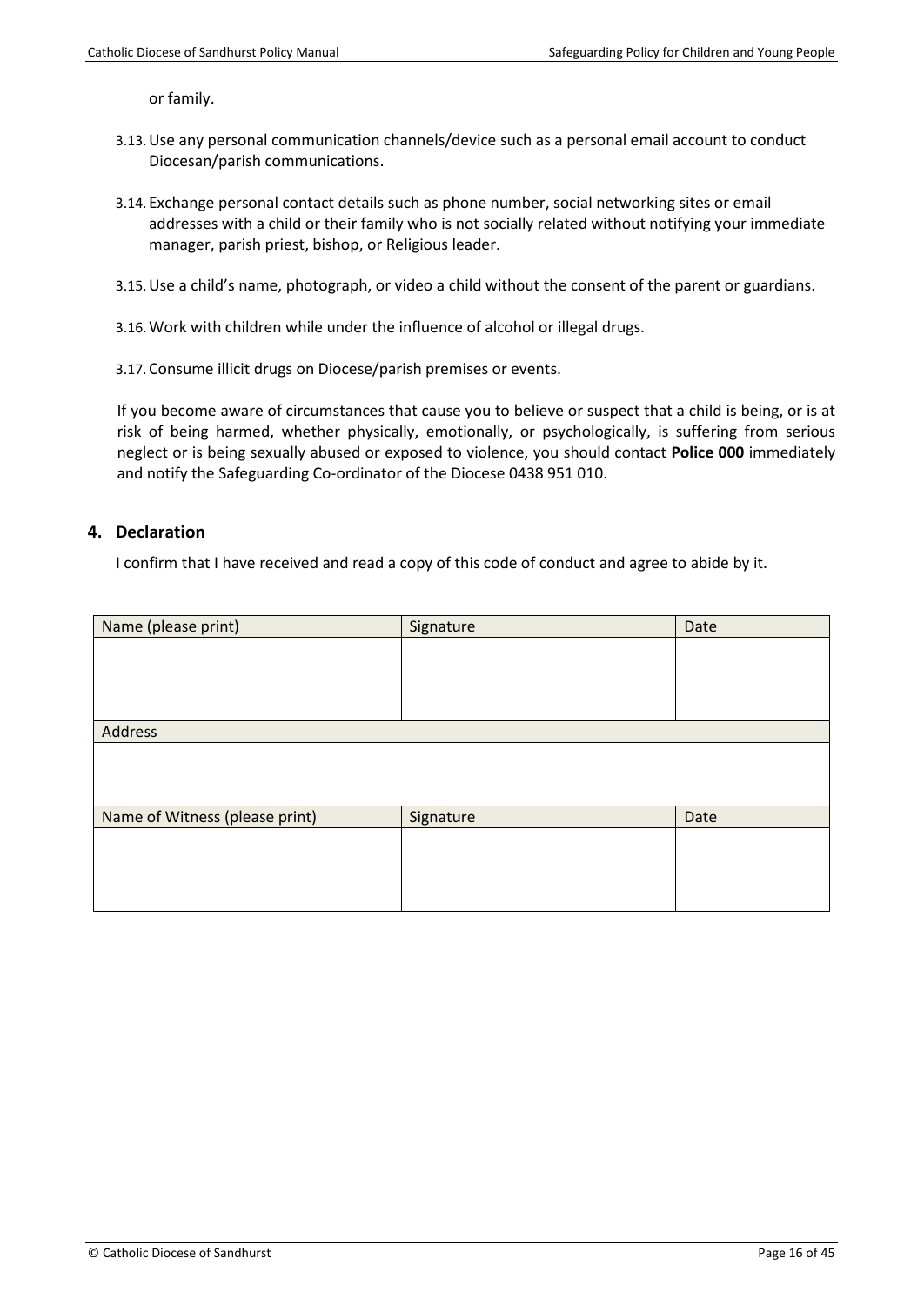# <span id="page-16-0"></span>**Appendix C: Recruitment, Screening, Induction and Training of Personnel**

# **1. Introduction – Recruitment and Screening of Personnel**

- 1.1. The Diocese, parishes, agencies, and entity leadership recognise that the selection, recruitment, and screening of suitable and appropriate persons to work and volunteer in child -related roles plays an important role in relation to child safety.
- 1.2. The Diocese, parishes, agencies, and entities will apply thorough and rigorous screening processes in the recruitment of employees, volunteers and contractors who are engaged in a child related role/direct contact with children. The commitment to child safety and screening requirements are included in all advertisements for such employee, volunteer, and contractor positions.
- 1.3. All applicants for paid positions are provided with copies of the Safeguarding Policy for Children and Young People.
- 1.4. All applicants for volunteer and contractor positions are provided with a summary of the Safeguarding Policy for Children and Young People.
- 1.5. Recruitment and screening resources have been provided to parishes, agencies and entities and can be located on the Diocesan website (secure site, see link below). Authorised personnel can contact the Safeguarding Co-ordinator of the Diocese for details regarding the username and password.

<https://www.sandhurst.catholic.org.au/login>

- 1.6. The recruitment and screening resources include:
	- Flowchart to assist with the process of engaging new volunteers.
	- WWCC and Criminal History Guide.
	- Flowchart to assist with ensuring WWCC is current (no negative notices).
	- Registration form includes recruiting process.
	- Description of role for employees and volunteers.
	- Role description of parish child safe officer/team.
	- Record of Interview (sample of interview questions).
	- Conducting referee checks.
	- Letter of acceptance (including probation period).
	- Induction into the role.
- 1.7. When recruiting and selecting employees, volunteers and contractors for positions that involve child related roles/direct contact with children, we make all reasonable efforts to:
	- Advertise the position (including position description).
	- Interview applicants and obtain proof of personal identity and any professional or other qualifications.
	- Call 2 referees to check suitability for shortlisted candidates to assess if the applicant is suitable for the role for working with children where this is relevant to the role.
	- Obtain a Police check where appropriate. (Refer to National Police Check Protocol Appendix F).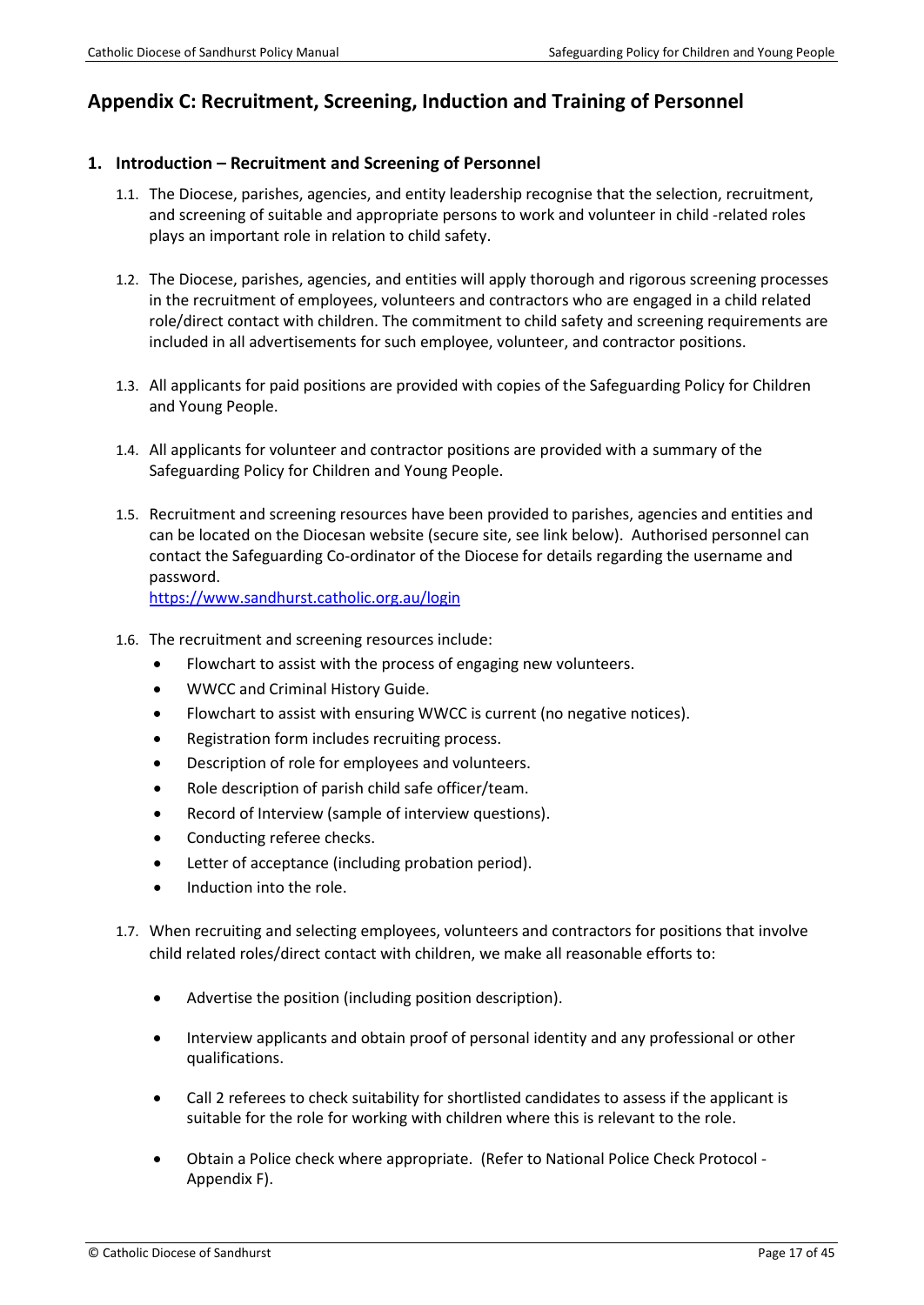- Obtain a current Working with Children Check (WWCC). (Refer to Working with Children Check Protocol - Appendix G).
- Provide the successful applicant with a letter confirming appointment.
- Provide induction as soon as possible and before any work with children commences.
- Provide Safeguarding training before any work with children commences.

It is a requirement of the Diocese that all safeguarding records are maintained for a minimum of 50 years, refer to the parish/diocesan privacy policy for further information. Contact the Diocesan HR department on (03) 5445 3625 for advice on employment contracts.

#### **2. Supervision and people management**

- 2.1. It is a requirement of the Safeguarding Policy for Children and Young People that positions that involve child related roles/direct contact with children are provided with supervision and support, to undertake their role in a manner which promotes the safety of children. This supervision and support mean these persons:
	- Are provided with a probationary period for new employees and volunteers, to allow time to assess suitability for the position.
	- Are provided with information and/or training designed to equip the person to meet the requirements of their role.
	- Participate in a mentoring or 'buddy' system for all new personnel.
	- Are provided with opportunities to raise concerns formally or informally about harm to children.

#### **3. National Police Check**

3.1. **Refer to Appendix F** for further details on who is required to undergo a check.

#### **4. Working with Children Check (WWCC)**

4.1. **Refer to Appendix G** for further details on WWCC and who is required to pass a WWCC.

#### **5. Australian Catholic Ministry Register ACMR**

5.1. All clergy and Religious of the Diocese have an ACMR number. Clergy and Religious from another Diocese undertaking religious duties are required to provide their ACMR number to the Chancery office, this supplies a testimony of suitability to work in the Diocese, or until gaining the ACMR provides the standard warranty documentation. The Diocese maintains records of all ACMRs.

# **6. Induction and Training of Personnel**

- 6.1. The Diocese provides parishes, agencies, and entities with regular and appropriate opportunities to develop their knowledge of openness to and ability to, address child safety matters. This includes induction, ongoing training, and professional learning to ensure that employees, volunteers, contractors, clergy and Religious understand their professional and legal obligations, responsibilities, and the procedures for reporting suspicion of child abuse and neglect.
- 6.2. All employees, volunteers, contractors, clergy and Religious working in ministry across the Diocese are required to complete safeguarding on-line training modules upon commencement and on a biennial basis. This training is designed to provide foundational knowledge to: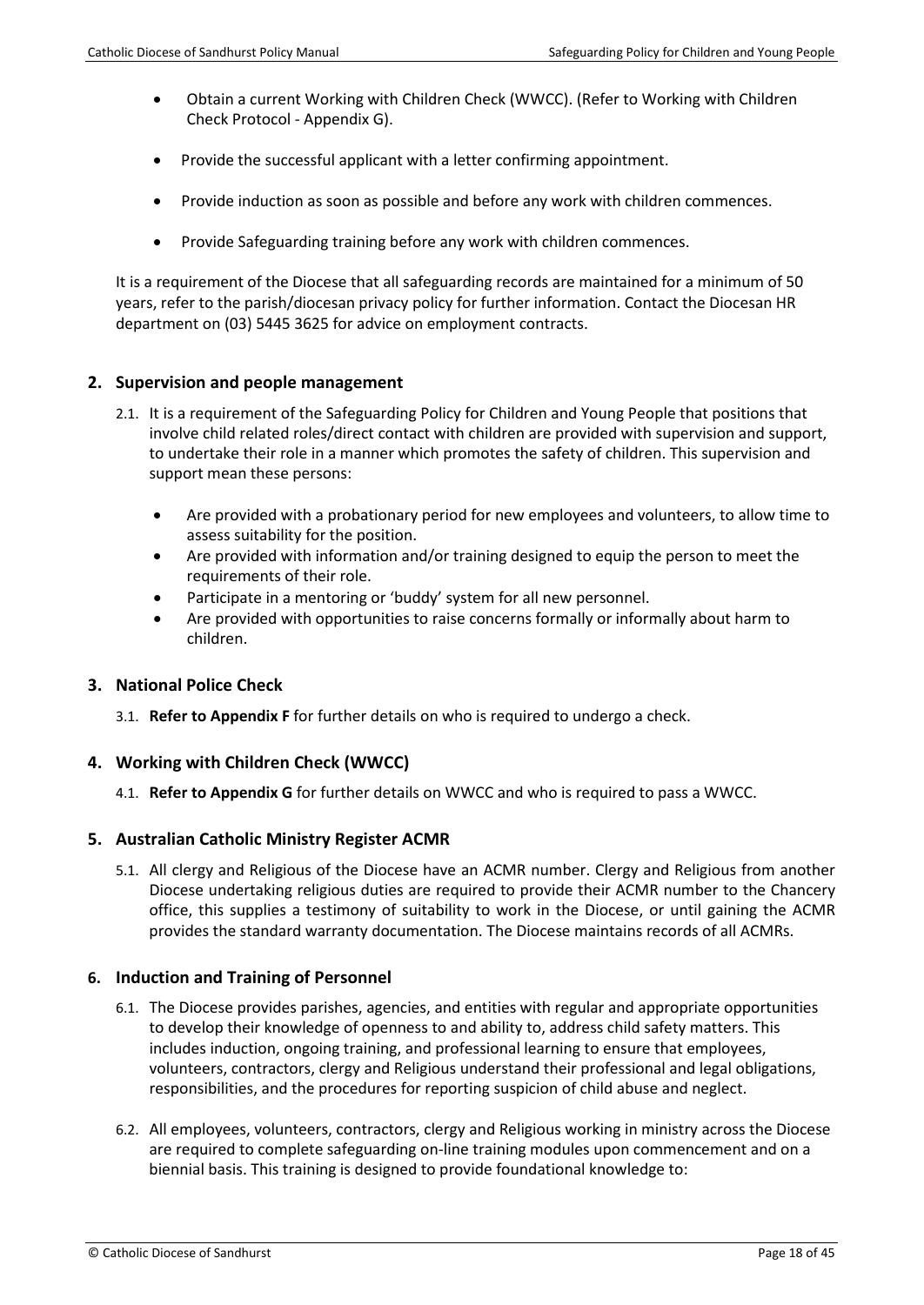- Understand their duty of care in relation to safeguarding, children, young people, and vulnerable persons across the Diocese.
- Identify behaviour that constitutes child abuse or neglect including grooming.
- Understand the indicators of abuse.
- Respond to and report allegations or concerns regarding abuse.

The on-line training may pose challenges to volunteers without access to a computer or those who are not familiar with technology. The Diocese can provide a Power Point presentation to assist parish leadership groups with hosting learning sessions at a time that suits those volunteers. The parish, agency or entity is responsible for keeping records of training.

6.3. Where volunteers (no direct contact with children) are unable to attend formal training either online or in person at Power Point presentations the parish, agency or entity is to provide and induction to ensure the volunteer has appropriate awareness of safeguarding policies and procedures, risk management processes and complaints handling procedures. This is to be used on an exception basis to address existing/long-term volunteers who cannot attend formal training. Refer to<https://www.sandhurst.catholic.org.au/login> screening documents/ induction process for existing volunteers.

# **7. Working Safely with Children and Young People (on-line training)**

In addition to the on-line safeguarding training, employees, volunteers, contractors, clergy and Religious who are engaged in child related roles/direct contact with children will be required to complete the Comprehensive on-line training module upon commencement and every 2 years. The training is designed to provide additional knowledge about:

- Conducting safe programs
- Role boundaries
- Risk assessment in relation to child safety
- Practice and behavioural guidelines
- Empowerment of children and young people

For information regarding on-line training modules or for information on PowerPoint presentations contact the Safeguarding Co-ordinator of the Diocese.

# **8. Australian Catholic Safeguarding Limited (ACSL) Training**

Members of the Safeguarding Committee and the Safeguarding Co-ordinator of the Diocese are required to attend the ACSL Introductory Safeguarding training and Applying the Standards training.

#### **9. Contacts:**

**Safeguarding Co-ordinator of the Diocese** Phone: 0438 951 010 Email[: childsafety@sandhurst.catholic.org.au](mailto:childsafety@sandhurst.catholic.org.au)

**HR Officer of the Diocese** Phone: (03) 5445 3625 Email[: hr@sandhurst.catholic.org.au](mailto:hr@sandhurst.catholic.org.au)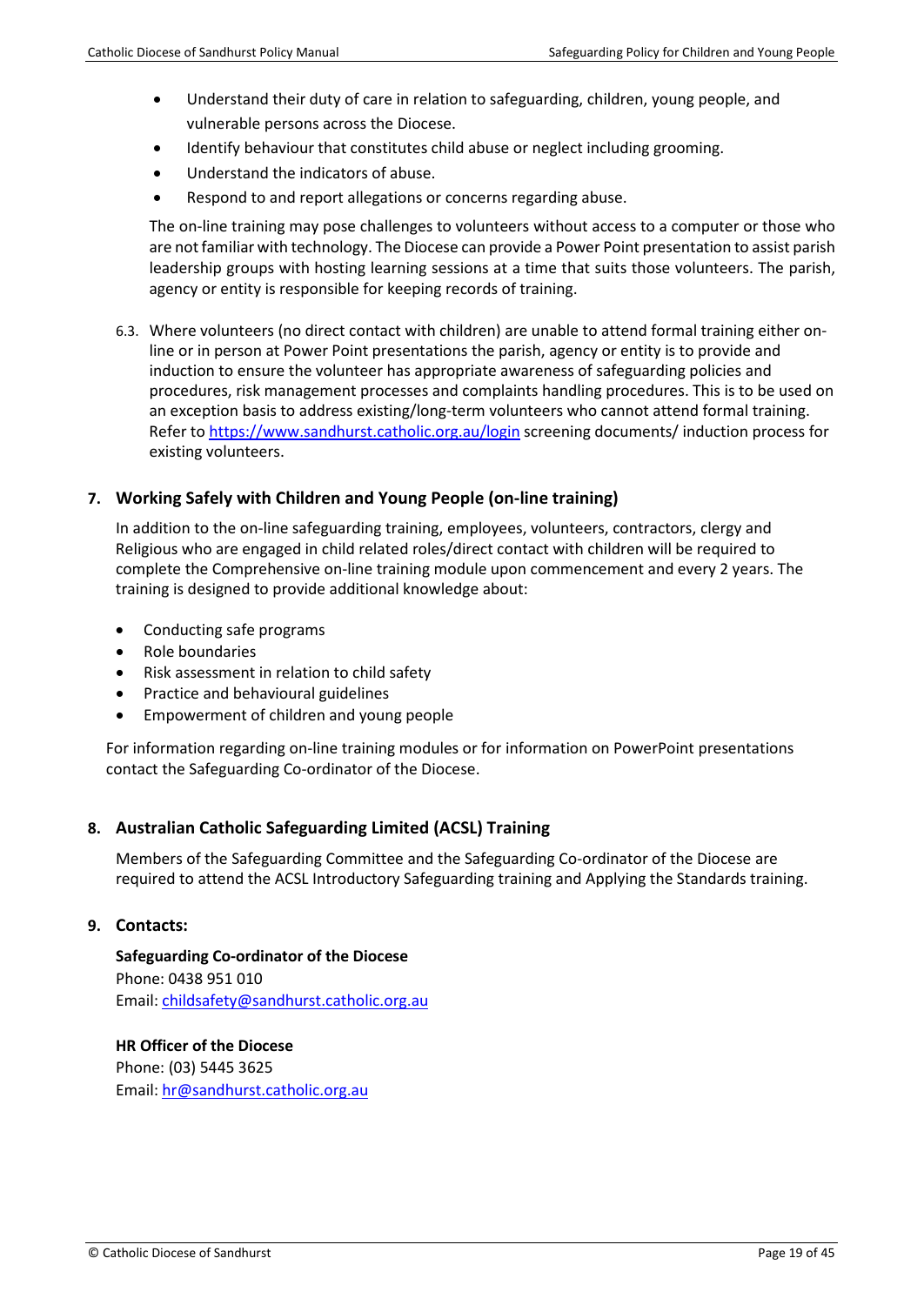# <span id="page-19-0"></span>**Appendix D: Risk Management, Providing a safe environment for children and young people**

# **1. Introduction**

- **1.1.** The protection and promotion of children's wellbeing is the responsibility of all adults. Adults who are involved in child related roles/direct contact with children within the Diocese, parish, agency, or entity of the Diocese are responsible for creating a harmonious and nurturing environment.
- **1.2.** Diocesan, parish, agency, or entity activities that involve child related roles/direct contact with children may include the following *(This list and these examples are not intended to be exhaustive)*:
	- Activities organised or conducted at parish, agency, or entity level, be they on Church land or facilities or elsewhere, including associated communications over and use of the internet and telephone. These may include children's liturgies, youth group meetings, preparations for sacraments, and altar service.
	- Activities organised or conducted at a diocesan level, be they on Church land or facilities, or elsewhere, including associated communications over and use of the internet and telephones. These may include retreats, youth group meetings and pilgrimages.
- **1.3.** Use of parish or diocesan facilities, land, or property:
	- Parishes agencies and entities are an important part of the local communities because they provide a location for community members to engage in a range of activities run by community organisations, local groups or private providers.

# **2. Providing a safe environment – Matters for consideration**

#### **2.1. Risk Assessment**

Risk assessment is a formal and structured approach to identifying and managing risks within fields such as OHS and Child Safety. The Diocese is committed to ensuring that:

• Child risk management processes are implemented to better equip the Diocese, parishes, agencies, and entities to prevent, detect, reduce and or eliminate potential child safety risks.

The Parish Child Safety Officers within the Diocese, parishes, agencies and entities are best placed to identify and assess the risks to children within their context and are required to undertake child safety risk management in relation to:

- The overall operation of the Diocese, parish, agency, or entity e.g., ensure the recruitment process is followed for employees and volunteers (see Appendix C) including appropriate training, WWCC, Police Checks etc. for employees and volunteers prior to working with children.
- Day to day activities of the Diocese, parish, agency, or entity (e.g., Mass, sacramental programs, youth groups, children's liturgy)
- Stand-alone events e.g., fete, working bee, excursions, fund raising.

# **2.2. Planning/risk assessment**

When planning an activity, consider the possible risks associated with the activity and how likely those risks are to eventuate. Consider what actions you can take or how you can structure the activity to minimise those risks and, if a situation should arise, to manage it effectively.

Consider each circumstance on its merits. See sample risk assessment at [https://www.sandhurst.catholic.org.au/login\)](https://www.sandhurst.catholic.org.au/login). Authorised personnel can contact the Safeguarding Co-ordinator of the Diocese for details regarding the username and password.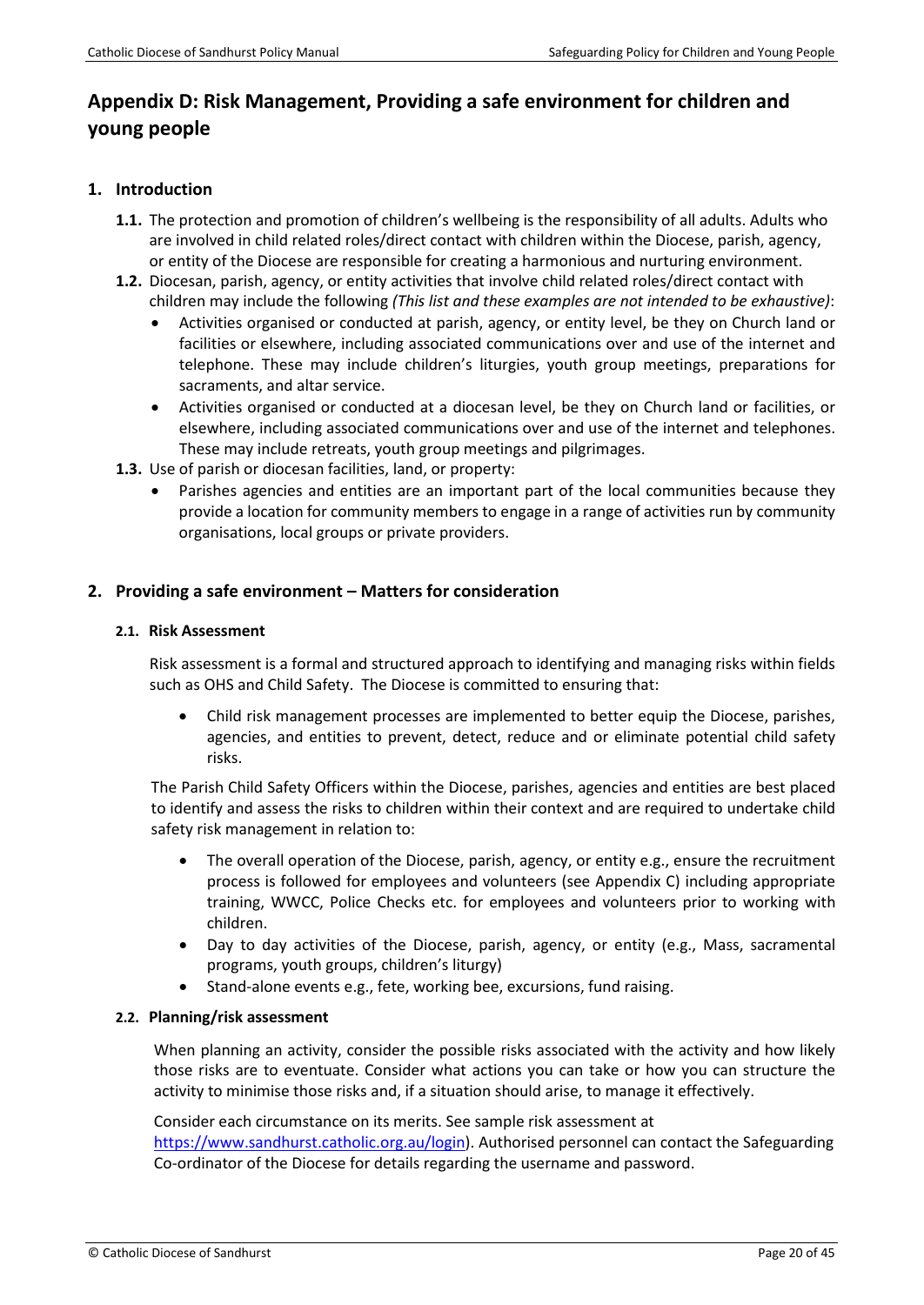#### 2.2.1.Effective Risk Assessment involves the following:

- A keyway to manage risk management is through a risk register, which is a central record of all identified child safety risks and an assessment of each risk. It will also record the control measures identified and implemented to control each risk.
- A Parish child safe risk register can be a standalone document or be integrated with its other risk management requirements such as Occupational Health and Safety and financial management. The risk register can be a hard copy document, a spreadsheet, or a database system, but the most effective format is a table providing a great deal of information in just a few pages.
- A risk register provides an effective means of understanding child safety risks and threats and responding to problems as they arise. It assists with the decision-making process and enables parishes to handle risk in the most appropriate way. It should be a standing agenda item on the Parish Pastoral Council/Parish Child Safety meetings and be available to employees, volunteers and contractors at all times.

#### 2.2.2.In developing the Risk Register, the following may assist:

- One person may be nominated to lead the development and monitoring of the risk register.
- The development may include consultation with the parish pastoral council, employees, volunteer representatives, parents, and children.
- All parish activities should be considered to identify if child safety risks may exist.

Identify the parishes safety risk:

- What are the concerns or hot spots?
- What could go wrong?
- List these in a register, in the appropriate categories.

Identify appropriate risk mitigation measures or internal controls.

- What strategies, practices, or procedures are already in place to control the risk?
- What additional controls need to be put in place to reduce the risk further?
- List all of these in the appropriate column.
- 2.2.3.Use the Risk Register to help train employees and volunteers, and to assist in planning and reviewing parish activities.
- 2.2.4.Review the Risk Register annually to add any additional identified risks, delete those no longer relevant and to update the controls in place.

#### **2.3. Managing High risk individuals**

A parish, agency or entity may become aware that a person (high risk individual) involved in their parish, agency or entity has been charged with or is currently being investigated by Police for a sexual offence or convicted of serious offences that suggest the person poses a risk to others (e.g., children, vulnerable persons, parishioners). The Safeguarding Co-ordinator of the Diocese is to be notified and will assist with managing the risk. See Guidelines for Managing High Risk Individuals.

<https://www.sandhurst.catholic.org.au/safeguarding-and-professional-standards>

#### **2.4. Risk assessment following an allegation**

The Safeguarding Co-ordinator of the Diocese is to be contacted to assist with:

2.4.1. Conducting a risk assessment to ensure the safety of children and young people.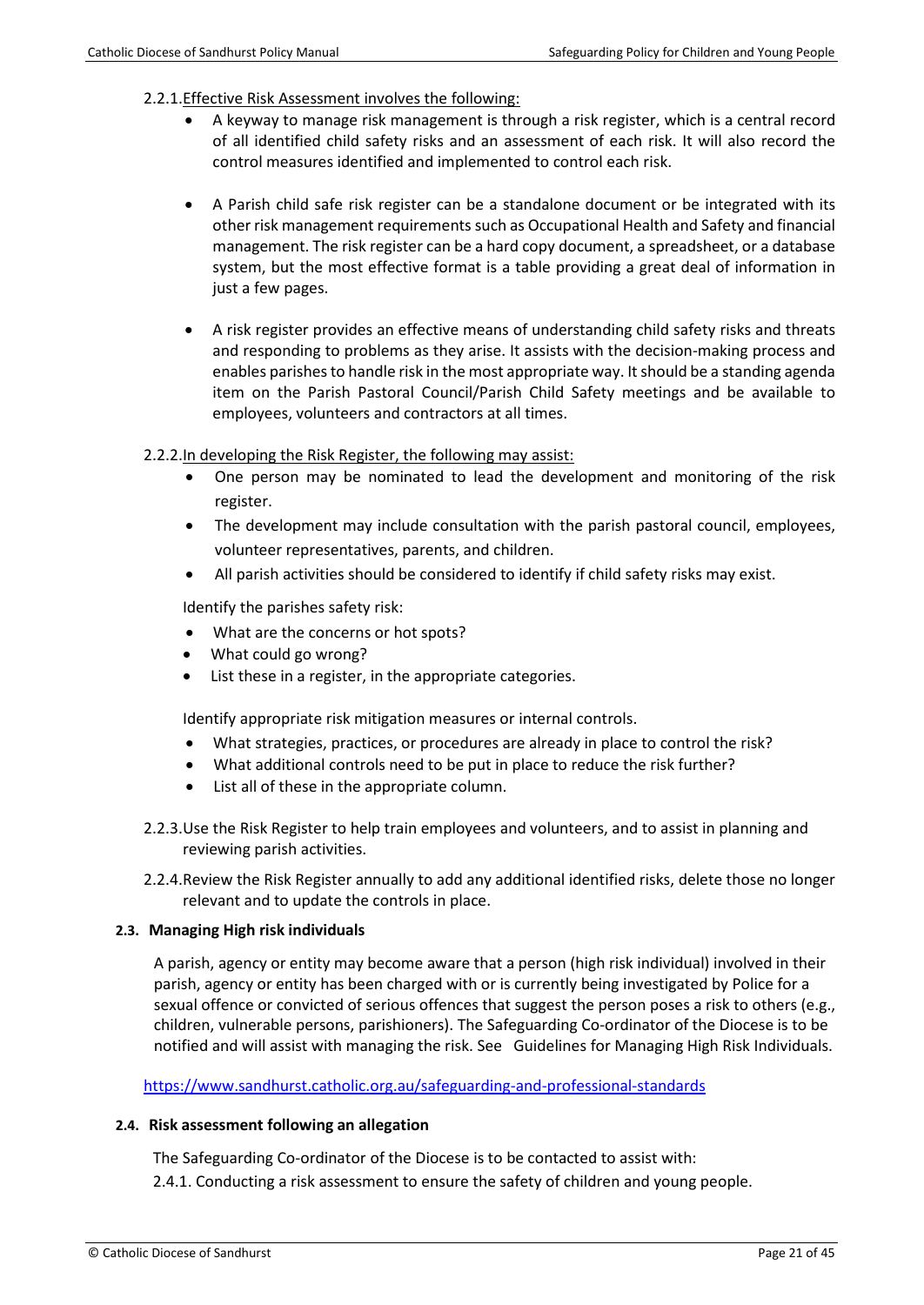- 2.4.2. Updating the risk assessment during the investigation through to the end of the investigation.
- 2.4.3. Final decision of what action, if any, needs to be taken regarding the allegation.

2.4.4. Update relevant personnel/parents/children the progress and outcome of the investigation.

If the matter falls under the Reportable Conduct Scheme, (**see Appendix E No. 8)** contact the Safeguarding Co-ordinator of the Diocese on 0438 951 010 who will assist with the reporting process.

#### **2.5. Some useful strategies to mitigate or reduce risk:**

Ensure that children in your care are appropriately supervised at all times.

#### 2.5.1. Adult/children ratio

Plan all activities on the basis that more than one adult will be present at all times. Consider how many adults will be required to properly care for the children at the activity, taking into account the children's ages, the nature and location of the activity, and any children with special requirements.

#### 2.5.2.Physical Environment

Ensure that the physical environment is safe, taking into account the age and developmental level of children involved in your activities. For instance, can younger children safely be contained in an area? Are there any obvious hazards such as sharp edges, poisonous or hazardous substances, water hazards or similar? Take steps to manage any risks you identify.

#### 2.5.3.Taking photos of children

The Diocese recognises that taking photos and recording children's milestones within parish life and at Church activities are important. However, some families have legal and safety issues which could put a child at risk if an image is made public or posted online. Before taking or making public any images of children ensure you have the parent or guardian's consent. A sample Consent to Use Child's Image form (Part D) of the consent/incident/complaints form can be located at

<https://www.sandhurst.catholic.org.au/safeguarding-and-professional-standards>

#### 2.5.4.Collection of children

At the conclusion of activities, release children only into the care of a parent/guardian or the person with the express permission of the parent or guardian. A sample Emergency Contact form (Part B) of the consent/incident/complaints form can be located at <https://www.sandhurst.catholic.org.au/safeguarding-and-professional-standards>and used to

record who may (and may not) collect the child.

For older children over the age of 16 years where a parent/guardian consents to the child leaving the activity unsupervised, ensure that appropriate arrangements are in place for them to return home. If you are in any doubt about to whom you may release the child, or whether his or her arrangements for leaving are safe and appropriate, you should always check with the child's parent/guardian.

If you are taking a child home at the end of an activity, ensure that a parent/guardian has given consent (whether oral or written) and that, as a general rule, you are not alone with the child.

# **3. Other elements of risk for children to be considered:**

#### **3.1. Medical conditions**

3.1.1.The paragraphs below constitute general guidelines about the process you should follow if you are called upon to care for a child who is at particular risk due to a medical condition.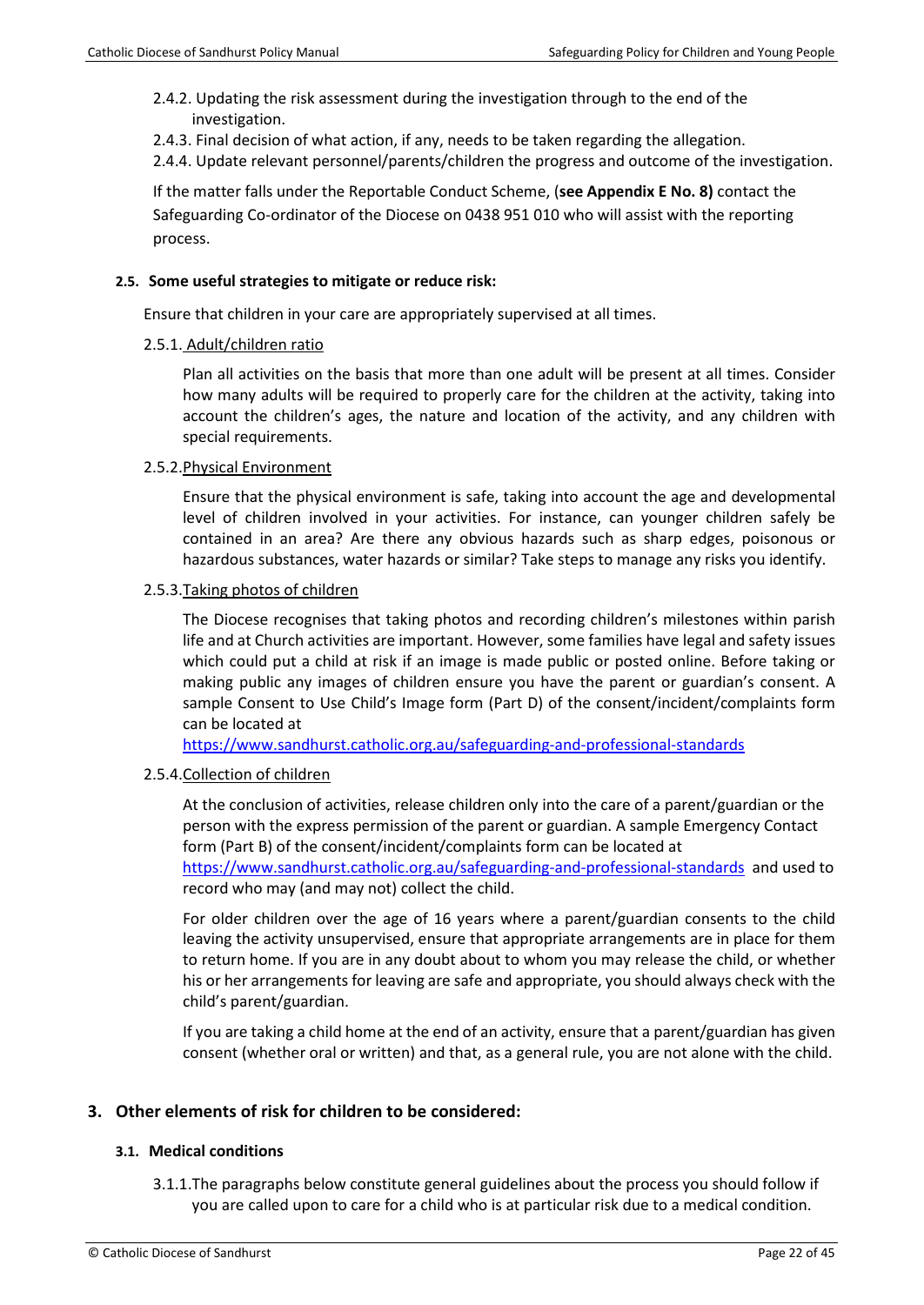This process will assist in creating an environment where medical conditions may be effectively planned for and managed. These paragraphs are not intended to replace professional or medical advice for specific circumstances, but to prompt those caring for a child with a medical condition to seek guidance from the child's parents/guardians and from appropriate authorities, and to put in place an appropriate individual management plan.

3.1.2.You should always ask parents/guardians to document any medical conditions. A sample Confidential Medical Conditions Form (Part C) can be located at reporting information consent/incident/complaints form keep completed forms accessible throughout the activity.

<https://www.sandhurst.catholic.org.au/safeguarding-and-professional-standards>

- 3.1.3.If a child has a condition that requires particular care, an appropriate individual management action plan should be prepared and implemented. You will need to consider:
	- Are you able to put in place arrangements to minimise or remove the risk to that child, such as ensuring that substances that can cause allergies (for example, nuts and nut products) are not at, or brought, to the activity? Speak to the child's parents and seek medical guidance about what arrangements are suitable for the condition.
	- Are you (or another adult who will be available throughout the activity) appropriately qualified, willing and competent to properly care for the child, and to deal with an emergency situation should it arise? For instance, if you are caring for a child at risk of anaphylaxis, have you put in place an emergency anaphylaxis action plan and are you or at least one other adult trained in the administration of an Epipen (or similar device)?
	- If not, you will need to consider how to make appropriate arrangements for the child's care. You will need to discuss this with the child's parents/guardians and may need to seek professional guidance. Practical solutions may be found, for instance:
		- $\circ$  If you are caring for a child at risk of anaphylaxis, a parent/guardian might agree to remain with the child during the activity.
		- $\circ$  Adopt a no-sharing-of-food policy and a nut-free policy particularly where there are children at risk.
		- $\circ$  Engage appropriate carers who regularly care for children at risk and ensure they have undertaken appropriate training.
		- $\circ$  Employees and volunteers are required to undertake the Essentials of Safeguarding on-line training.
		- $\circ$  Employees and volunteers who have child specific activities as part of their role are required to undertake on-line comprehensive training.
	- When you have formulated an individual management plan, it is advisable to write it down and keep it accessible throughout your activity. Ensure that the child's parents are satisfied with the plan and that all other adults who may be called on to supervise the child are aware of the plan.
- 3.1.4.If you have any questions about making appropriate and safe arrangements for children with medical conditions or allergies, please contact the Safeguarding Co-ordinator of the Diocese. Further information about some particular conditions can be located at: [www.allergy.org.au](http://www.allergy.org.au/) and [www.asthma.org.au](http://www.asthma.org.au/).

# **3.2. Food hygiene**

3.2.1.If your activity will involve eating or sharing food, ensure that appropriate food hygiene is maintained, including, for example, keeping food refrigerated where necessary and adults and children washing hands before handling food. If any child in your group has a food allergy or intolerance you will need to put in place arrangements (as discussed in paragraph 3.1.4) to prevent the child coming into contact with the food. Further information can be located at:<https://www2.health.vic.gov.au/public-health/food-safety>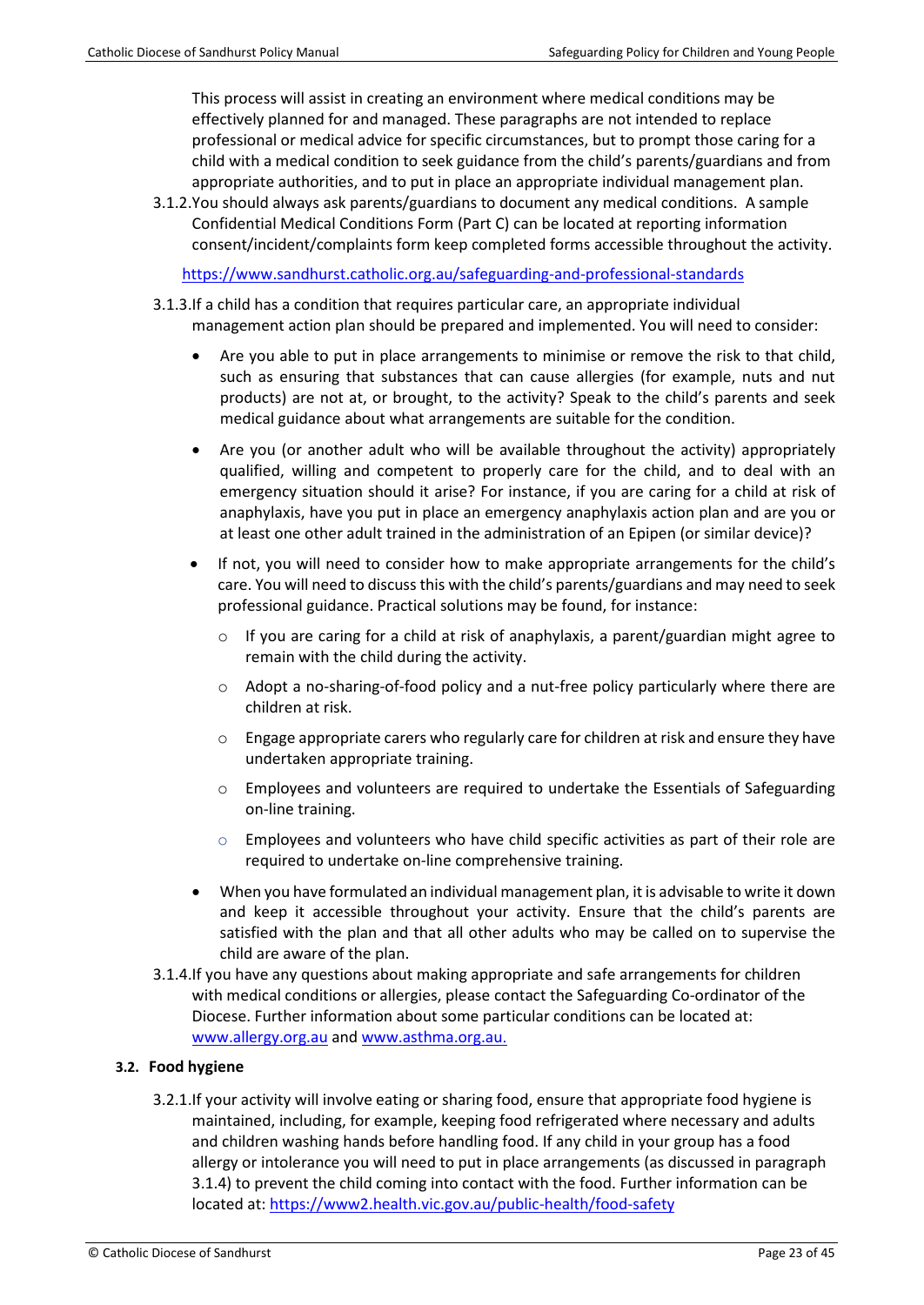#### **3.3. Sun protection**

3.3.1.Consider whether sun protection will be necessary and, if so, make appropriate arrangements. Sunscreen and a hat should be worn by adults and children when exposed to the sun during daylight savings periods (or in tropical environments, all year round).

#### **3.4. Use of the internet**

- 3.4.1.All parish or diocesan internet services (and particularly those which may be used by children or young people) should have appropriate filtering devices in place. If using services provided by other organisations, ensure that filtering devices are in place.
- 3.4.2.Educate children in safe and responsible internet practices. The same principles that apply to relationships and conduct generally apply to online situations; for instance, children should never arrange to meet someone they have met online in a chat room or social networking site and must not access sites containing pornographic material. Make it clear that behaviour that is unacceptable or unsafe offline is also unacceptable or unsafe online.

Please see, <https://www.esafety.gov.au/parents/online-safety-guide>

- 3.4.3.As with any unlawful behaviour, any illegal activities conducted over the internet or through use of a computer should be reported to your immediate manager/head of entity and the Safeguarding Co-ordinator of the Diocese.
- 3.4.4.Further information is available regarding email and internet use at <https://www.sandhurst.catholic.org.au/item/1495>

#### **3.5. Use of parish or diocesan facilities, land or property**

- 3.5.1.Community groups or private providers (e.g., judo/music/dance classes, other religious organisations etc.) that have direct contact (or likely contact) with children and young people are required to:
	- Be provided with a copy of the Safeguarding Policy for Children and Young People (or summary) to set expectations for the care and safety of children and young people.
	- Demonstrate/confirm that those involved (e.g., employees, volunteers) have a current and valid Working with Children Check.
	- Provide a copy of their child safety policy to the parish, agency, or entity consistent with the requirements of the Victorian Child Safe Standards.
	- Be briefed about onsite child safety.
- 3.5.2.Using a diocesan parish, agency, or entity facility on a one-off-basis such as an organisation, or members of the general public:
	- These groups are not required to comply with the diocesan/parish Safeguarding Policy for Children and Young People. However, usage or hire agreements need to reflect that the hirers are responsible and should take all steps to ensure that children and young people are safe.

Examples of scenarios that would fall under this provision and be exempt from compliance with 3.5.1 are:

- A family has hired the church hall to celebrate a special occasion (e.g., birthday, christening).
- Government Electoral organisation uses the facility for one day to run a polling booth.

Refer to<https://www.sandhurst.catholic.org.au/login> for information on Hall Hire Agreements.

#### **4. Contacts**

Safeguarding Co-ordinator of the Diocese Phone: 0438 951 010 Email: [childsafety@sandhurst.catholic.org.au](mailto:childsafety@sandhurst.catholic.org.au)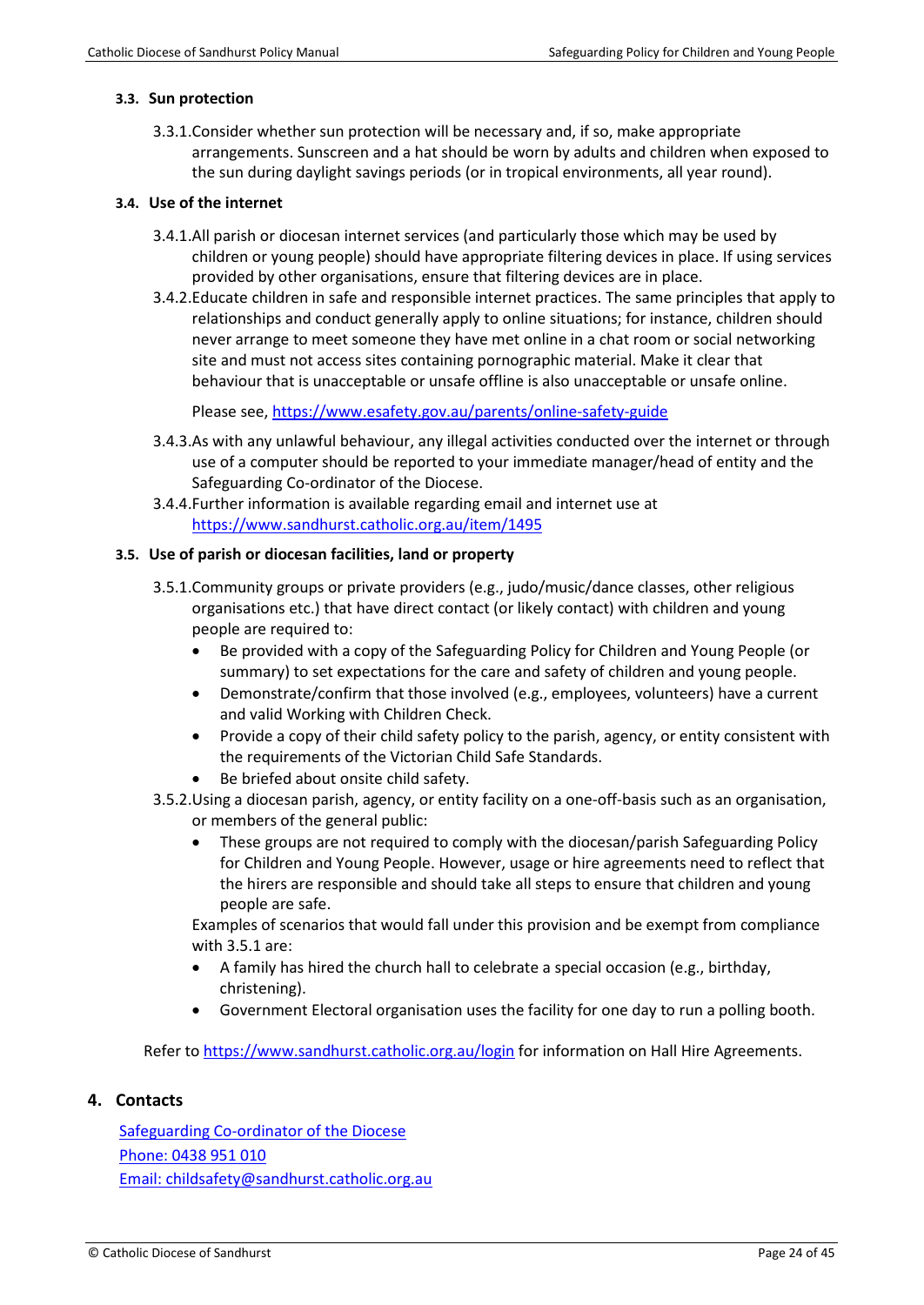# <span id="page-24-0"></span>**Appendix E: Safeguarding and Complaints Management**

#### **1. Introduction**

- 1.1. The Diocese aims to deal with all reports under the Safeguarding Children and Young People Policy (the Policy) fairly and appropriately, with the following objectives:
	- Ensuring fair process for persons against whom allegations are made; and
	- Preventing misconduct where this is possible.
	- Dealing effectively with any allegations which are substantiated, including, responding compassionately to anyone who has been affected.
	- Providing a positive experience of the Church and creating a strong community of faith.
- 1.2. Principles:
	- If there is any reasonable belief that a criminal act may have been committed, the concerned party is advised to contact Victoria Police.
	- When it is established that an employee, volunteer, or contractor has breached any obligation, duty or responsibility within the Policy, this may result in disciplinary consequences such as targeted training, counselling, supervision, termination of his or her employment (or role as a volunteer).
	- Where clergy, seminarians or Religious is suspected of breaching any obligation, duty, or responsibility within the Policy this may result in disciplinary consequences such as being stood down pending an investigation.
	- If a complaint related to child sexual abuse against clergy, seminarian or Religious is substantiated on the balance of probabilities, or they are convicted of an offence relating to child sexual abuse, that individual will be permanently removed from ministry. Practicable steps will be taken to prohibit these individuals from holding themselves out as being a person with religious authority.
	- If there is any reasonable belief that the breach involves Reportable Conduct (refer to section 8) the Commission for Children and Young People (CCYP) is to be contacted within the stipulated timeframe.
	- Where clergy, seminarians or Religious is convicted of an offence relating to child sexual abuse, the bishop will present a case to the relevant dicastery for laicisation, or Superior General for dispensation from vows.
- 1.3. A flow chart setting out how and to whom to make reports can be found on page 31.

#### **2. Who can make a report?**

- 2.1. All employees, volunteers and contractors are required by law to report sexual and other abuse of children to the authorities.
- 2.2. Any person may make a report including a child, parent or guardian of the parish, agency, or entity.
- 2.3. Matters should be reported using the procedures set out in the flowchart on page 31.

# **3. What should you report?**

- 3.1. Possible breaches of the Policy, or matters of concern can arise, in any number of ways. These might include:
	- A disclosure made by a child.
	- Observing events that lead to an objectively reasonable belief being formed that a child is being harmed or abused, or is at risk of being harmed or abused (whether by a family member or by another person); or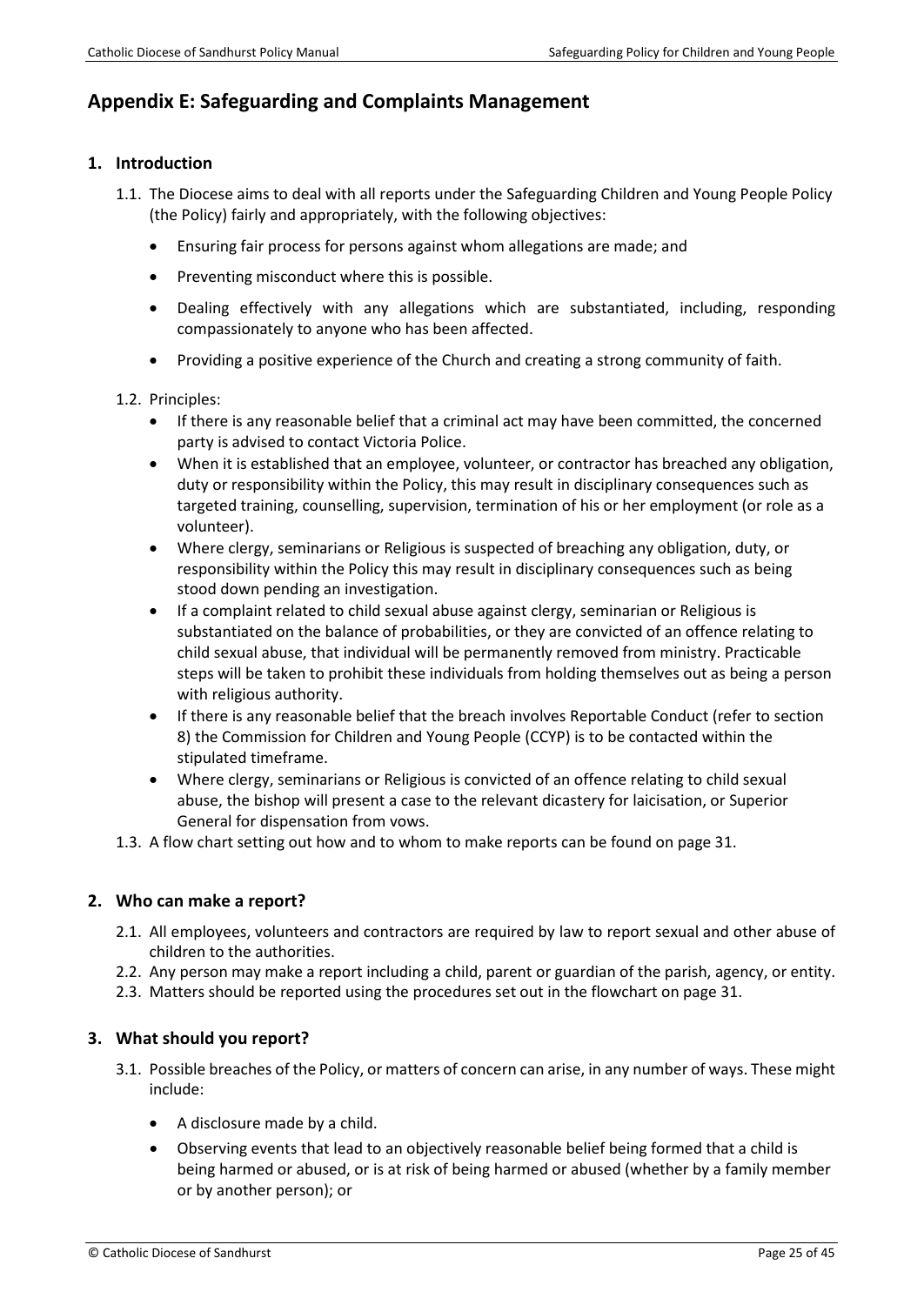- Witnessing an event or incident.
- 3.2. Regardless of the way in which an issue arises, circumstances that cause concern should always be reported including:
	- Any suspected material breach of Policy.
	- Any allegation of sexual misconduct.<sup>[1](#page-25-0)</sup>
	- Suspected grooming activity.  $1$
	- Any disclosure by a child, or an objectively reasonable belief you have formed, that a child is being abused or is at risk of abuse of any kind.<sup>1</sup>
	- Any allegation of violence inflicted by an adult upon a child.<sup>1</sup>
	- Any allegation in which an employee, volunteer or contractor has been under the influence of drugs (illicit or misused medication) or alcohol while responsible for children.
	- Any incident in which a child has been harmed or injured (either physically or psychologically) or is at risk of harm or injury.<sup>1</sup>
	- Any allegation of conduct which is or might be unlawful, $1$  by employees, volunteers, contractors and:
	- Any conduct which would or might give rise to a mandatory requirement to report under the Children Youth and Families Act.<sup>[2](#page-25-1)</sup>

# **4. Dealing with disclosures by children or a reasonable belief that abuse is or may be occurring in a setting to which this Policy applies**

- 4.1. A reasonable belief may be formed by one or more of the following:
	- a. A child makes a disclosure to you that sexual, physical or psychological abuse is occurring, or
	- b. An objectively reasonable belief is formed that a child is being harmed or is at risk of being harmed.
	- c. A complaint or allegation is made about behaviour that compromises the safety, health, or wellbeing of children.
	- d. A perpetrator discloses that they are harming a child.
	- e. A child creates drawing or stories that involve themes or events involving abuse.
	- f. An adult discloses historical abuse that occurred when they were a child.
- 4.2. If a child has made a disclosure, be aware that the child may be feeling ashamed, guilty, and scared, and may be worried about the consequences of telling someone about the abuse. Stay calm and listen carefully to the child. Tell them you believe them and that they did the right thing by telling you. Do not make promises you cannot keep such as promising that you will not tell anyone else. Refer to [https://www.sandhurst.catholic.org.au/reporting-misconduct-and-or-abuse.](https://www.sandhurst.catholic.org.au/reporting-misconduct-and-or-abuse) "What to do in the event of an incident of child abuse".

# **5. To report sexual and other abuse of children to authorities**

5.1. Making a report of suspected child abuse involves notifying police, statutory authorities (**Refer to Appendix H mandatory reporting legislation**), and the Safeguarding Co-ordinator of the of the Diocese in a timely manner (as soon as practicable after forming a reasonable belief, unless the child

<span id="page-25-0"></span> $<sup>1</sup>$  Any matters which involve sexual or other abuse by Church personnel fall within the purview of the Commission for Children and Young People</sup> (CCYP) and all matters should be reported to CCYP. For further information regarding the reportable conduct scheme please refer to [CCYP](https://ccyp.vic.gov.au/child-safety/resources/reportable-conduct-scheme-information-sheets/)  reportable conduct<br><sup>2</sup> For further information regarding the mandatory reporting requirements under the CYF Act, please refer to

<span id="page-25-1"></span><https://providers.dffh.vic.gov.au/mandatory-reporting>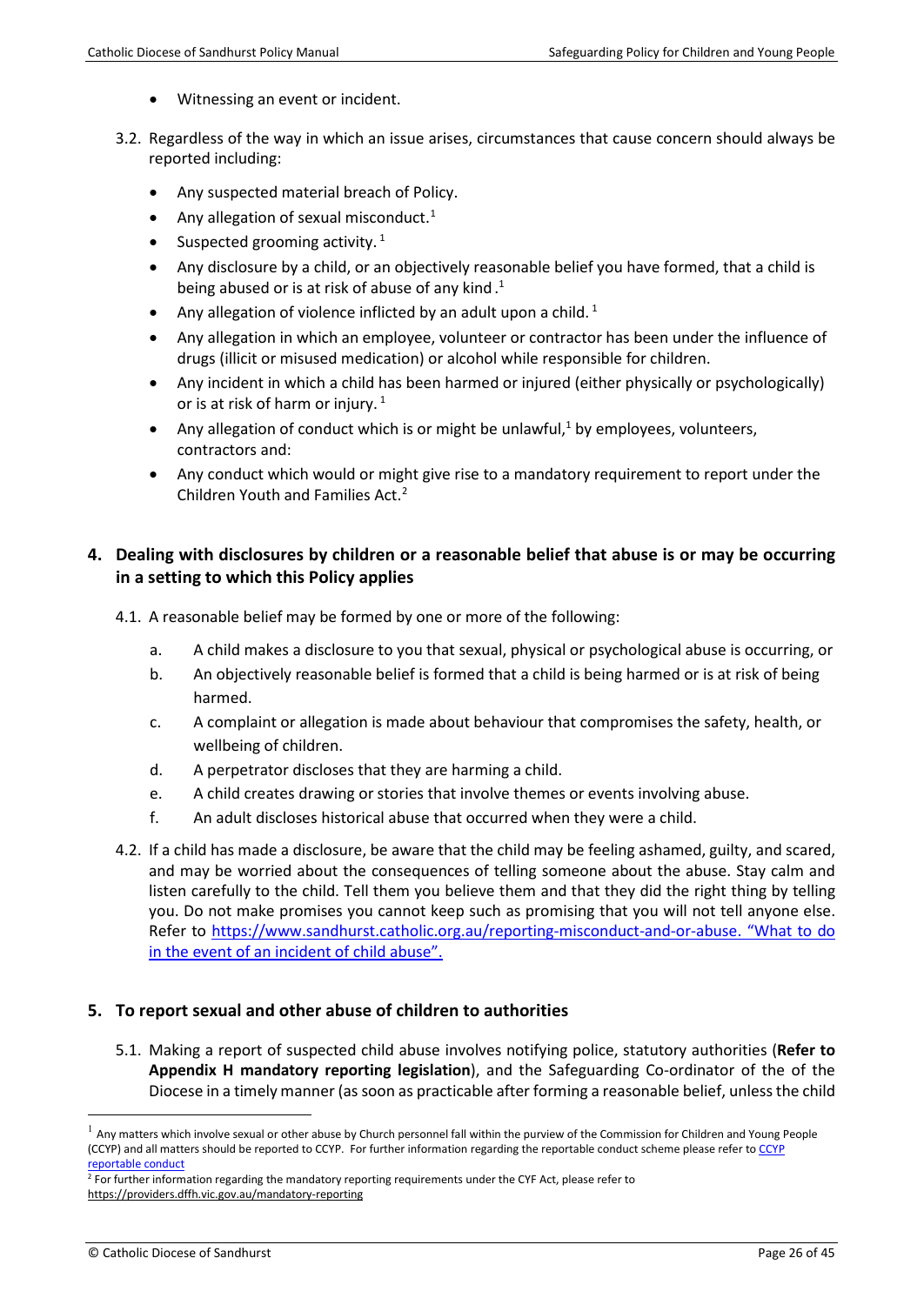is in immediate danger contact Police on 000). An incident reporting form can be located at the below link.

h[ttps://www.sandhurst.catholic.org.au/reporting-misconduct-and-or-abuse](https://www.sandhurst.catholic.org.au/reporting-misconduct-and-or-abuse)

- 5.2. The Safeguarding Co-ordinator of the Diocese is responsible for supporting reports of misconduct and/or abuse, in relation to the safety and wellbeing of children and young people and liaising with statutory authorities e.g., Victoria Police, Reportable Conduct Scheme – Commission for Children and Young People (CCYP).
- 5.3. Reporting misconduct and/or abuse:
	- 5.3.1.If the complaint involves an adult bringing forward a complaint of child sexual abuse suffered as a child, contact the Safeguarding Co-ordinator of the Diocese.
	- 5.3.2. to report misconduct and/or child abuse of children and young people contact the Police 000 and the Safeguarding Co-ordinator of the Diocese.
	- 5.3.3.Sexual and other abuse against children (see section 8 Reportable conduct) by employees, volunteers, contractors, clergy, seminarians and Religious must be reported to the Commission for Children and Young People (CCYP).
	- 5.3.4.For further information on reporting the above please see the below link:

h[ttps://www.sandhurst.catholic.org.au/reporting-misconduct-and-or-abuse](https://www.sandhurst.catholic.org.au/reporting-misconduct-and-or-abuse)

#### **6. To report sexual and other abuse of children internally.**

- 6.1. In addition to reporting all sexual and other abuse of children to the authorities you are required to report internally to the Safeguarding Co-ordinator of the Diocese. The Safeguarding Co-ordinator of the Diocese can provide guidance about how to report a breach of Policy or a matter of concern, the process for reporting and dealing with any concerns or breaches of the Policy will vary depending on the type of conduct and who is responsible for the conduct.
- 6.2. Each complaint is to be managed in an objective and unbiased manner and all parties are to be afforded natural justice/procedural fairness. If a report is made in relation to an employee, volunteer, contractor, member of the clergy, Religious or seminarian the report must be sent directly to the Safeguarding Co-ordinator of the Diocese. If the report is in relation to the Safeguarding Coordinator of the Diocese, a report must be made to the bishop. If a report is made against the bishop a report must be made to the Chair of the Safeguarding Committee.
- 6.3. Clergy are also obliged under the provisions of VELM (Vos Estis Lux Mundi) to report abuse by other clergy to church and civil authorities. VELM is a universal reporting process of the Catholic Church to be used by all Clergy (Bishops, Priests, Deacons) and all Religious (male and female) who are obliged to report on crimes of abuse towards children and vulnerable adults committed by other Clergy and Religious. See link to VELM<https://www.catholic.org.au/vosestisluxmundi>
- 6.4. An incident recording form for reportable conduct can be located at <https://www.sandhurst.catholic.org.au/reporting-misconduct-and-or-abuse> this can be used to record details of any incident or matter of concern in relation to child safety.

# **7. Retention of records**

Records in relation to Safeguarding documentation, complaint/incident registers and all screening documentation for employees, volunteers, and contractors (including registers for WWCC/Police checks) are to be retained for at least 50 years. See [Privacy Policy f](https://www.sandhurst.catholic.org.au/index.php?option=com_docman&view=download&alias=886-cdos-privacy-policy-2016&category_slug=cdos-key-policies&Itemid=476)or further information.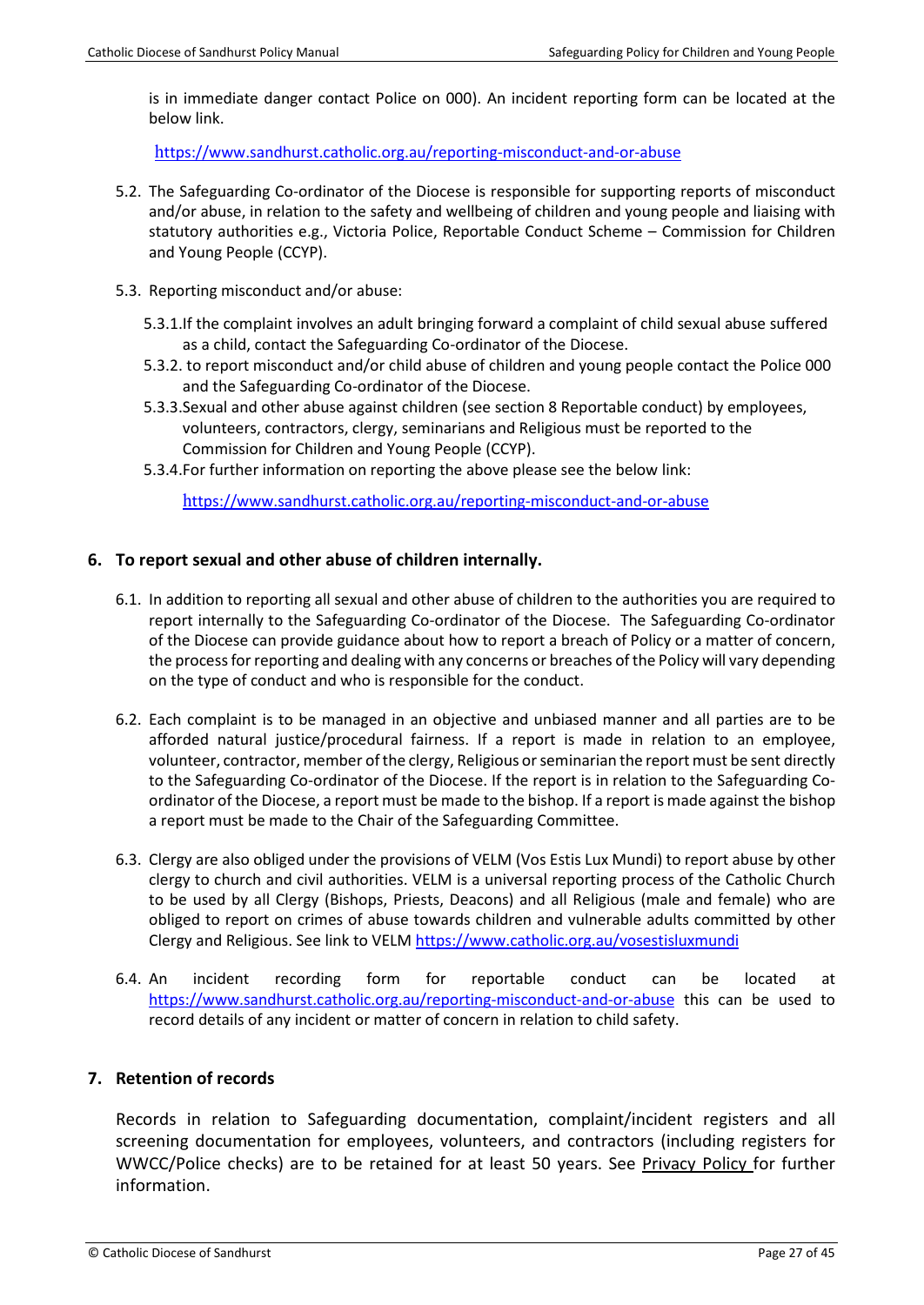# **8. Reportable Conduct Scheme (RCS)**

- 8.1. The RCS requires the Diocese and all organisations who engage in child related activities to respond to allegations of child abuse made against their employees, volunteers, contractors, clergy, seminarians and Religious and to notify the Commission for Children and Young People (CCYP) of any allegations, which will enable the CCYP to oversee those responses.
- 8.2. Reportable Conduct applies to the following people:
	- Employees
	- Volunteers
	- **Contractors**
	- Office holders
	- Ministers of religion
	- Officers of a religious body
- 8.3. There are five types of reportable conduct:
	- Sexual offences committed against, with or in the presence of a child.
	- Sexual misconduct committed against, with or in the presence of a child.
	- Physical violence against, with or in the presence of a child.
	- Any behaviour that causes significant emotional or psychological harm to a child.
	- Significant neglect of a child
- 8.4. The "Head of Entity" i.e., the person in charge of the Diocese (Bishop) or in charge of the local parish (Parish Priest). A Religious Leader or a person in charge of a Diocesan agency or entity (Director) has a legal responsibility to notify current and historical incidents of suspected child abuse or misconduct by employees, volunteers, contractors, clergy, seminarians and Religious in the Diocese to the Commission for Children and Young People (CCYP) within 3 business days and follow up with an investigation and provide the outcome of the investigation to CCYP within 30 days.
- 8.5. Any person can report an alleged incident or allegation directly to the CCYP by contacting them on (03) 8601 5281.
- 8.6. Any person can report to the CCYP if they feel that the Diocese/parish/agency or entity is not complying with the Child Safe Standards.

#### **If you are not sure whether to report a matter, assistance is available from the Safeguarding Coordinator of the Diocese.**

#### **9. What happens when a report is made?**

When a report is made (refer to the flowchart on page 31). the person receiving the report should:

- Listen carefully to the report and ensure it is fully understood.
- Consider whether it is appropriate or necessary to advise relevant authorities.
- Assess the risk and determine what action will be taken to ensure the safety of children (if any).
- Document all action taken.
- Ensure complete and accurate records are created and maintained for all incidents, complaints, responses, and decisions.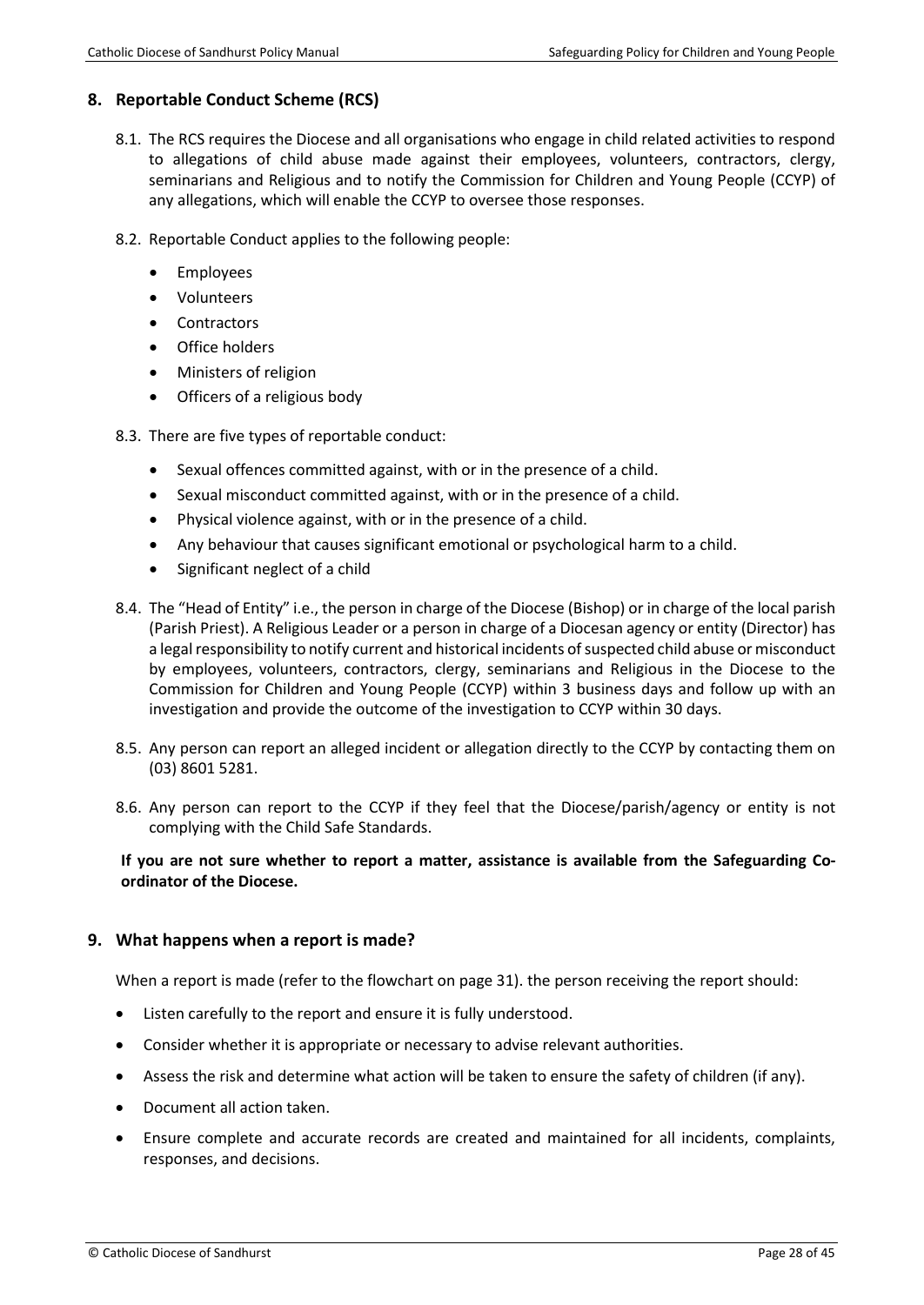- Conduct a risk assessment once a report has been made, maintain documentation during the risk investigation and at the end of the risk investigation.
- Final decision of what action, if any, needs to be taken regarding reducing or eliminating the risk to the child(ren) or other children with whom the respondent may have contact.
- Final decision of what action, if any, needs to be taken to address any risk to the respondent.
- Update relevant personnel/parents/children the progress and outcome of the investigation.
- Maintain the confidentiality of all parties (including the person making the report, and any person to whom the report relates) to the extent this is possible. In some cases, it may be necessary to inform relevant authorities or others within the Diocese or the person to whom the report relates. Depending on the nature of the allegation it may be necessary to:
- Inform the police if the behaviour is or might be criminal.
- Consider whether a mandatory report must be made to the DFFH (Child Protection) under the CYF Act. (See Appendix H).
- If it is a reportable conduct scheme complaint refer the incident/allegation to the head of entity (see section 8.) and the Safeguarding Co-ordinator of the Diocese. The head of entity has a legal responsibility to report to the CCYP within 3 business days of being notified of an incident/allegation in relation to reportable conduct.
- See reporting information 'What to do in the event of an allegation/incident' <https://www.sandhurst.catholic.org.au/reporting-misconduct-and-or-abuse>

# **10.**

# **11. Managing a conflict of interest**

Conflict of interest may arise where there is an actual or perceived conflict between a person's official duties and their private interests, which could influence the performance of those official duties. Such conflict generally involves opposing principles or incompatible needs. Where any such conflict arises, it must be openly and effectively managed. The Diocese has procedures in place which promote a culture of transparency and disclosure, and which aim to ensure that conflicting interests do not interfere with the management and resolution of complaints.

#### **12. Alternatives**

Alternatively, a victim/survivor may choose to contact **Towards Healing** or the **National Redress Scheme.**

The Diocese of Sandhurst acknowledges the lifelong trauma that survivors of abuse and their families have suffered as well as the failure of the Catholic Church in the past to protect, believe and respond justly to victims of sexual abuse and misconduct. The Diocese commits itself to working with victims of abuse for healing and justice in their lives.

The Diocese is a party to several programs aimed at assisting victims of abuse to find healing, justice and compensation in their lives. Two such programs are:

#### 12.1. **Towards Healing**

Towards Healing is a Church protocol for dealing with complaints of abuse by clergy, religious and other employees, and volunteers of the Catholic Church in the Diocese of Sandhurst.

Phone: 1800 816 030 Refer to [https://www.catholic.org.au/professional](https://www.catholic.org.au/professional-standards/towards-healing)[standards/towards-healing](https://www.catholic.org.au/professional-standards/towards-healing)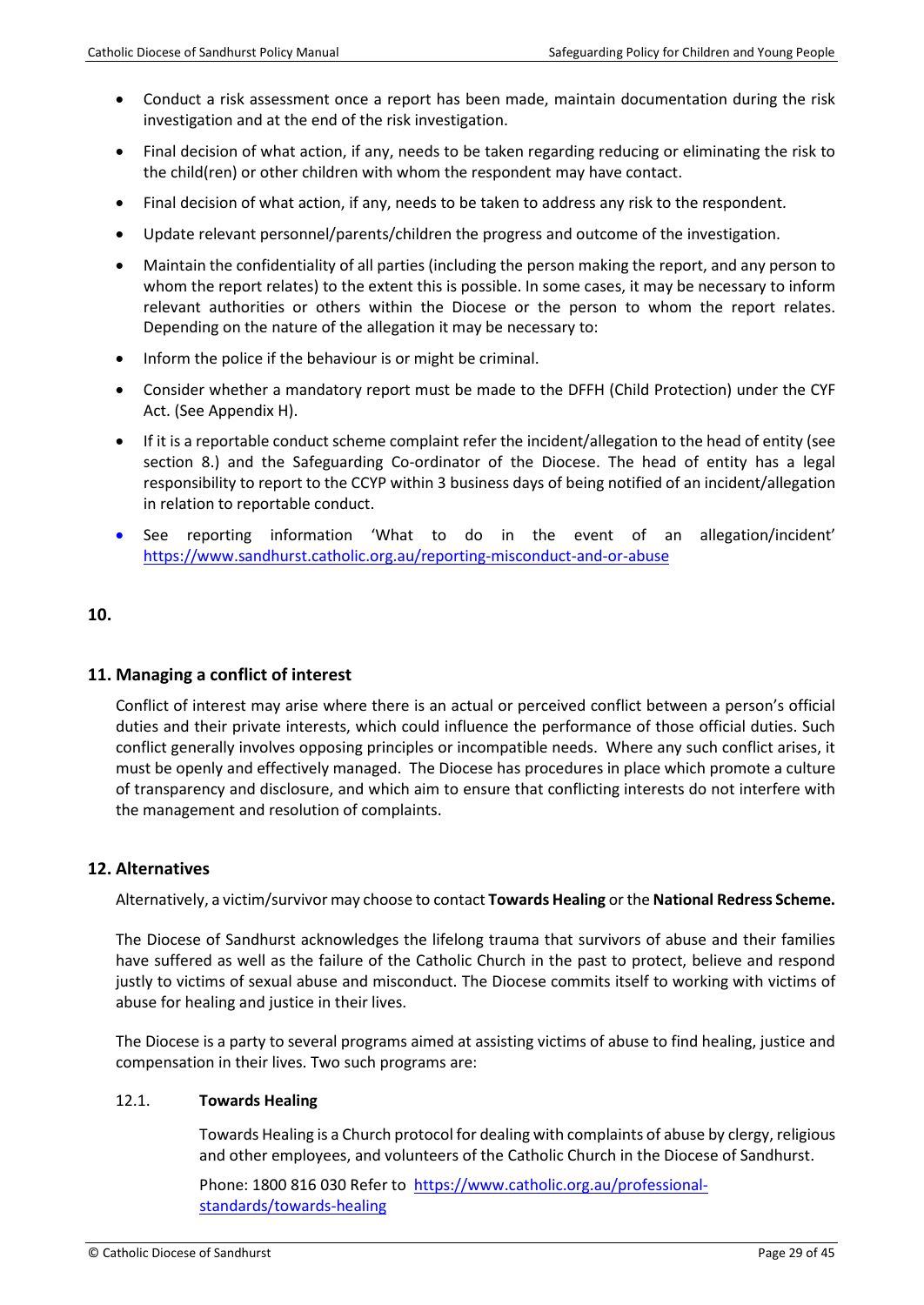#### 12.2. **National Redress Scheme**

The National Redress Scheme was established by the Federal Government in response to the Royal Commission into Institutional Responses to Child Sexual Abuse. Applications can be made any time before 30 June 2027.

Phone: 1800 737 377 Refer t[o https://www.nationalredress.gov.au/](https://www.nationalredress.gov.au/)

# **13. Contacts**

13.1. **Victorian Police** – Sexual Offences and Child Abuse Investigation Team (SOCIT) Refer to [https://www.police.vic.gov.au/sexual-offences-and-child-abuse-](https://www.police.vic.gov.au/sexual-offences-and-child-abuse-%20investigation-teams) investigation[teams](https://www.police.vic.gov.au/sexual-offences-and-child-abuse-%20investigation-teams)

# 13.2. **Child Protection (DFFH) Regions**

- North Division 1300 664 977
- East Division 1300 360 391
- Emergency after hours 13 12 78
- Refer to <https://services.dffh.vic.gov.au/child-protection-contacts>

#### 13.3. **Safeguarding Co-ordinator of the Diocese** – phone MOB 0438 951 010

• Emai[l childsafety@sandhurst.catholic.org.au](mailto:childsafety@sandhurst.catholic.org.au)

#### 13.4. **Chair of the Safeguarding Committee** – phone MOB: 0400 505 464

• Emai[l professionalstandards@sandhurst.catholic.org.au](mailto:professionalstandards@sandhurst.catholic.org.au)

#### 13.5. **Responding to historical abuse**

- Diocesan Archivist and Professional Standards Officer Phone: (03) 5445 3611 Email[: archivist@sandhurst.catholic.org.au](mailto:archivist@sandhurst.catholic.org.au)
- Victoria Police SANO Task Force investigates historical abuse that has occurred in religious and non-government organisations. Phone: 1800 110 007 Email[: sanotaskforce@police.vic.au](mailto:sanotaskforce@police.vic.au)

#### 13.6. **Reportable Conduct Scheme (CCYP)**

- Phone: (03) 8601 5281
- Email[: contact@ccyp.vic.gov.au](mailto:contact@ccyp.vic.gov.au)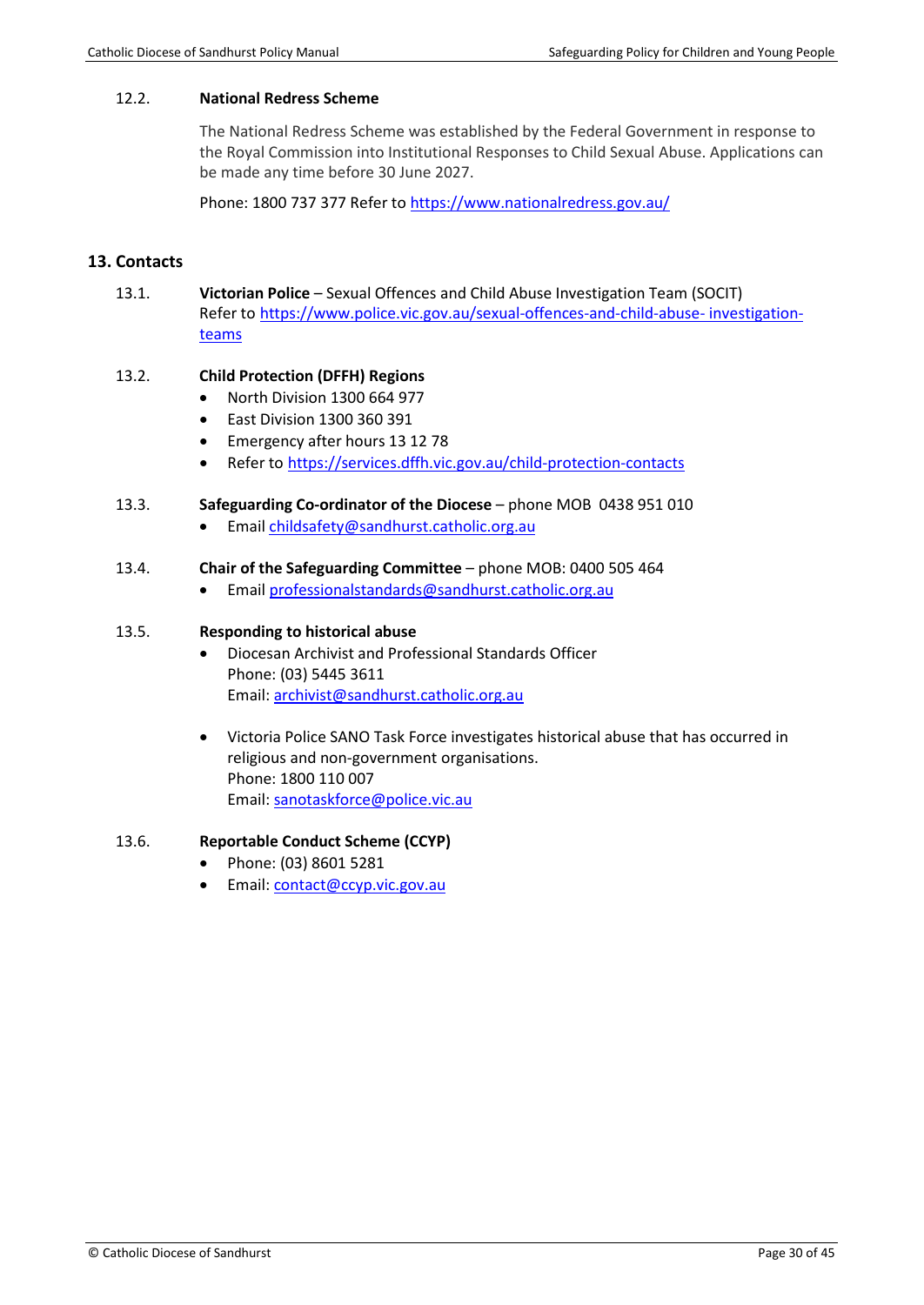# INSERT PARISH NAME CHILD SAFETY REPORTING PROCESS



For more information on Safeguarding visit the Australian Catholic Safeguarding Ltd. (ACSL) websit[e https://www.cpsltd.org.au/](https://www.cpsltd.org.au/)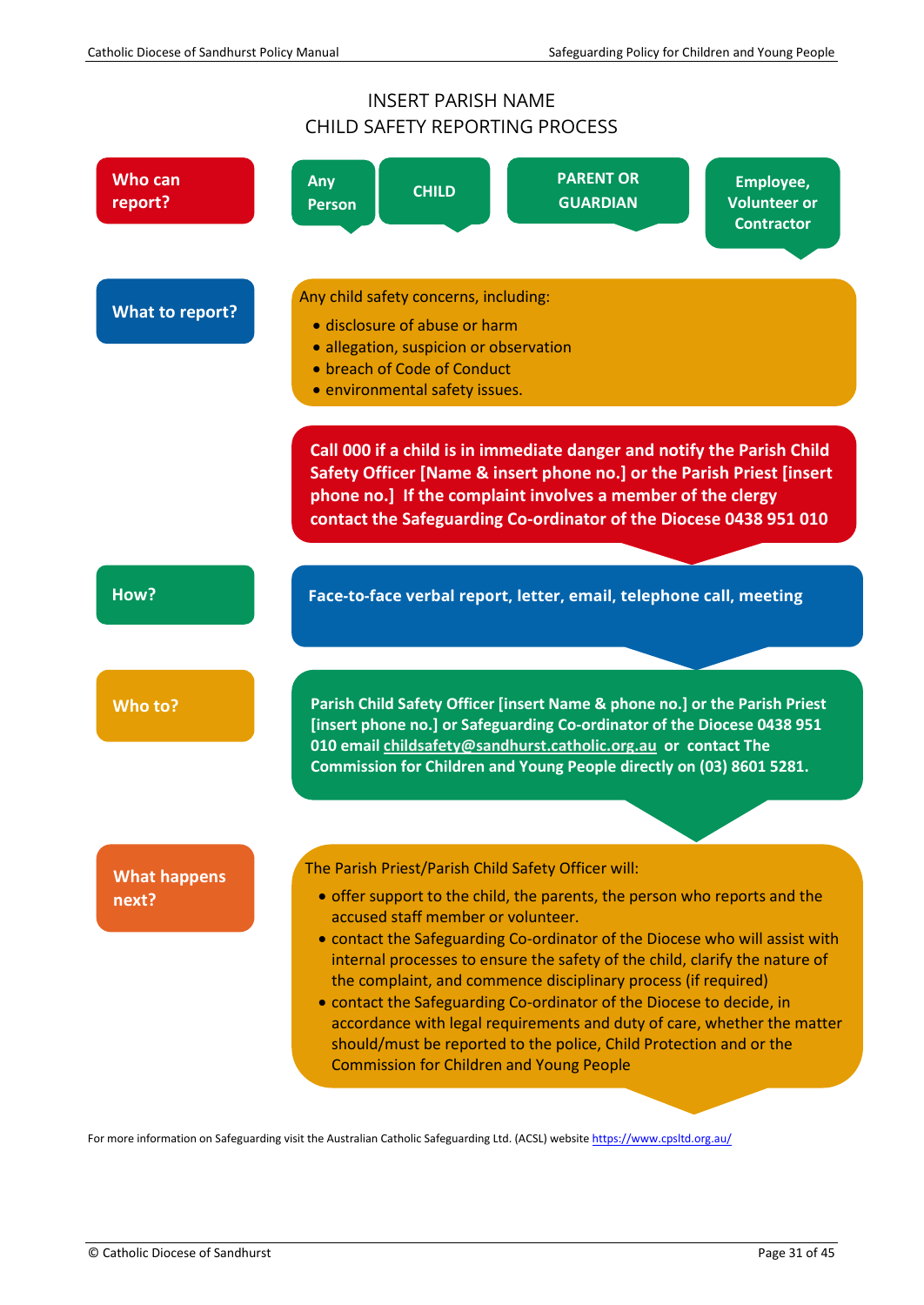# <span id="page-31-0"></span>**Appendix F: National Police Check Protocol**

#### **1. Introduction**

- 1.1. The Diocese is committed to the care and safety of children and vulnerable persons as well as providing a safe environment. Employees, volunteers, contractors, employees/volunteers of contractors, clergy, seminarians and Religious are often entrusted with the care of the most vulnerable in our community. Many have a role in managing church property and finances. A Police Check is a vital part of ensuring that the highest standards of trust are maintained.
- 1.2. National Police Checks (Police Check) are to be reviewed every 5 years.
- 1.3. A current Police Check is compulsory for the following:
	- a) entry into the seminary.
	- b) entry into the permanent diaconate program.
	- c) applicant for accreditation as a lay ecclesial minister not employed in either a diocesan agency or parish setting.
	- d) clergy and members of a religious order on initial and every subsequent appointment and reappointment.
	- e) clergy and Religious from another diocese undertaking religious duties for a period in excess of three months or where the anticipated period is likely to be in excess of three months.
	- f) Religious brother and sister on taking up a role in a diocesan agency or parish and with every reappointment or subsequent change to their role.
	- g) in a diocesan agency setting, employee on initial appointment, promotion, or appointment to a position of leadership.
	- h) in a diocesan agency setting, contractors on engagement. (One off emergency e.g., a contractor engaged to fix storm damage to building/replace broken window the contractor is not required to provide a Police Check)
	- i) In a parish setting, contractors on engagement. (One off emergency e.g., a contractor engaged to fix storm damage to building/replace broken window the contractor is not required to provide a Police Check)
	- j) in a parish setting, employees, volunteers, clergy, seminarians and Religious undertaking a role which would generally be described as a position of significant trust, which includes adults who are staying overnight with children and adults who are regularly driving other parishioners as volunteers of the parish.
	- k) in a parish setting, employees, volunteers, clergy and Religious, who occupies a position of leadership or handles significant financial assets, which in a parish setting includes lay ecclesial ministers, applicants for accreditation as a lay ecclesial minister, office staff and members of the Parish Pastoral Council and the Parish Finance Committee.
	- l) any member of a diocesan board or any diocesan employee who is involved with the direct management of significant financial assets of the diocese.

# **2. Considerations**

- 2.1. A person with Victorian Institute of Teaching (VIT) registration need not undergo a separate Police Check as this is accommodated as part of the registration process.
- 2.2. Those individuals who have had a satisfactory Police Check in the preceding twelve months will be exempt from having to obtain a new Police Check provided they furnish a completed statutory declaration relating to the intervening period and the employer has sighted the Police Check. This consideration arises only when there is a trigger event (as set out in paragraph 7).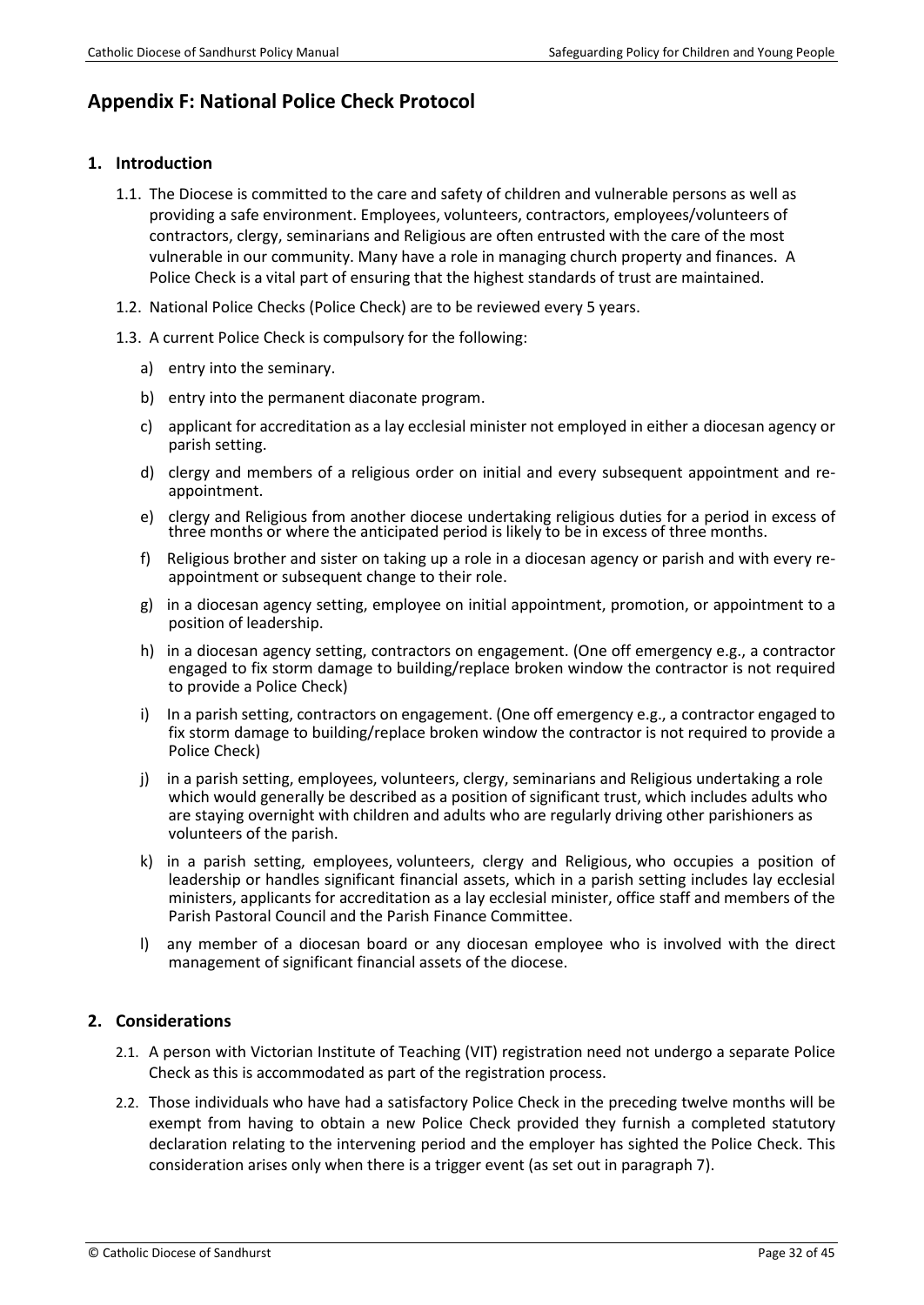- 2.3. In respect to persons recently arrived in the country, the requirement for a Police Check can be waived or deferred if the employer is satisfied that appropriate checks and enquiries have been undertaken as part of the visa application and selection processes.
- 2.4. All matters relating to the implementation of this policy with respect to clergy, seminarians and Religious are supervised by the Chancery office.
- 2.5. All matters relating to the implementation of this policy with respect to lay ecclesial ministers, employees, volunteers, and contractors of the Chancery office are supervised by the Chancery office.
- 2.6. Implementation in diocesan agencies (except for clergy, seminarians and Religious.) will be coordinated through the Chancery office (only if this function is not provided by the agency) or the agency's administration where this function is undertaken by the agency.
- 2.7. All matters relating to the implementation of this policy with respect to employees, volunteers, contractors of parishes are supervised by the parish.
- 2.8. In respect to item 1.3 (j) and 1.3. (k) Parish Priests are requested to work in concert with principals of parish schools to ensure that there is no duplication of requests, and that no area of parish activity is neglected.
- 2.9. Except where there is a contractual obligation on a contractor to ensure their staff have undergone a Police Check, the obligation to ensure that a Police Check is obtained resides with the parish or agency where the agency undertakes this function.

# **3. Process**

The Diocese has engaged the services of CrimCheck Ltd. CrimCheck is an accredited, easy to use webbased system, not-for-profit provider who facilitate access to police checks in both a timely and costeffective way. CrimCheck is accredited by the Australian Criminal intelligence Commission (ACIC) as an Accredited Agency (Broker).

**To apply for the check, log in t[o https://www.crimcheck.org.au/check/cdos](https://www.crimcheck.org.au/check/cdos)**

**Parishes, agencies, or entities can choose which agency they go through to apply for a police check. If the above link is used to apply for a check, the Diocese will recover the cost from parishes, agencies, or entities.**

If you have any further questions, please contact the Human Resources Officer on 03 5445 3625 or [hr@sandhurst.catholic.org.au](mailto:hr#@sandhurst.catholic.org.au)

# **4. Use of a Statutory Declaration where a National Police Certificate is pending**

- 4.1. National Police Certificates are usually completed within ten working days upon receipt of application. Should there be circumstances where it is desirable for the employer to have an employee, volunteer, contractor commence prior to the National Police Certificate being finalised, the employee is required to complete a statutory declaration about his/her record of past and any pending criminal convictions. An appropriate Statutory Declaration Form can be found on page 36 and a list of those persons before whom a Statutory Declaration may be made is provided on page 37.
- 4.2. Employers should accept a statutory declaration only where they have sighted evidence that an application for a National Police Certificate is in place. This will enable the employment to proceed, with the formal appointment conditional on a satisfactory certificate. A statutory declaration does not replace a certificate and employers are at liberty to delay appointment until one is completed.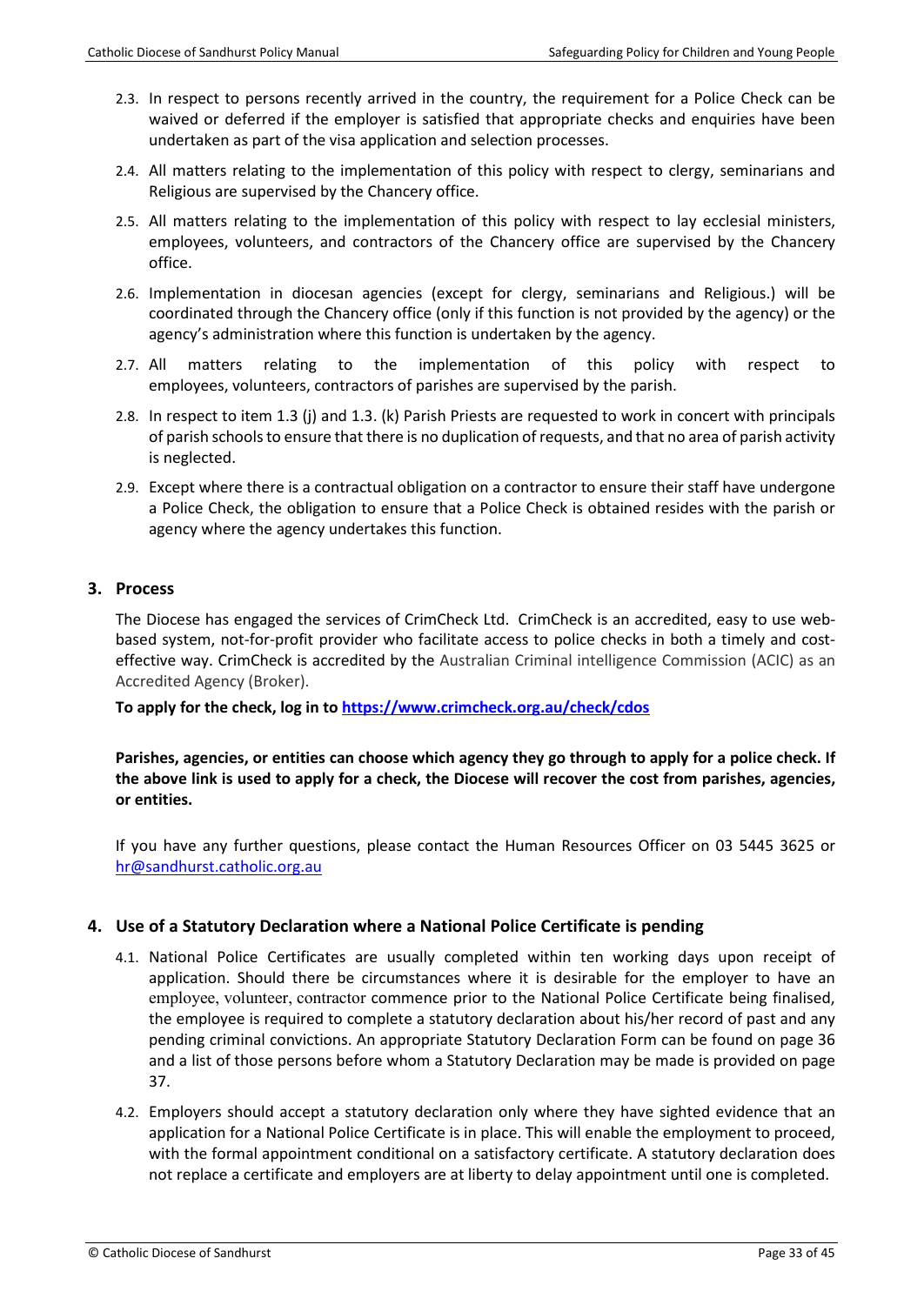#### **5. Letter of Offer and Acceptance**

5.1. Where employment is being offered subject to the completion of a National Police Certificate and one has not been completed, but it is desirable that the appointment proceeds, the following paragraph should be included in the letter of offer and in either the Employment Agreement or the letter of acceptance:

*"The practice of the Catholic Diocese of Sandhurst is to require you to have completed a National Police Certificate before commencing work in a parish/agency. This has not been possible in your case. A National Police Record Check has been initiated but not completed. Consequently, the parish's/agency's offer of employment is conditional upon your declaring that you have not been charged with nor found guilty of any offence which would be incompatible with a position of trust and responsibility and acknowledging that the employer relies on this declaration in offering the employee employment, pending a National Police Check. Your continuing employment is conditional upon receipt of a National Police Check which is satisfactory to the employer."*

5.2. A similar process is to be adopted for clergy, seminarians, Religious and lay ecclesial ministers.

#### **6. Payment of Fees**

- 6.1. The cost to employees, volunteers, clergy, seminarians, and Religious will be met by the parish, agency, entity or diocese.
- 6.2. The cost to contractors and employees of contractors will be met by the contractor.

#### **7. Review of Criminal History**

- 7.1. An offence history may not necessarily preclude employment. Employers are encouraged to consider the offence history within the overall assessment of a potential employee's good character and reputation, as well as the following factors:
	- a) the nature of the offence.
	- b) whether the offence involved an act committed against a child under the age of 18 years involving grooming, sexual abuse, physical violence, serious emotional or psychological harm or exploitation.
	- c) whether it is an extended criminal history or an accumulation of individual minor offences.
	- d) any mitigating or extenuating circumstances which might be revealed in relation to the offence(s) committed, e.g., provocation, effect of alcohol, which may or may not be favourable to the applicant.
	- e) the length of time since the offence took place.
	- f) whether the offence was committed as a juvenile or an adult, i.e., what level of maturity influenced judgment at the time.
	- g) the general character displayed since the offence was committed, e.g., steady employment record and favourable reports by past employers.
	- h) the type of crime and its relevance to the nature of work if the person is seeking employment or voluntary work in a sensitive work area.
- 7.2. In circumstances where the Police Check reveals questionable or unsatisfactory information, the employer should consult the H. R. Officer of the Diocese (03) 5445 3625 and the Safeguarding Coordinator of the Diocese on 0438 951 010.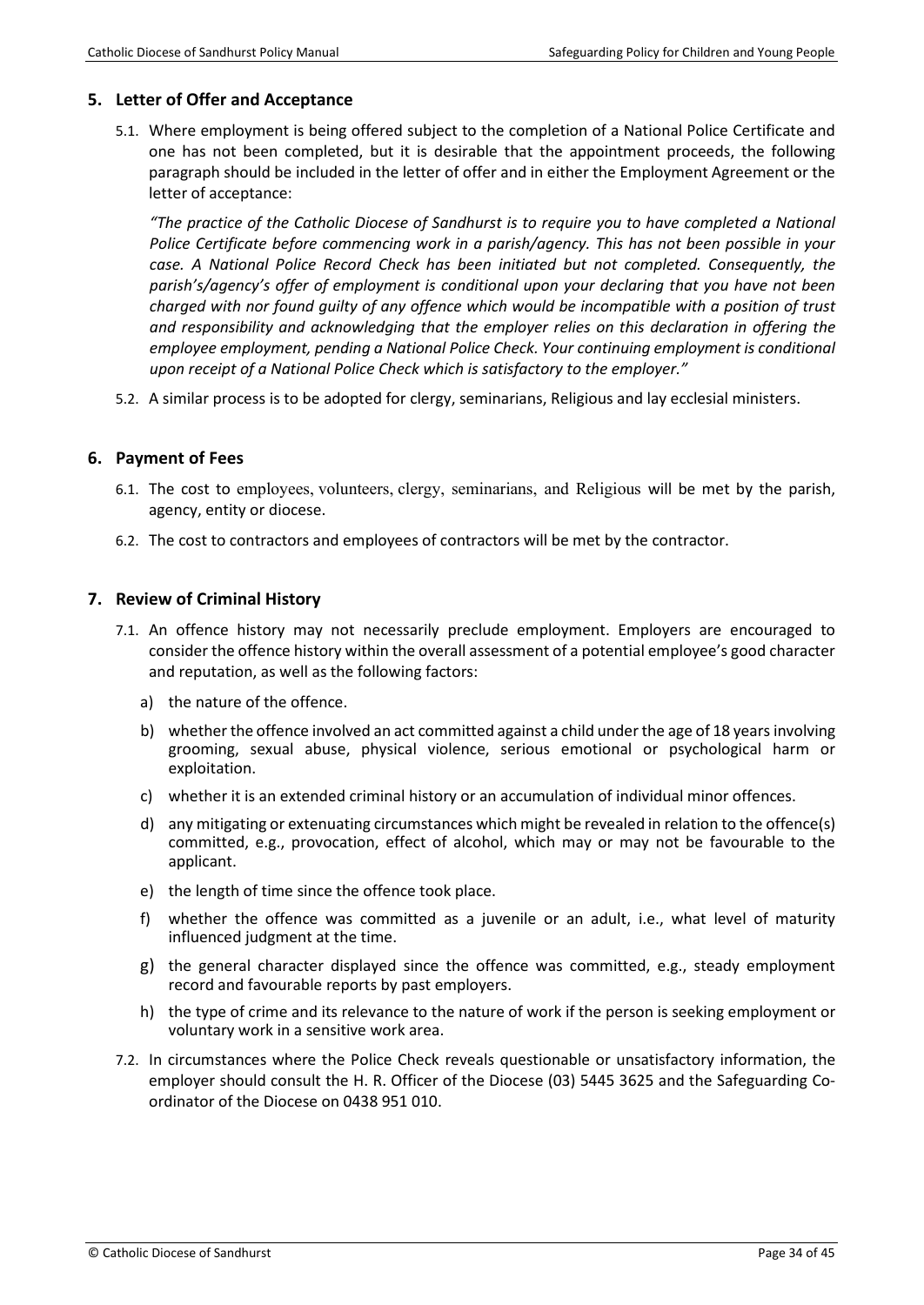#### **8. Registers**

8.1. Parish Priests are to maintain registers of Police Checks undertaken for parish employees, volunteers, and contractors specifically to record the date on which the Police Check was undertaken. Police checks are to be reviewed every 5 years. A periodic review of the register is required every twelve months.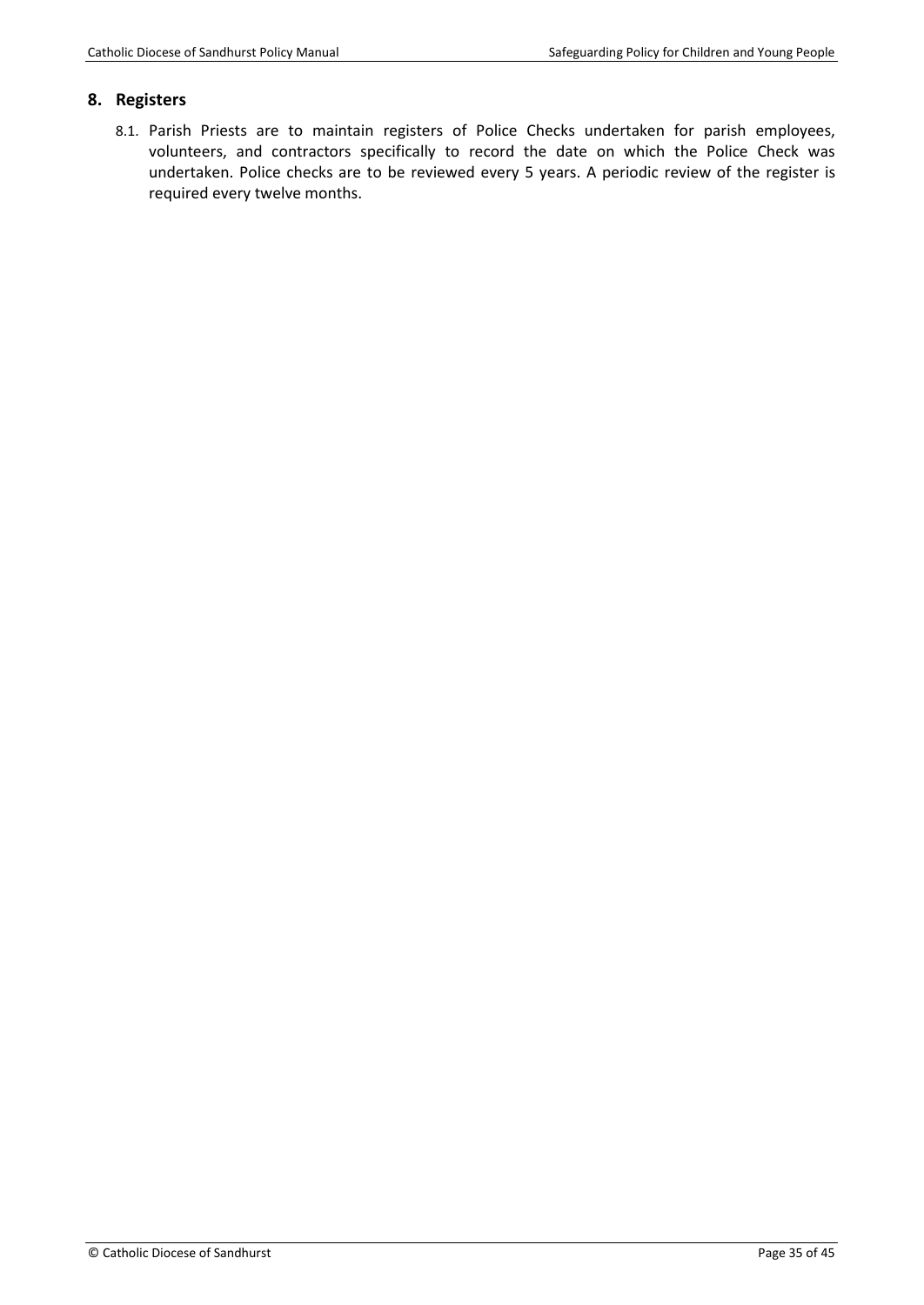# **STATUTORY DECLARATION**

**I**, <u>\_\_\_\_\_\_\_\_\_\_\_\_\_\_\_\_\_\_\_\_\_\_\_\_\_\_\_\_\_\_\_\_</u> (insert name) of (insert address)

(insert occupation)

do solemnly declare that I do not have any convictions or pending convictions, findings of guilt and/or pending charges (non-traffic) in either Victoria, any other state or territory of Australia or under Commonwealth law or in any other jurisdiction and acknowledge that the employer relies on this declaration in offering me employment, pending a National Police Check.

I acknowledge that this declaration is true and correct and I make it in the belief that a person making a false declaration is liable to the penalty of perjury.

| Signature of declarant:               |                                                                                                                                                                                                               |                                        |    |
|---------------------------------------|---------------------------------------------------------------------------------------------------------------------------------------------------------------------------------------------------------------|----------------------------------------|----|
| declared at                           | this                                                                                                                                                                                                          | day of                                 | 20 |
| before me:                            |                                                                                                                                                                                                               |                                        |    |
|                                       |                                                                                                                                                                                                               | (Signature of authorised witness)      |    |
|                                       |                                                                                                                                                                                                               | (Name and title of authorised witness) |    |
|                                       |                                                                                                                                                                                                               | (Address of authorised witness)        |    |
| formality:                            | A person making a statutory declaration signs the document and reads, without any other                                                                                                                       |                                        |    |
|                                       | 'I solemnly and sincerely declare that this document is signed in my name and handwriting<br>and that the contents of this my declarations are true and correct in every particular'.                         |                                        |    |
| the document, and his or her address. | After witnessing the signing of the declaration, the person before whom it is witnessed must legibly<br>write, type his or her name and title under which he or she exercises his or her authority to witness |                                        |    |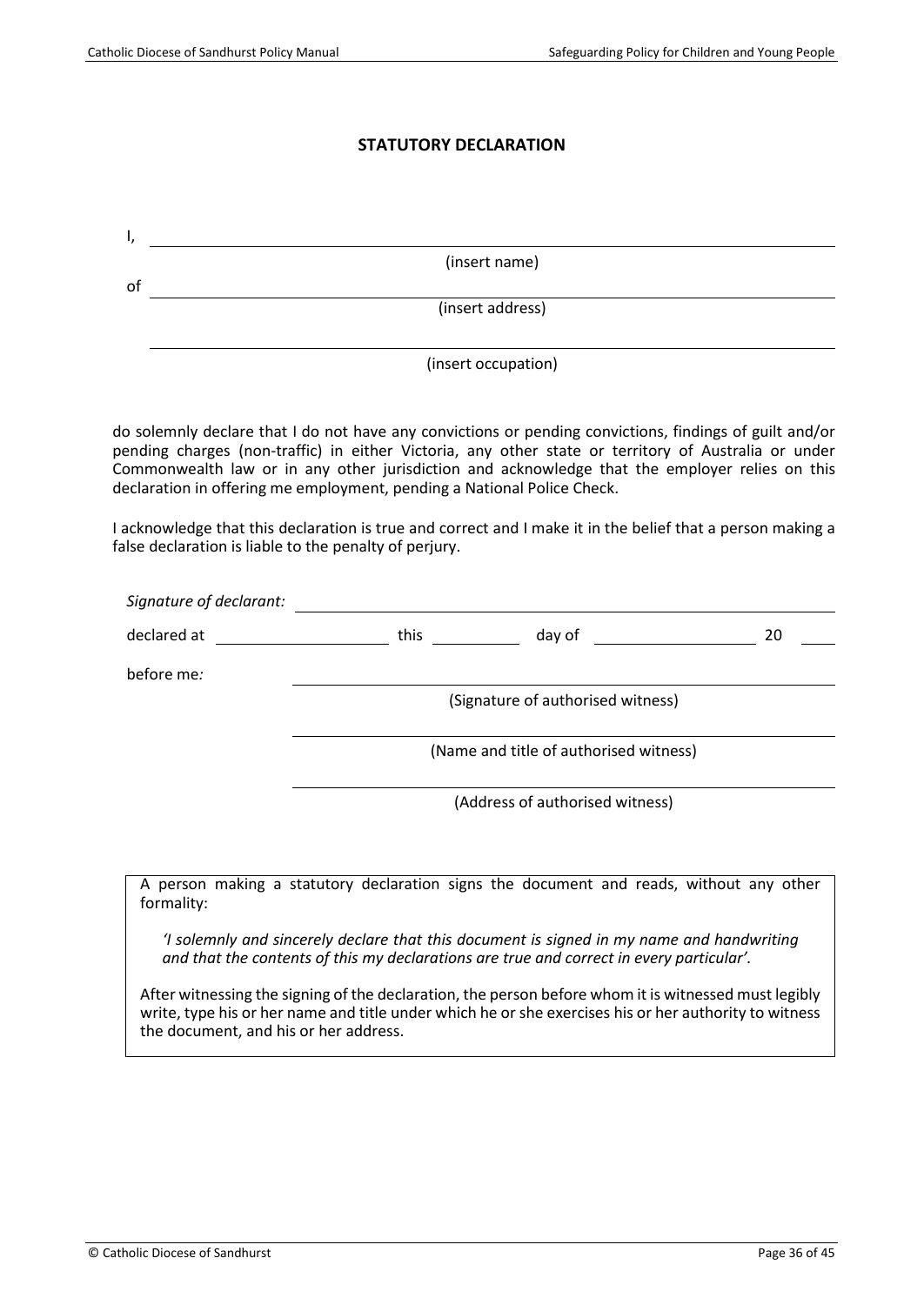#### **LIST OF PERSONS WHO MAY WITNESS STATURORY DECLARATIONS.**

Under Section 107A of the *Evidence (Miscellaneous Provisions) Act 1958* (as of 12 June 2015), (previously *Evidence Act 1958*), the list of persons who may witness statutory declarations includes:

- a justice of the peace or a bail justice
- a public notary
- an Australian lawyer (within the meaning of the *Legal Profession Act 2004*)
- a clerk to an Australian lawyer
- the prothonotary or a deputy prothonotary of the Supreme Court, the registrar or a deputy registrar of the County Court, the principal registrar or a registrar or deputy registrar of the Magistrates' Court or the principal registrar or a registrar or deputy registrar of the Children's Court
- the registrar of probates or an assistant registrar of probates
- the associate to a judge of the Supreme Court or of the County Court
- the associate of an Association Judge of the Supreme Court or of an associate judge of the County Court
- a person registered as a patent attorney under Chapter 20 of the *Patents Act 1990* of the Commonwealth
- a police officer
- the sheriff or a deputy sheriff
- a member or former member of either House of the Parliament of Victoria
- a member or former member of either House of the Parliament of the Commonwealth
- a councillor of a municipality
- a senior officer of a Council as defined in the *Local Government Act 1989*
- a person registered under the Health Practitioner Regulation National Law to practise in the medical profession (other than as a student)
- a person registered under the Health Practitioner Regulation National Law to practise in the dental profession as a dentist (other than as a student), and in the dentists division of that profession
- a registered veterinary practitioner within the meaning of the *Veterinary Practice Act 1997*
- a person registered under the Health Practitioner Regulation National Law to practise in the pharmacy profession (other than as a student)
- a principal within the meaning of the *Education and Training Reform Act 2006*
- the manager of an authorised deposit-taking institution
- a person who holds a prescribed membership of a prescribed accounting body or association
- the secretary of a building society
- a minister of religion authorised to celebrate marriages
- a Victorian Inspectorate Officer within the meaning of the *Victorian Inspectorate Act 2011*
- a person employed under Part 3 of the *Public Administration Act 2004* with a classification that is prescribed as a classification to which this section applies
- an Independent Broad-based Anti-corruption Commission officer
- a fellow of the Institute of Legal Executives (Victoria).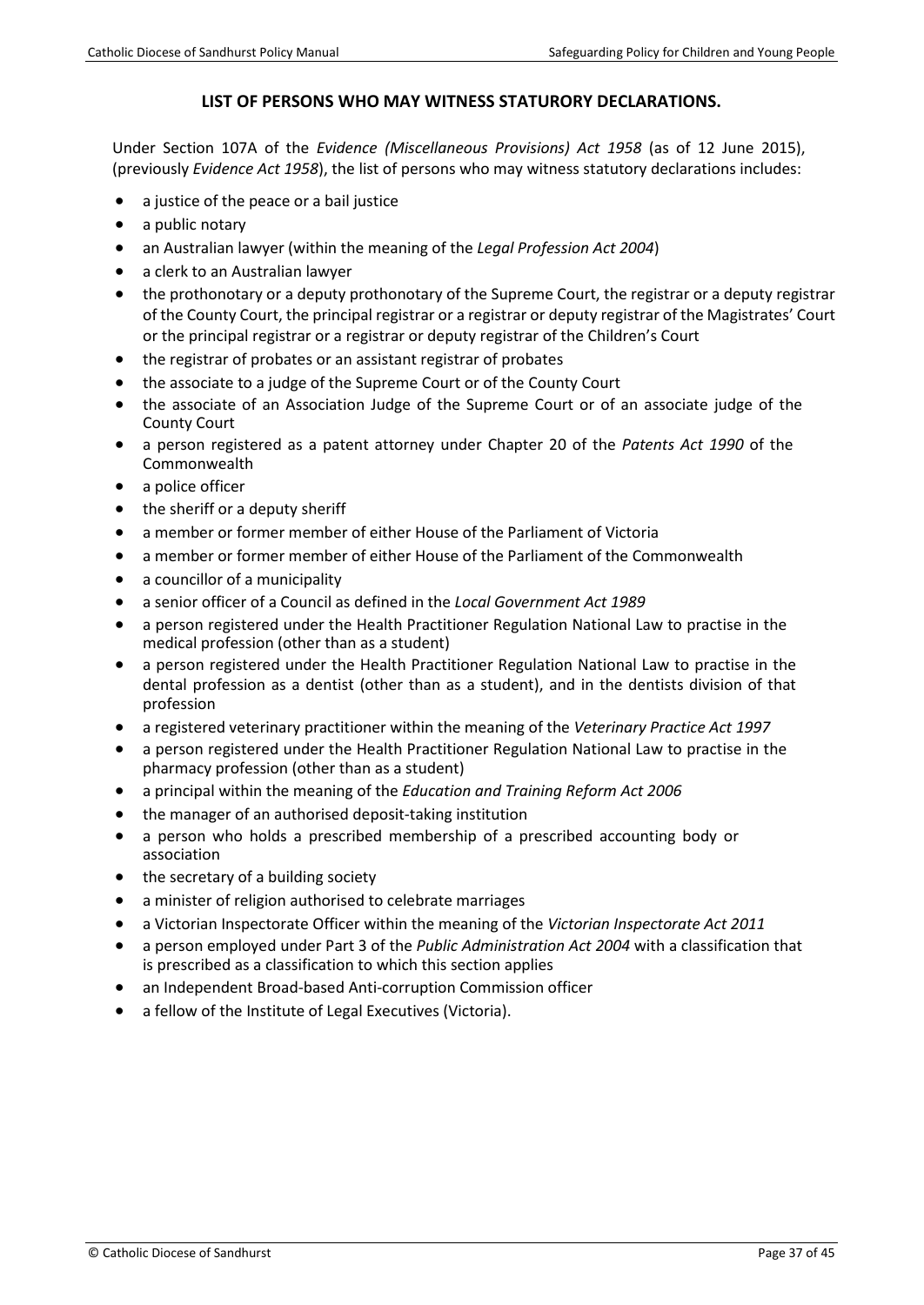# <span id="page-37-0"></span>**Appendix G: Working with Children Check (WWCC) Protocol**

#### **1. Introduction**

- 1.1. The Diocese is committed to the promotion of best practice in child safety and providing a safe environment for children and young people.
- 1.2. The purpose of this protocol is to promulgate procedures to be followed by the diocese/parishes, diocesan agencies, and entities in relation to Working with Children Checks (WWCC) for employees, volunteers, contractors, clergy, seminarians, and Religious of the Diocese who are involved in a child related role (having direct contact with children) engaging in activities or providing services directed mainly towards children. Direct contact can refer to "physical contact' "face to face contact", oral, written, or electronic communication with a child which takes place as part of the regular duties of the individual's role. If the contact is occasional/incidental to the work, then the WWCC Act 2005 (the Act) will continue to provide that the check is not required.
- 1.3. Caution is required where adults are regularly in contact with children but are not involved in child activities or providing services to children e.g., gardener (children are often present) or a volunteer who is a reader and is in the sacristy on a regular basis where children are present. These employees/volunteers are required to have a current WWCC.
- 1.4. While the Act has protecting children from sexual or physical harm as its objectives, many people are exempt from requiring a WWCC, many offences which go to a person's character are not taken into account and not all adverse findings are screened before a WWCC is issued. The Act may inadvertently lure employers and parents into a false sense of security. Possessing a WWCC does not in itself mean the person is suitable to work with children any more than having a driver'slicense means that the holder is a good driver and that you would want to be a passenger in a car driven by that person in all circumstances. Appraising the suitability of those engaged in a child related role/direct contact with children against a high standard, including those not required to possess a WWCC either because they are exempt or fall outside the ambit of this legislation, and constant vigilance remains an ongoing requirement of all involved.

# **2. Responsibility**

2.1. Individual Obligations

The onus for complying with the Act rests with both the individual and the person who engages the individual (and in our settings, the parish priest is the employer of all involved in parish activities).

- a) It is an offence for an individual:
	- i. to engage in child related work without passing a WWCC unless an application has been lodged and a determination pending,
	- ii. to engage in paid work with a WWCC given in respect of volunteer work,
	- iii. whose circumstances change (relevant charges, findings of guilt and convictions and findings from Victorian Institute of Teaching (VIT) not to notify their employer and the Department of Justice Victoria,
- b) Cardholders are required to notify the Department of Justice Victoria of any change of details to:
	- i. Employing organisation
	- ii. Name
	- iii. Residential address
	- iv. Telephone numbers

Update details by visiting the [https://www.workingwithchildren.vic.gov.au/individuals/current](https://www.workingwithchildren.vic.gov.au/individuals/current-cardholders/update-my-details)[cardholders/update-my-details](https://www.workingwithchildren.vic.gov.au/individuals/current-cardholders/update-my-details)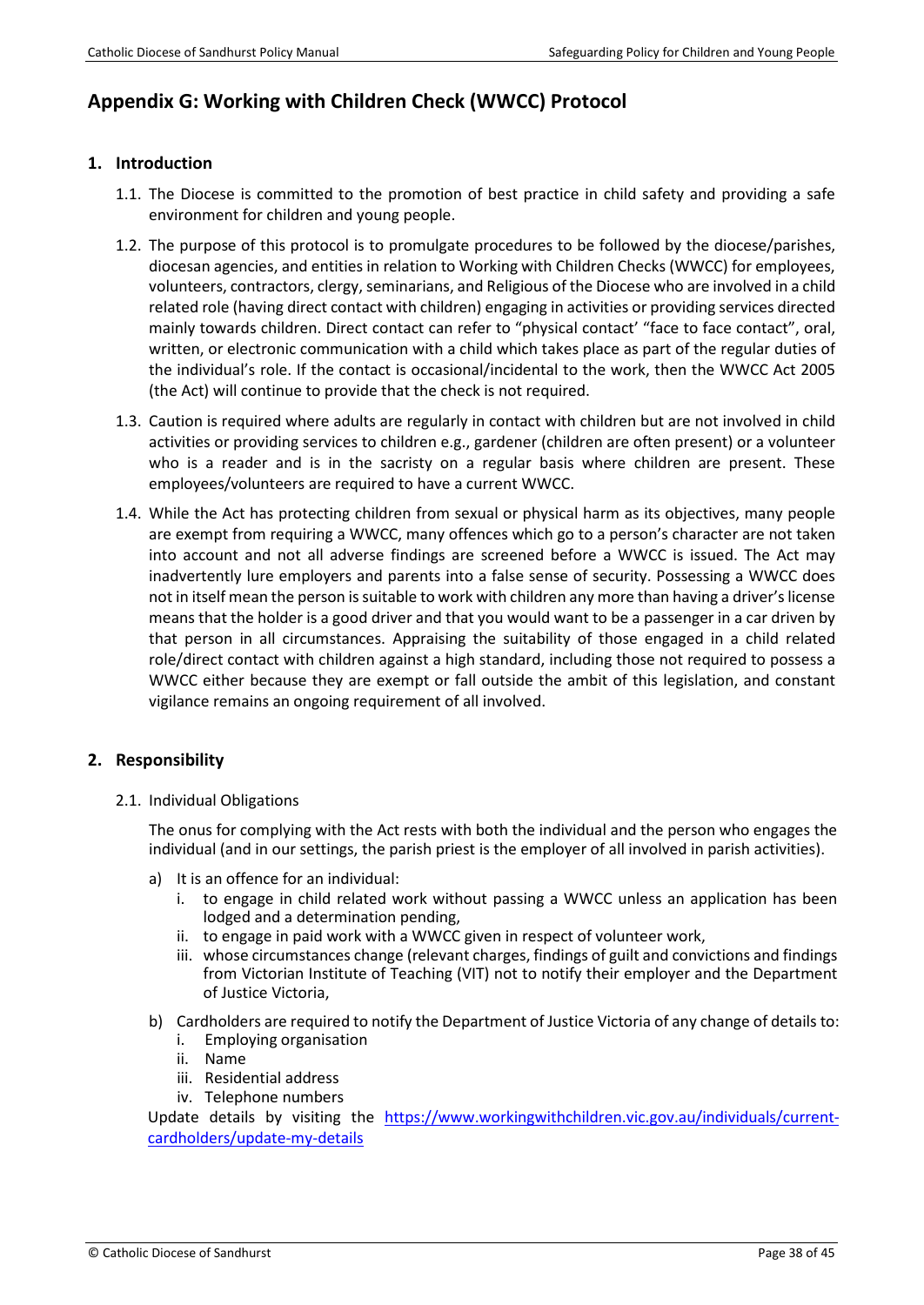c) Reporting obligation of teachers to Working with Children Check Victoria (WWCCV) From 1 September 2019, registered teachers will continue to be exempt from requiring a WWCC but will be required to notify WWCCV if they engage in child-related work (other than their teaching).

If a teacher's registration is suspended or cancelled, WWCCV will notify the organisations where the teacher does child-related work (other than their teaching) that the teacher is no longer exempt from holding a WWCC. See link to notify WWCCV <https://service.vic.gov.au/services/teachers-notifications/>

d) Custodial sentences and fines are possible consequences of breaches.

#### 2.2. Cost

- There is no cost to volunteers.
- Seminarians can apply as a volunteer (when they are ordained, they must update to employee status).
- Clergy and Religious should apply as an employee.
- The cost to employees, clergy and Religious will be met by the parish or agency.
- The cost to contractors will be met by the contractor.
- 2.3. Confirming status

Current or prospective employers, agencies, entities and volunteer organisations should [enquire](https://online.justice.vic.gov.au/wwc/wwc-online-check) [on](https://online.justice.vic.gov.au/wwc/wwc-online-check)  [the status o](https://online.justice.vic.gov.au/wwc/wwc-online-check)f an individual's WWCC through the Department of Justice Victoria website. Where the worker has applied but has not yet been granted a WWCC or where a prospective worker has a prior WWCC which may not yet have the current employer noted by the Department of Justice as a party to be notified of any change of status. This will show whether an alert has been posted. See [https://www.workingwithchildren.vic.gov.au/about-the-check/resources/status-checker.](https://www.workingwithchildren.vic.gov.au/about-the-check/resources/status-checker)

# **3. Diocese, parish, agency, or entity obligations (Clergy, seminarians, employees, volunteers, contractors.)**

The Diocese, parish, agency, or entity has an obligation to ensure that the WWCC is obtained for all clergy, seminarians, employees, volunteers, contractors of the organisation **whose positions require a WWCC.** The following process is to be followed: -

- 3.1. The parish, agency, or entity employers are to examine all activities associated with their parish/activities and determine the applicability of this protocol. The protocol applies to:
	- Parish activities.
	- auspiced activities conducted on parish premises.
	- auspiced activities not conducted on parish premises but involving children.
	- organisations which are not auspiced by the parish which use parish facilities. Agreement to the protocol is a condition of their continued use of the facility.
	- organisations which are not auspiced by the parish which use its name or where the parish priest is part of the managing body and children are involved. Agreement to the protocol is a condition of their continued use of the name or ongoing membership.
	- other organisations which the employer determines may be seen as a parish activity should an adverse circumstance arise.
- 3.2. All persons over 18 years engaged in a child related role (having direct contact with children) are required to possess a current WWCC unless they are deliberately excluded. Applicants for accreditation as lay ecclesial ministers including those not employed in a parish or agency are also required to have a WWCC.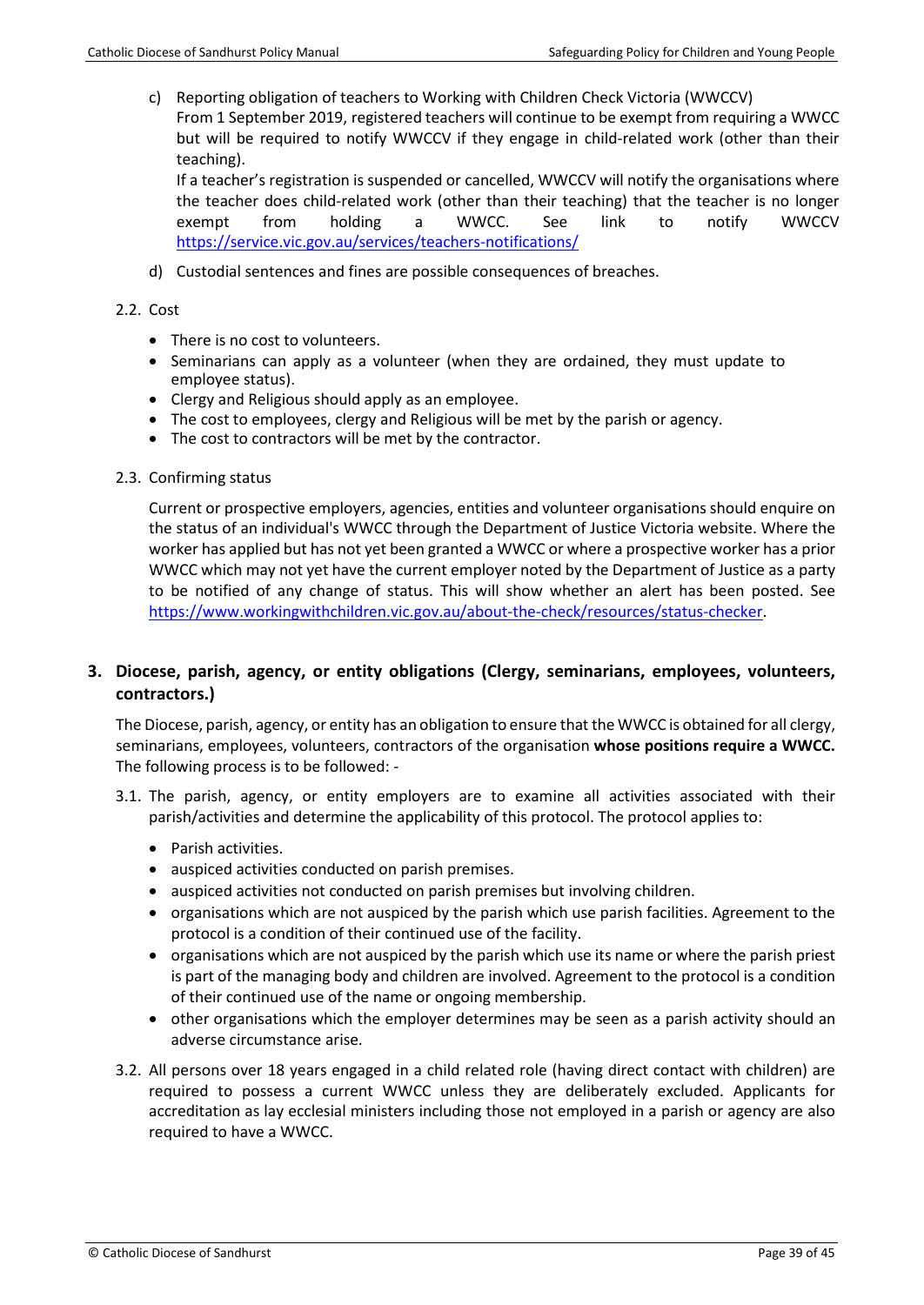- 3.3. Those deliberately excluded are:
	- those with a statutory exclusion in all circumstances (I.e., those with VIT registration however, they are now required to notify WWCCV see 2.1 c, some police, those under 18 years of age, and visitors exempted under the provisions of the Act [3\)](#page-39-0).
		- an 18 or 19-year-old student volunteer where the volunteer work is at or has been organised by their educational institution.
		- those who have applied for a WWCC but have yet to receive a Notice; and
		- individuals where the contact with a child is occasional and incidental to their work.
- 3.4. Request a copy of the WWCC on commencement with the diocese, parish, agency, or entity. Cross reference the WWCC number with the WWCC status checker to ensure currency (Refer to [https://www.workingwithchildren.vic.gov.au/about-the-check/resources/status-checker\)](https://www.workingwithchildren.vic.gov.au/about-the-check/resources/status-checker).
- 3.5. If no current WWCC, request that they apply for a WWCC. Follow up to ensure that confirmation is received from WWCCV that a Check has been issued.
- 3.6. Keep records of WWCC in a register with the following information Names of employees/volunteers/seminarians and contractors, WWCC Number or their equivalent, e.g., VIT registration and expiry dates (confirmation from WWCCV of notification that they are linked to the parish) see link [https://www.workingwithchildren.vic.gov.au/search?query=wwcc+notification+](https://www.workingwithchildren.vic.gov.au/search?query=wwcc+notification). together with any notations on the local application of the policy.
- 3.7. The register is to be reviewed every 6 months keeping in mind any change in status, i.e., a volunteer becomes an employee, seminarian becomes a priest. Request that the WWCC be updated to "E". If an employee/volunteer turns 18 years of age request that the WWCC is acquired or whether any deliberately excluded workers should have the exclusion previously granted, retained.
- 3.8. Have a process in place to follow up the WWCC/VIT when coming due for renewal, follow up until the renewal has been finalised.
- 3.9. If the WWCC/VIT is not renewed a letter is to be sent advising that they are not allowed to take part in any child related work.
- 3.10. It is expected that the vast majority of persons will agree to a WWCC where required. However, in circumstances where a person declines to have a WWCC on grounds that a WWCC is not required by law, the Safeguarding Co-ordinator of the Diocese should be contacted for further advice.
- 3.11. WWCCV will notify the diocese/parish agency or entity if a person has been issued a negative notice or if the WWCC or VIT has been revoked or suspended. The person is to be notified in writing they are not allowed to take part in any child related work. Contact the Safeguarding Co-ordination for advice.
- 3.12. The registers of those organisations not auspiced by the parish operating on parish premises and those organisations involving children not auspiced by the parish and not operating on a parish site but bearing the parish's name need to be sighted periodically. Sample letters can be found on the following pages. If relevant contractors or organisations refuse to comply with the expressed requirements, employers should contact the Safeguarding Co-ordinator of the Diocese.
- 3.13. If a person receives an Interim Negative Notice, which may arise as a result of ongoing monitoring where the employer is so notified and/or advice from the worker, the employer is asked to contact the Safeguarding Co-ordinator of the Diocese. Individuals covered by this protocol are required to contact the employer if someone they are responsible for is issued with an Interim Negative Notice.
- 3.14. Individuals are responsible for renewal of their WWCC every five years.

<span id="page-39-0"></span> $3$  A visiting worker who has a WWCC or its equivalent from another State or Territory in Australia so long as the worker will not be visiting in Victoria for more than 30 days within the same calendar year. Where the visiting worker does not have a WWCC or its equivalent from another State or Territory in Australia, the visitor is exempt so long as the worker will not be visiting in Victoria for more than 30 days within the same calendar year and this will be the only visit to Victoria in that time.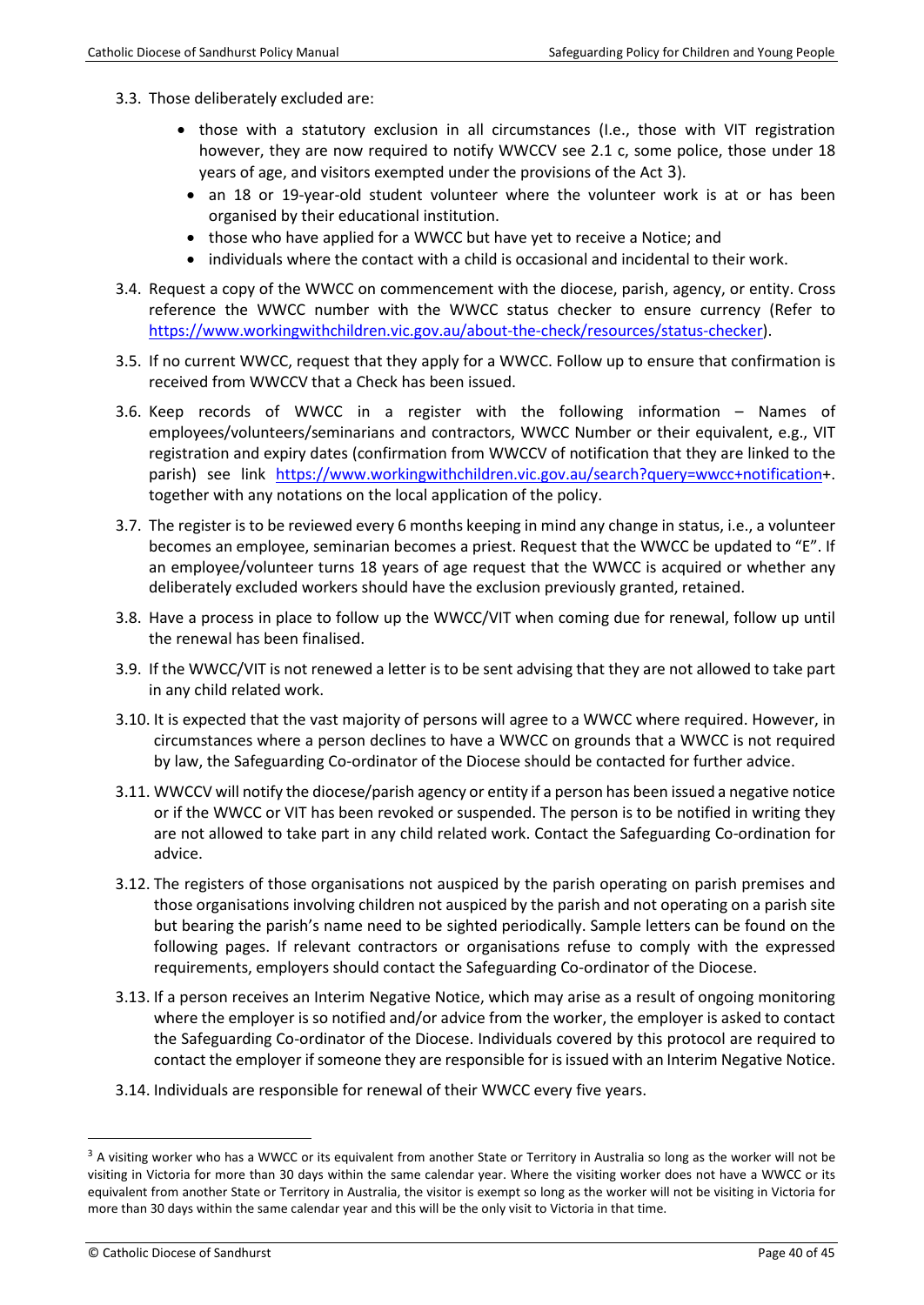- 3.15. The Chancery office of the Diocese maintains records of all employees, volunteers, and contractors of the Chancery office, including clergy, seminarians, and Religious with a follow up telephone call 4 weeks prior to the WWCC expiring. The renewal of the WWCC will be followed up until finalised.
- 3.16. Parishes, agencies, and entity leadership is responsible for ensuring they have a register of WWCC for employees, volunteers, and contractors. The parish is responsible for following up the renewal of the WWCC 4 weeks prior to expiry by contacting the employee, volunteer, or contractor as a reminder that the WWCC is due to be renewed. The renewal will be followed up until finalised.
- 3.17. Employers are to ensure that contractors who themselves engage other workers comply with this policy and monitor their compliance.
- 3.18. Registers maintained by organisations deemed connected with the parish need to be available for inspection by the parish priest or his delegate on request.

# **4. Contacts**

**Safeguarding Co-ordinator of the Diocese**

**Phone; 0438 951 010** 

**Email [childsafety@sandhurst.catholic.org.au](mailto:childsafety@sandhurst.catholic.org.au)**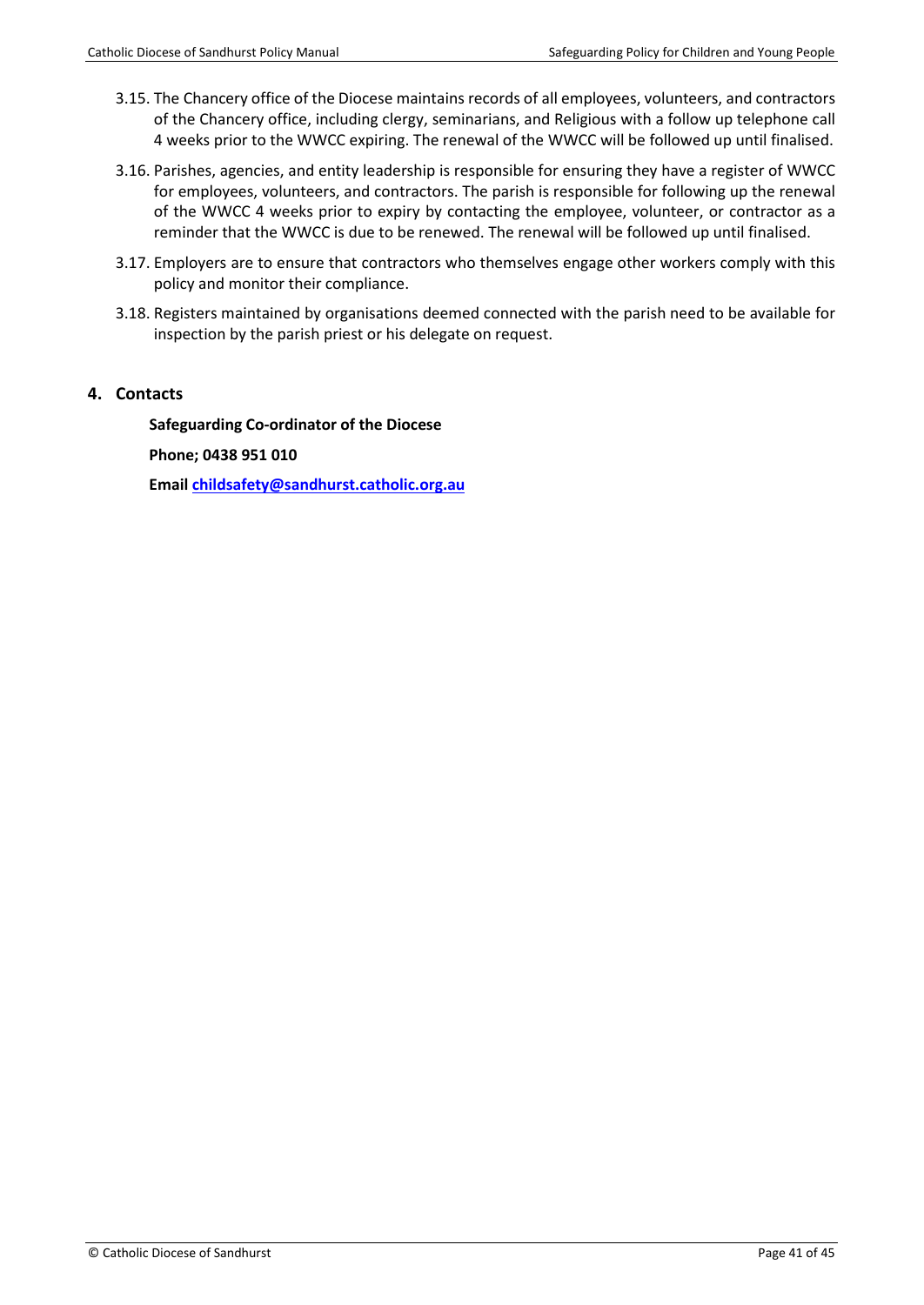#### **Working with Children Check (WWCC) Protocol**

#### **[1. SAMPLE LETTER TO CONTRACTORS ENGAGING OTHER WORKERS ON PARISH PREMISES]**

Dear,

I am writing to inform you that it is the policy of the Catholic Diocese of Sandhurst to require contractors engaging other workers on parish sites to comply with its Working with Children Check Protocol regardless of whether the activities of the contractor are involved with children or not.

This parish has a zero tolerance to child abuse and is fully committed to ensuring that children are protected from harm while in its settings.

The protocol requires you to ensure that the contractor employees and volunteers involved in this setting who may have direct contact with children hold a current Working with Children Check or have applied for one and are not disqualified from possessing one. Some exceptions apply.

If applicable, I need to sight your Working with Children Check. You in turn, need to keep a register of others' names, Working with Children Check numbers and their expiry dates. This register needs to be current and available for inspection either by myself or my delegate on request. You also need to inform me if any of the persons named receive an Interim Negative Notice.

I realise that while this will impose some obligation upon you that are in addition to any obligations you may have under the Act, this policy is best practice in settings like ours which are frequented by and welcoming of children.

You need to be mindful, however, that possession of a Working with Children Check does not in itself mean that the person is suitable to be near children. Appraising the suitability of those involved with children against a high standard and constant vigilance remain ongoing requirements of all involved.

I seek your agreement in writing that you will comply with this protocol.

Yours sincerely,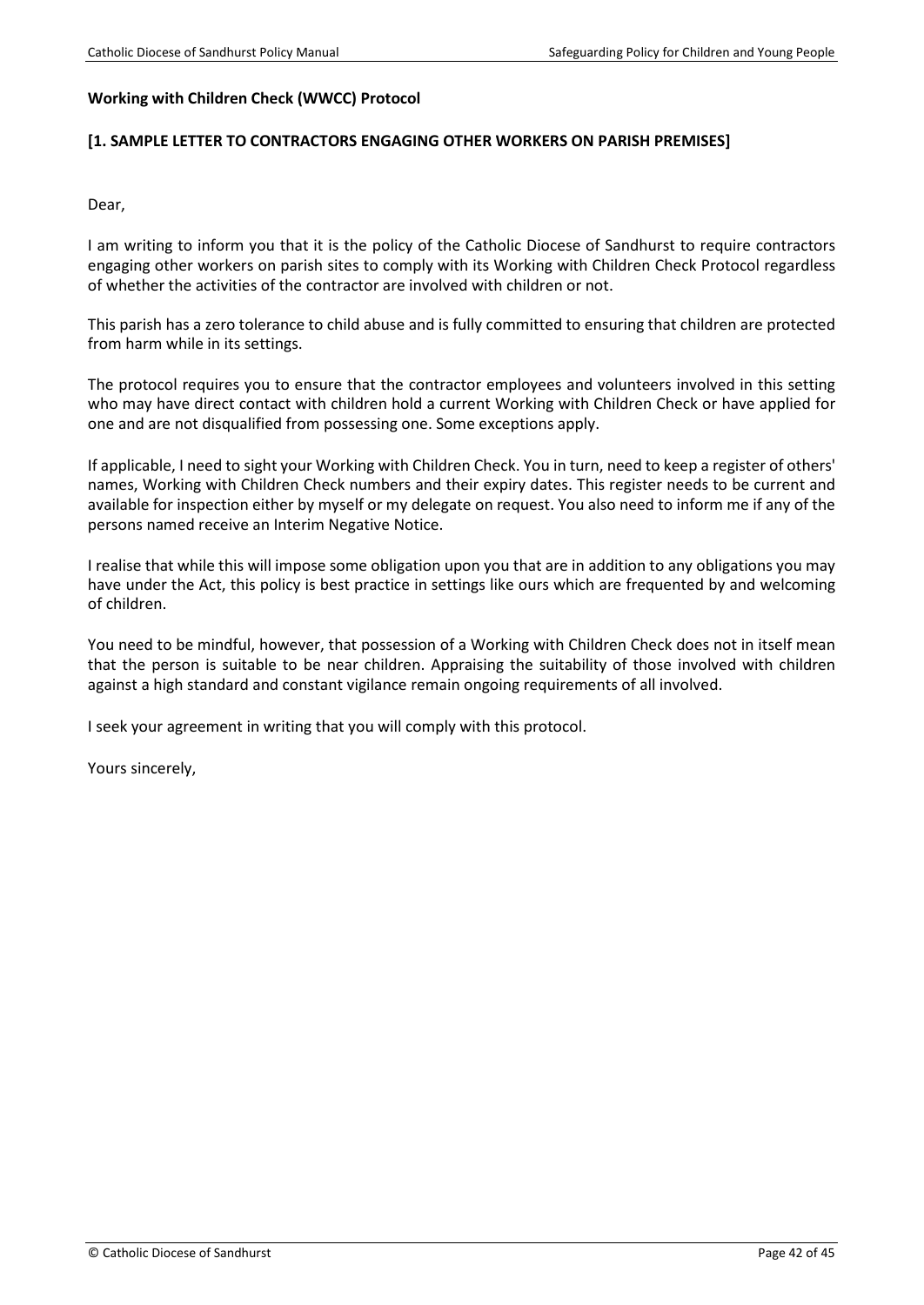#### **[2. SAMPLE LETTER TO ORGANISATIONS NOT AUSPICED BY THE PARISH OPERATING ON PARISH PREMISES]**

Dear,

I am writing to inform you that it is the policy of the Catholic Diocese of Sandhurst to require organisations using parish facilities to comply with its Working with Children Check Protocol regardless of whether the activities of the organisation are involved with children or not.

This parish has a zero tolerance to child abuse and is fully committed to ensuring that children are protected from harm while in its settings.

The protocol requires you to ensure that members of your organisation and its employees, contractors or volunteers involved in this setting who may have direct contact with children and who are responsible for the conduct of the activity (as distinct from other participants unless children are involved) hold a current Working with Children Check or have applied for one and are not disqualified from possessing one. Some exceptions apply.

You need to keep a register of names, Working with Children Check numbers and their expiry dates. The register needs to be current and available for inspection either by myself or my delegate on request. You also need to inform me if any of the persons named receive an Interim Negative Notice.

I realise that while this will impose some obligations upon you that are in addition to any obligations you may have under the Act, this policy is best practice in settings like ours which are frequented by and welcoming of children.

You need to be mindful, however, that possession of a Working with Children Check does not in itself mean that the person is suitable to be near children. Appraising the suitability of those involved with children against a high standard and constant vigilance remain ongoing requirements of all involved.

I seek your agreement in writing that your organisation will comply with this protocol.

Yours sincerely,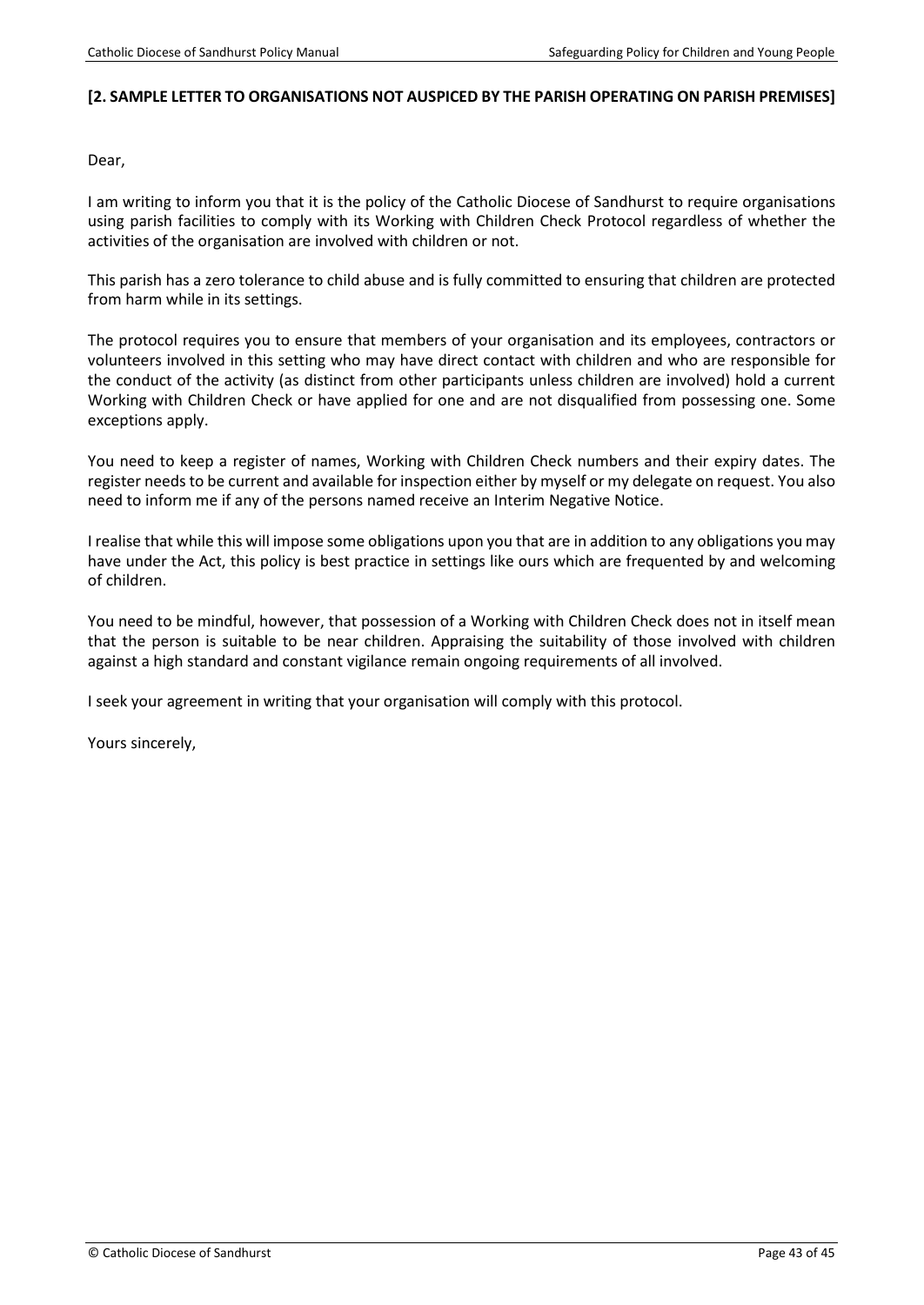#### **[3. SAMPLE LETTER TO ORGANISATIONS INVOLVING CHILDREN NOT AUSPICED BY THE PARISH AND NOT OPERATING ON A PARISH SITE BUT BEARING THE PARISH'S NAME]**

Dear

I am writing to inform you that it is the policy of the Catholic Diocese of Sandhurst to require organisations using the [parish's/school's] name to comply with its Working with Children Check Protocol if the activities of the organisation are in any way involved with children.

This parish has a zero tolerance to child abuse and is fully committed to ensuring that children are protected from harm while in its settings or in any other way associated with it.

The protocol requires you to ensure that any members of your organisation, its employees, contractors, or volunteers who may have direct contact with children (as distinct from others who are not involved in such work) hold a current Working with Children Check or have applied for one and are not disqualified from possessing one. Some exceptions apply.

You need to keep a register of names, Working with Children Check numbers and their expiry dates. This register needs to be current and available for inspection either by myself or my delegate on request. You also need to inform me if any of these names receive an Interim Negative Notice.

I realise that while this will impose some obligations upon you that are in addition to any obligations you may have under the Act, this policy is best practice in settings like ours which are frequented by and welcoming of children.

You need to be mindful, however, that possession of a Working with Children Check does not in itself mean that the person is suitable to be near children. Appraising the suitability of those involved with children against a high standard and constant vigilance remain ongoing requirements of all involved.

I seek your agreement in writing that your organisation will comply with this protocol.

Yours sincerely